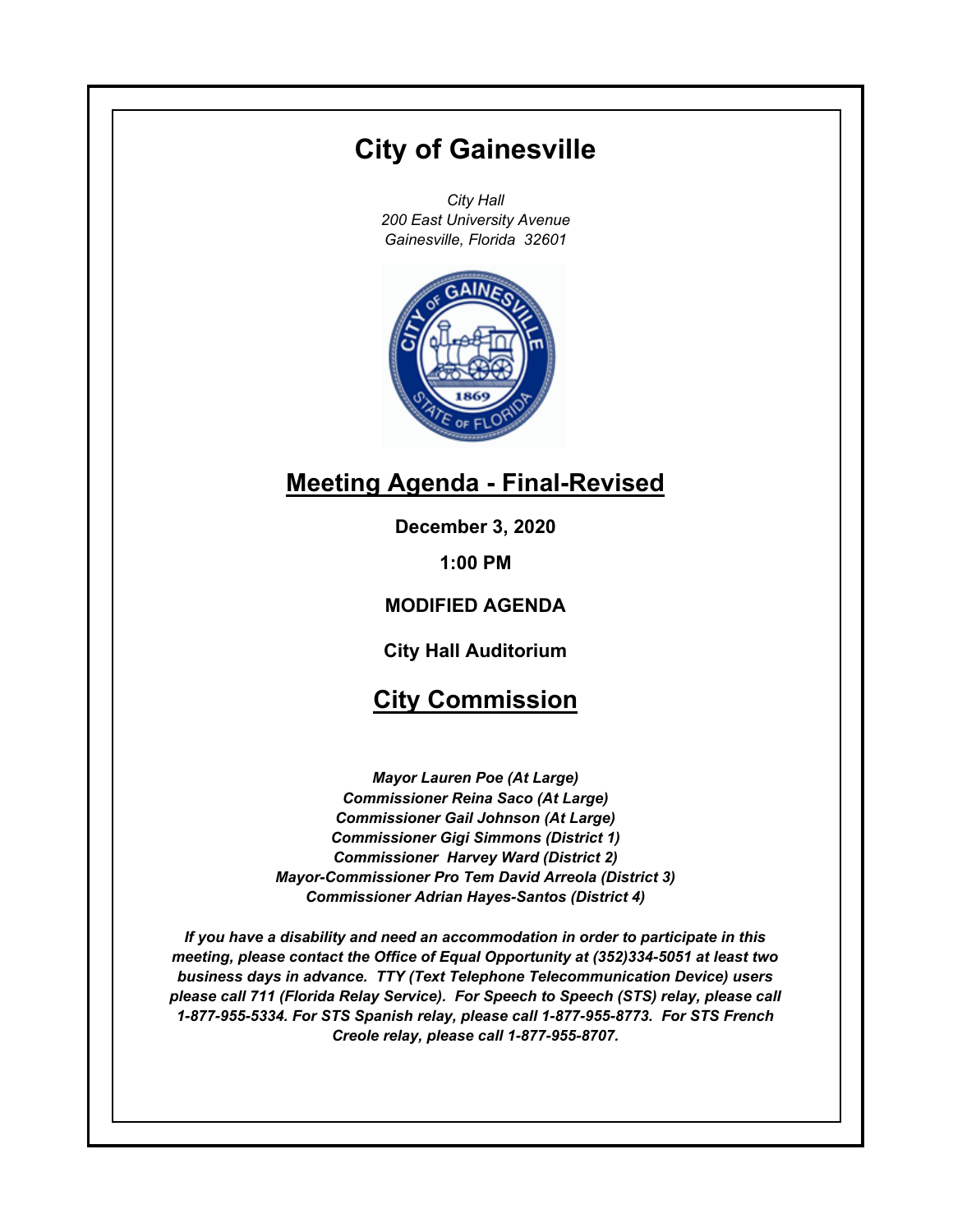### **Welcome to the City Commission meeting!**

We're glad you're here. Please review the meeting process and how you can participate.

**What is the Meeting Agenda?** The City Commission makes policies and conducts the city's business in an open and transparent forum. The agenda is an outline of what will happen during the meeting. It includes the following sections:

**Adoption of Consent Agenda (CA):** The Consent Agenda is a group of business items that are voted on together in one motion. These items are not discussed separately. The Commission may remove an item to discuss it during the meeting or at a later meeting.. This process saves time for the Commission to discuss items on the Regular Agenda.

**Adoption of Regular Agenda:** The Commission must approve the order of items on the Regular Agenda, which is the list of items set for discussion. The Commission can also re-order or remove items.

The **(B)** after an item's title means that there are materials, called Backup, in support of the item. Click the links on the agenda to view the documents. An **(NB)** after an item's title means there are no Backup materials for the item.

**How to Share Your Opinion.** Your opinion is important to the City Commission. There are multiple ways to add a comment to the official record.

**Submit Written Public Comment:** You may write a public comment on any City Commission Meeting agenda item. Visit our website, www.cityofgainesville.org, and go to the "Agendas & Minutes" tab. Click on the "eComment" link in the right-hand column. Written comment opens when the agenda is published the Friday before the meeting and closes one (1) hour before the start of the meeting. Your comments will be sent to the City Commissioners and added to the official record.

**Speak at a Public Meeting:** Any member of the public may sign up to speak at a City Commission meeting. Visit our website, www.cityofgainesville.org, and go to the "Agendas & Minutes" tab on our website. Click on the "eComment" link in the right-hand column and register to speak on a specific agenda item. Online registration closes one (1) hour before the meeting is called to order. You may also register on the sign-up sheet in the Auditorium before the meeting begins. Speakers will be called to the podium by name and should address their comments to the Chair of the meeting, usually the Mayor. There are two types of public comment during Commission Meetings:

**General Public Comment:** The public is invited to speak to the Commission for three (3) minutes about any topic, as long as it is not on the Agenda. This is an opportunity to bring up new ideas or issues to the Commission. Each person may speak during one comment period: at the start of the 1pm session, at the start of the 5:30pm session, or at the end of the meeting. The Commission will not discuss or make decisions on ideas presented during this time. Comments may be referred to City staff for follow up.

**Public Comment on Agenda Items:** The Commission may request public comment on specific agenda items during discussion. Speakers may have three (3) minutes and comments must stay focused on the agenda topic at hand.

**Early Public Comment:** The Commission has created Early Public Comment to allow community members to speak on agenda items without waiting for the item to be called during the meeting. Speaking at Early Public Comment waives the right to speak later during the meeting. Members of the public may speak for three (3) minutes on one agenda item or five (5) minutes on two or more items. Speakers should begin their comments by announcing which items they are addressing so the timeclock can be set properly.

The City of Gainesville encourages civil public speech. Disruptive behavior is not permitted during City Commission meetings. Please do not bring food, drinks, props, signs, posters, or similar materials into the Auditorium. Cheering and applause are only permitted during the Proclamations/Special Recognitions portion of the meeting.

**We look forward to a productive meeting and are glad you have joined us.**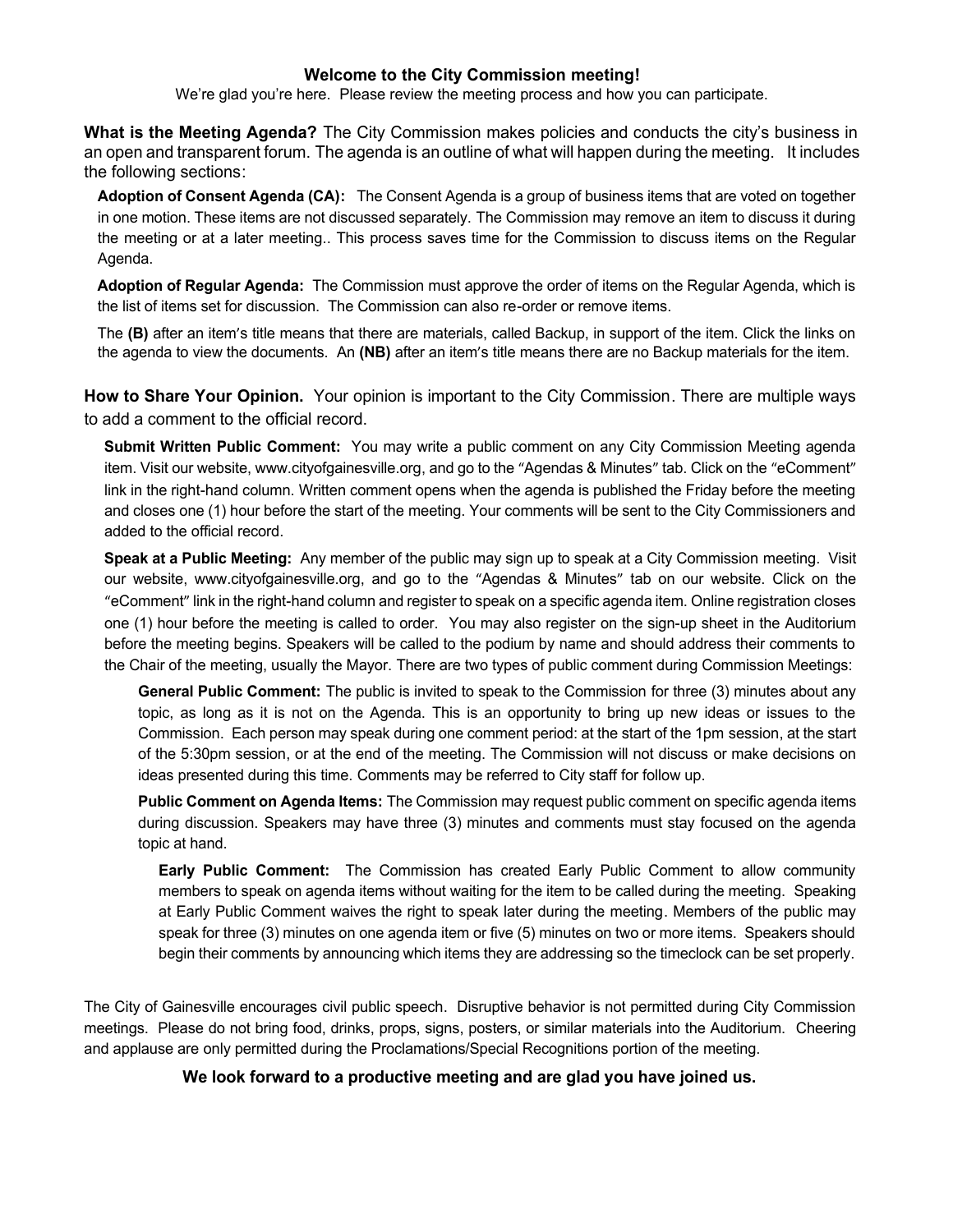# **1:00pm - CALL TO ORDER**

# **AGENDA STATEMENT**

*"Individuals are encouraged to participate in City of Gainesville meetings. In general, speakers will be limited to 3 minutes for general public comment once during the meeting. Speakers who wish to partcipate in early public comment will be limited to 3 minutes to speak on one agenda item or 5 minutes if they wish to speak on several agenda items. If speakers do not participate in early public comment, speakers will be limited to 3 minutes per agenda item. The City of Gainesville encourages civility in public discourse and requests that speakers direct their comments to the Chair. Signs, props and posters are not permitted in the meeting room."*

# **ROLL CALL**

# **CA ADOPTION OF CONSENT AGENDA (CA) - GRU, General Government, Audit & Finance Committee and General Policy Committee Items**

| $CA-1$ | 200553. | Approval of Minutes from the November 19 and November 24, 2020<br><b>City Commission Meetings (B)</b>                                                                                                                                                |                                                                                                                                                      |  |
|--------|---------|------------------------------------------------------------------------------------------------------------------------------------------------------------------------------------------------------------------------------------------------------|------------------------------------------------------------------------------------------------------------------------------------------------------|--|
|        |         | <b>RECOMMENDATION</b>                                                                                                                                                                                                                                | The City Commission approve the November 19<br>and November 24, 2020 minutes.                                                                        |  |
|        |         |                                                                                                                                                                                                                                                      | 200533 November 19, 2020 Minutes 20201203.pdf                                                                                                        |  |
|        |         | 200553 November 24 Minutes 20201203.pdf                                                                                                                                                                                                              |                                                                                                                                                      |  |
| $CA-2$ | 200531. | <b>February 15, 2021 (NB)</b>                                                                                                                                                                                                                        | Approval of a Joint City Commission/City Plan Board Meeting on                                                                                       |  |
|        |         | Explanation: At the November 5, 2020, City Commission meeting, there was a motion<br>to schedule a joint meeting with the City Plan Board and have the<br>recommendations discussed at the last meeting be updated and<br>presented at that meeting. |                                                                                                                                                      |  |
|        |         | <b>RECOMMENDATION</b>                                                                                                                                                                                                                                | The City Commission approve a Joint City<br>Commission/City Plan Board meeting on February<br>15, 2021.                                              |  |
| $CA-3$ | 200160. | <b>Board</b> (B)                                                                                                                                                                                                                                     | <b>Interlocal Agreement Establishing the Joint Water and Climate Policy</b>                                                                          |  |
|        |         |                                                                                                                                                                                                                                                      | Explanation: The Joint Water Policy Committee, which consists of two County<br>Commissioners, two City of Gainesville Commissioners, and one elected |  |

*official from the remaining municipalities within Alachua County, began*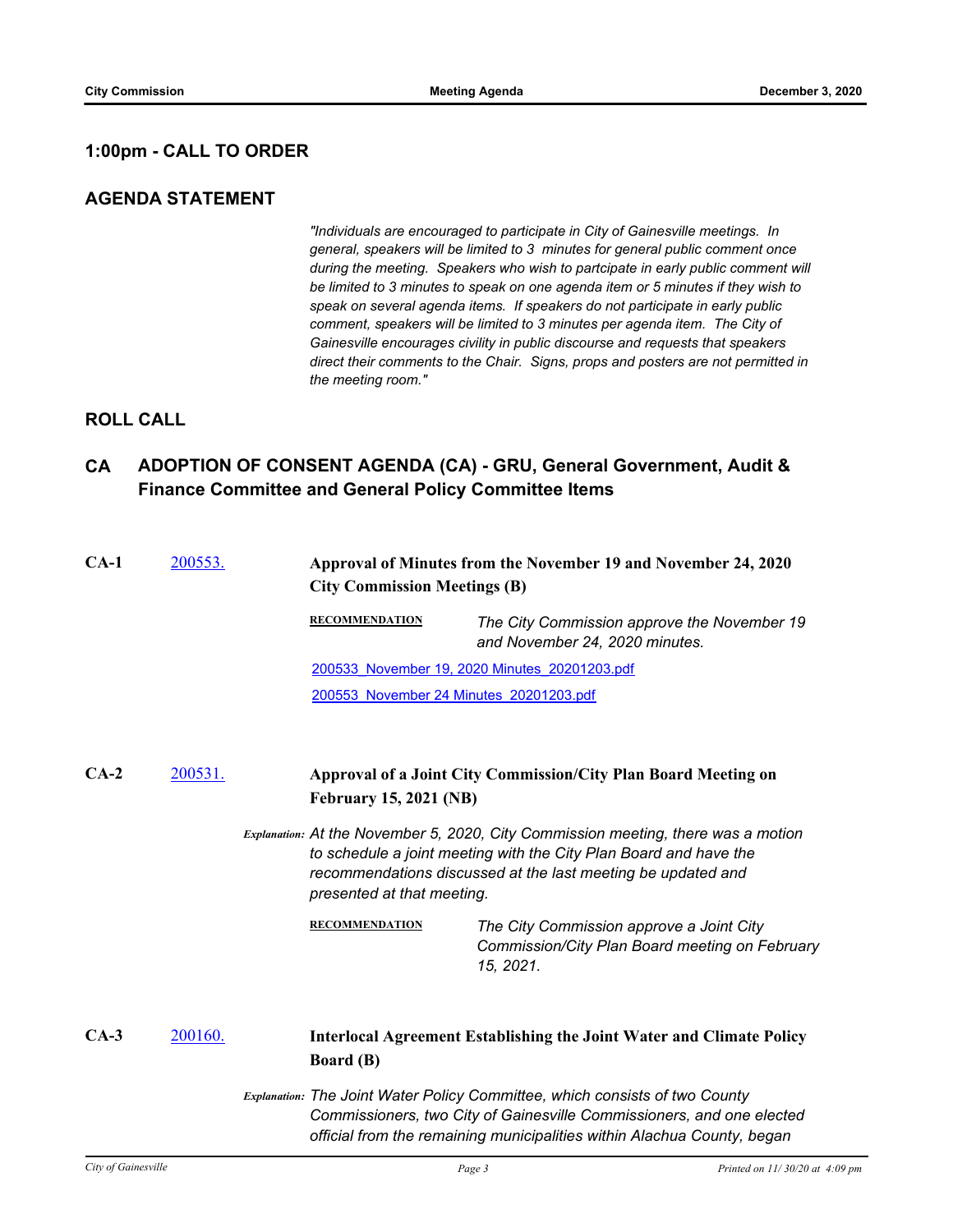*meeting in April 2015. The purpose of the committee was to discuss water issues within the region. At the time the committee was formed, no formal written agreement was put in place to define the structure of the committee. In 2020, the committee voted to broaden their scope to include climate change, and staff took the opportunity at that time to draft an interlocal agreement to formalize the role and processes of this board, officially add climate change related issues to the scope of the board and change the board's name to reflect that addition. The agreement was brought to the County Commission in July 2020 for approval and to the City Commission for approval on August 6, 2020. During that August 6 meeting, the Commission agreed to approve the interlocal agreement but to ask the County later to approve adding an additional member from the City and County Commissions. That change has been incorporated into the agreement and the change was approved by the County Commission on November 17, 2020. The revised agreement is now presented for City Commission approval.*

*Fiscal Note: None.*

| <b>RECOMMENDATION</b>          | Approve the revised Interlocal Agreement and<br>authorize the Mayor to execute same. |
|--------------------------------|--------------------------------------------------------------------------------------|
|                                | 200160 ILA Joint Water and Climate Policy Board 20200806                             |
|                                | 200160 Climate Advisory Committee Resolution 20200806                                |
| 200160 Resolution 20200806.pdf |                                                                                      |
|                                | 200160 ILA Joint Water Climate Policy Board Revised 20201203                         |

**CA-4** [200547.](http://gainesville.legistar.com/gateway.aspx?m=l&id=/matter.aspx?key=32090) **Appointment to the Joint Water and Climate Policy Board (NB)**

**RECOMMENDATION** *The City Commission appoint Commissioner David Arreola to the Joint Water and Climate Policy Board.*

| $CA-5$ | 200556. | <b>Appointments to City Commission Advisory Boards and Committees</b><br>(B) |                                                                                                                                                                                                                                                |  |
|--------|---------|------------------------------------------------------------------------------|------------------------------------------------------------------------------------------------------------------------------------------------------------------------------------------------------------------------------------------------|--|
|        |         | <b>RECOMMENDATION</b>                                                        | The City Commission appoint:<br>Jonathan Coron to the Bicycle Pedestrian<br>Advisory Board for a term to expire on 12/31/2023.<br>Mackenzie Green to the student seat of the City<br>Beautification Board for a term to expire on<br>9/30/2021 |  |
|        |         |                                                                              | Belinda Smith to SHIP - Affordable Housing<br>Advisory Committee for a term to expire on<br>7/1/2022.                                                                                                                                          |  |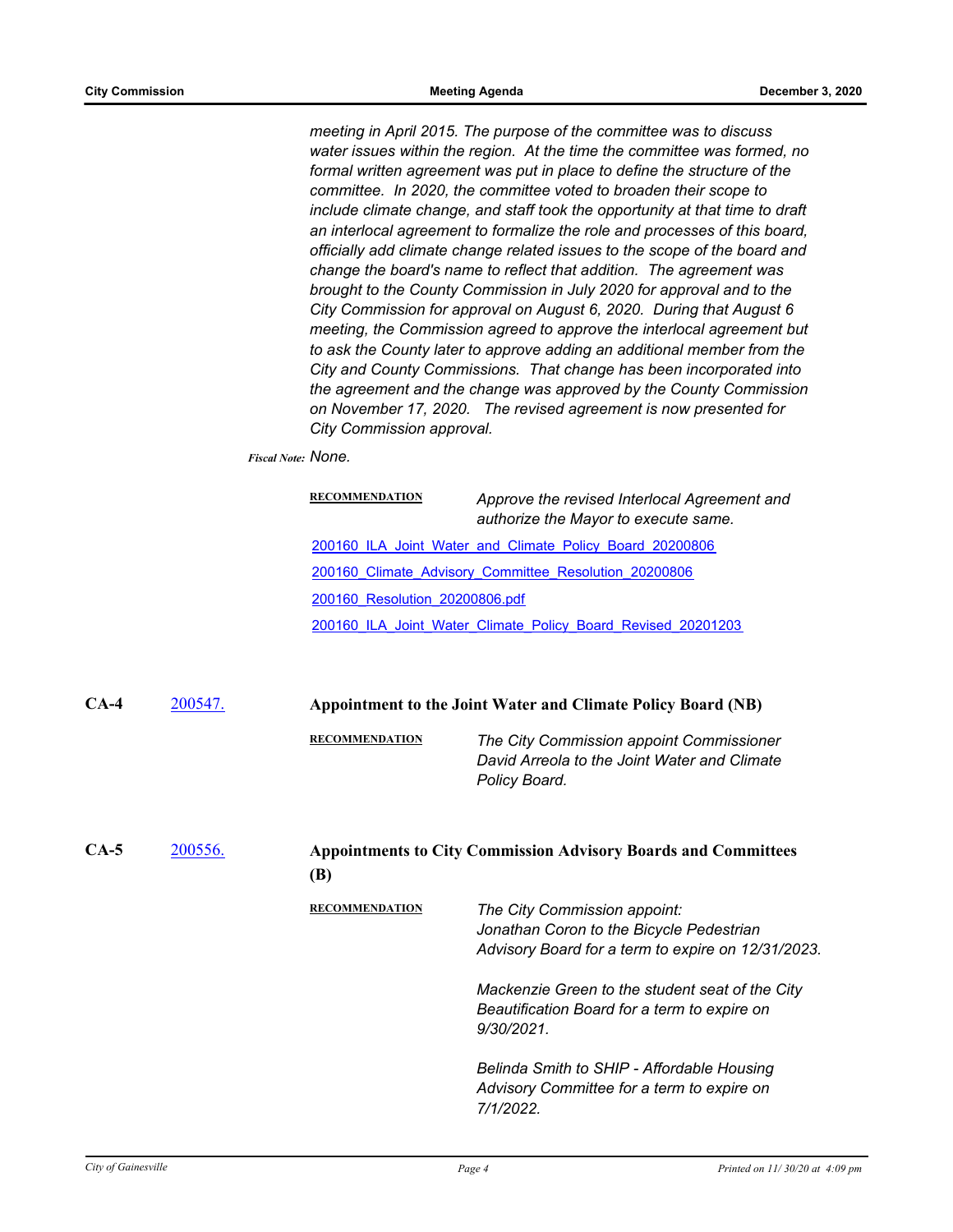*Mackenzie Green to the student seat of the Student Community Relations Advisory Committee for a term to expire on 9/30/2021.*

*Elizabeth State to the student seat of the Tree Advisory Board for a term to expire on 9/30/2021.*

[200556\\_BPAB Application\\_20201203.pdf](http://Gainesville.legistar.com/gateway.aspx?M=F&ID=7a9e65c3-40df-43a1-960f-937029324ae3.pdf)

[200556\\_CBB Application\\_20201203.pdf](http://Gainesville.legistar.com/gateway.aspx?M=F&ID=59236379-ec6b-424e-bf94-d32629d22520.pdf)

[200556\\_SHIP-AHAC Application\\_20201203.pdf](http://Gainesville.legistar.com/gateway.aspx?M=F&ID=9fa481f4-c806-486a-9487-40f902bd148d.pdf)

[200556\\_SCRAB Application\\_20201203.pdf](http://Gainesville.legistar.com/gateway.aspx?M=F&ID=ecc25225-35bc-4187-b8f4-a15b3d77cddb.pdf)

[200556\\_TAB Application\\_20201203.pdf](http://Gainesville.legistar.com/gateway.aspx?M=F&ID=8a4ebbc5-ae23-4c58-90fc-c9580e781332.pdf)

[200556\\_Advisory Board and Commission Ballot Form\\_20201203.pdf](http://Gainesville.legistar.com/gateway.aspx?M=F&ID=5bd09fff-c86e-48ea-a62b-5bf5773f1e3f.pdf)

### **CA-6** [200511.](http://gainesville.legistar.com/gateway.aspx?m=l&id=/matter.aspx?key=32054) **Audit Report - General Government Non-Pension Investments (B)**

*Explanation: The General Government Non-Pension Investments Review was included in the City Auditor's 2020 Fiscal Year Audit Plan, Resolution #190633, approved on December 5, 2019. The City Auditor's Office conducted a review of General Government Non-Pension Investments processes and related internal controls. The objective of the engagement was to examine the internal control environment and governance of two designated non-pension investments portfolios (surplus operating funds and cemetery trust fund) and internal controls over a recently implemented Fuel Hedging Program, at management's request.*

> **RECOMMENDATION** *The Audit and Finance Committee recommends the City Commission accept the City Auditor's report.*

> [200511\\_Audit Report\\_General Government Non-pension Investments\\_2020111](http://Gainesville.legistar.com/gateway.aspx?M=F&ID=d60c8e14-98e6-4dca-a6d7-176cb92422f4.pdf)

[200515.](http://gainesville.legistar.com/gateway.aspx?m=l&id=/matter.aspx?key=32058) **Performance Reports for the City of Gainesville Operating Fund, General Employees' Pension Fund, Police Officers' and Firefighters' Pension Fund, Retiree Health Insurance Trust Fund, Evergreen Cemetery Trust Fund, and Gainesville Fuel Hedging Program (B) CA-7**

> Audit & Finance Committee to review various quarterly investment and performance reports.

*Explanation: Per the City's Investment Policy (attached), quarterly investment and performance reports are required to be provided to the Audit and Finance Committee for review. The following FY 2020 4th Quarter (ended September 30, 2020) reports are submitted: 1) General Government Operating Fund 2) General Employees' Pension Plan*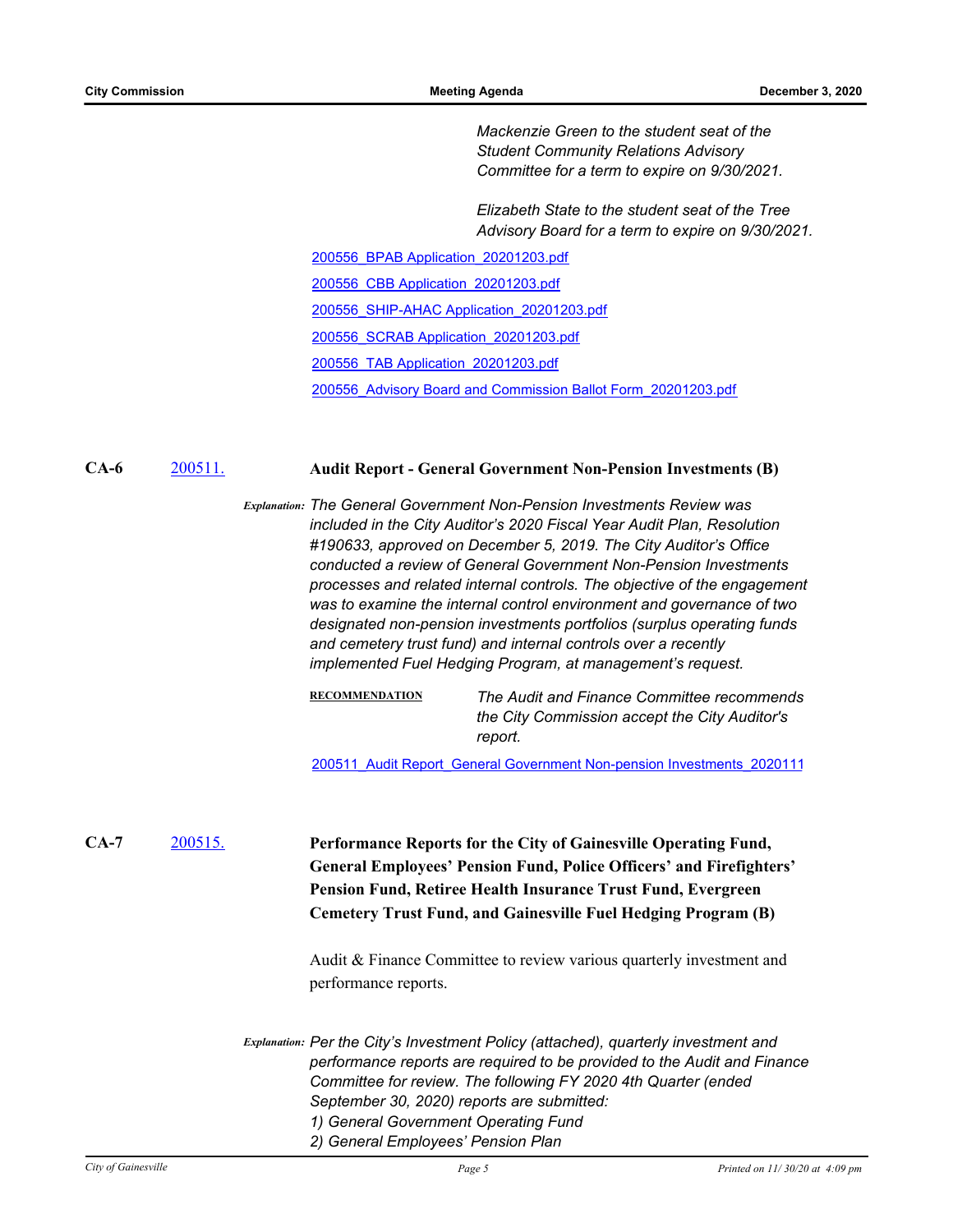*3) Police Officers' & Firefighters' Pension Plan*

- *4) Retiree Health Insurance Trust Fund*
- *5) Evergreen Cemetery Trust*
- *6) Fuel Hedging Program*

Fiscal Note: General Government Operating Fund - FY 2020 year-end balance is *\$155,677,281 with a total annual interest earned of \$1,585,925 and a fiscal year investment return of 1.18%. General Employees' Pension Plan - FY 2020 year-end balance is* 

*\$415,322,703 with a fiscal year return of 4.07%.* 

*Police Officers' & Firefighters' Pension Plan - FY 2020 year-end balance is \$243,155,356 with a fiscal year return of 7.1%.* 

*Retiree Health Insurance Trust Fund - FY 2020 year-end balance is \$59,301,272 with a fiscal year return of 0.98%.*

*Evergreen Cemetery Trust - FY 2020 year-end balance is \$1,382,210 with a fiscal year return of 6.81%.*

*Fuel Hedging Program - During the fourth quarter, the Fuel Hedging Program produced a positive fuel cost (hedging realized loss) of approximately \$9,750 or approximately \$0.03 per gallon. As of September 30,2020, there was an unrealized loss (contingent future positive fuel cost) of \$154,119 that corresponds to the time period October 2020 through February 2022. This is an unrealized loss of about \$0.07 per gallon on average for the time period for diesel and gasoline combined.*

*The projected returns of all the investment funds and fuel hedging program are included in the City's FY 2020 Budget.*

**RECOMMENDATION** *The Audit and Finance Committee recommends the City Commission accept the investment and performance reports.*

[200515A\\_2020 City Investment Policy.pdf](http://Gainesville.legistar.com/gateway.aspx?M=F&ID=255d4998-957d-4f2c-8f82-971d47a6ceb5.pdf)

200515B General Government Operating Fund Quarterly Report 2020-09-30.pd

[200515C\\_Gainesville General Pension Quarterly Report 2020-09-30.pdf](http://Gainesville.legistar.com/gateway.aspx?M=F&ID=bd45781a-d8d7-4f98-8ddf-7bceaaed647e.pdf)

200515D Police Officer's & Firefighter's Pension Plan Quarterly Report 2020-09

[200515E\\_Retiree Health Trust Quarterly Report 2020-09-30.pdf](http://Gainesville.legistar.com/gateway.aspx?M=F&ID=131f7052-d41c-4d0f-a91a-5c8953ccd319.pdf)

[200515F\\_Evergreen Cemetery Trust Fund Quarterly Report 2020-09-30.pdf](http://Gainesville.legistar.com/gateway.aspx?M=F&ID=c5c894da-d8ca-4edf-9640-8a33dbdcfe66.pdf)

[200515G\\_Fuel Hedging Program Quarterly Report 2020-09-30 v2.pdf](http://Gainesville.legistar.com/gateway.aspx?M=F&ID=36282ddf-b95a-4260-bb1b-84c4ca34d75b.pdf)

#### [200539.](http://gainesville.legistar.com/gateway.aspx?m=l&id=/matter.aspx?key=32082) **Request to Approve & Participate in "Local Food System Action Plan" Special Meeting (NB) CA-8**

This is a request for the City Commission to approve hosting and participating in a January 2021 special meeting.

*Fiscal Note: None*

**RECOMMENDATION** *In recent years the City Commission has engaged in several discussions related to the topics of food*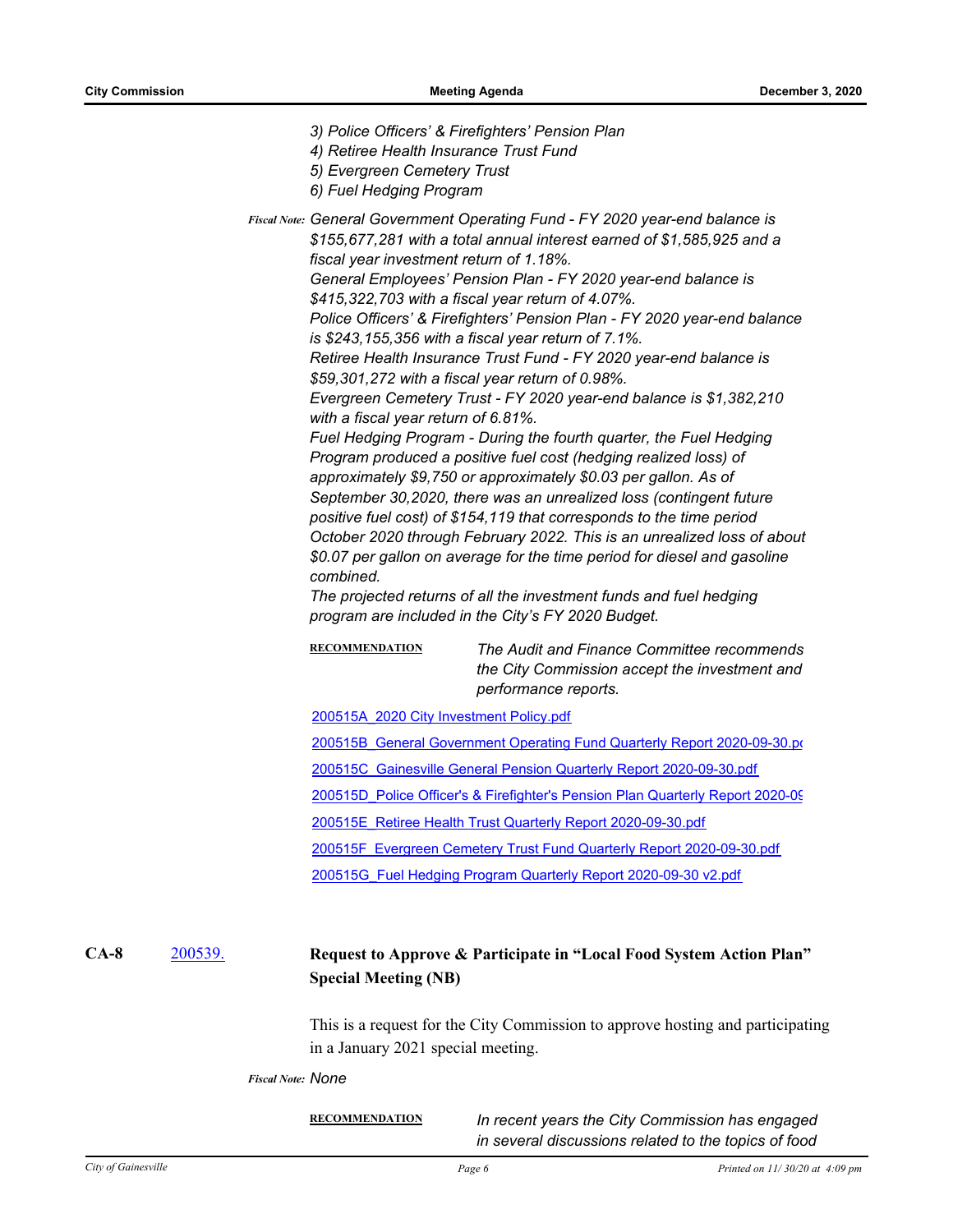*access, food security, and food systems in our community. Between October 2018 and February 2019 the City Commission supported staff in the Office of Strategic Initiatives engaging in a community-based participatory research process to bring a more diverse population of residents and local stakeholders into the discussion of food accessibility issues. Interviews and informal focus groups were conducted to gain insight about the specific challenges that neighbors face in terms of food access and security, as well as learn about the different community resources available that address these issues. On February 12, 2019 the City hosted a public workshop entitled "Gainesville's Food System: A Community Conversation" where the findings of this community-based participatory research was presented to the public in a forum that invited additional discussion regarding barriers our neighbors face to food access, as well as participation in breakout groups to brainstorm possible solutions to these problems. The brainstormed solutions generated by neighbors during this February 2019 workshop were compiled into a report and presented to the City Commission at a General Policy Committee meeting on March 27, 2019. Following staff's presentation, a motion was passed unanimously that directed staff to work with community partners to establish and support facilitation of a local food policy council or coalition, with the caveat that it would not initiate as an advisory board to the City Commission. This direction was taken by staff and through engagement with community partners has resulted in the formation of the Food System Coalition of Greater Gainesville. This grassroots group has continued to convene over the past 18 months and aims to serve as a networking space where diverse neighbors and stakeholders can come together to support a shared mission of improving access, justice and sustainability of our local food system.* 

*Additionally, on August 6, 2020 the City Commission adopted the Action Agenda 2020-2021 that includes a High Priority Policy item of developing a "Food Desert Elimination Action Plan." This item has been retitled as the "Local Food System Action Plan," as per the memo sent by the City Manager to the City Commission on November 2, 2020. This action plan builds upon*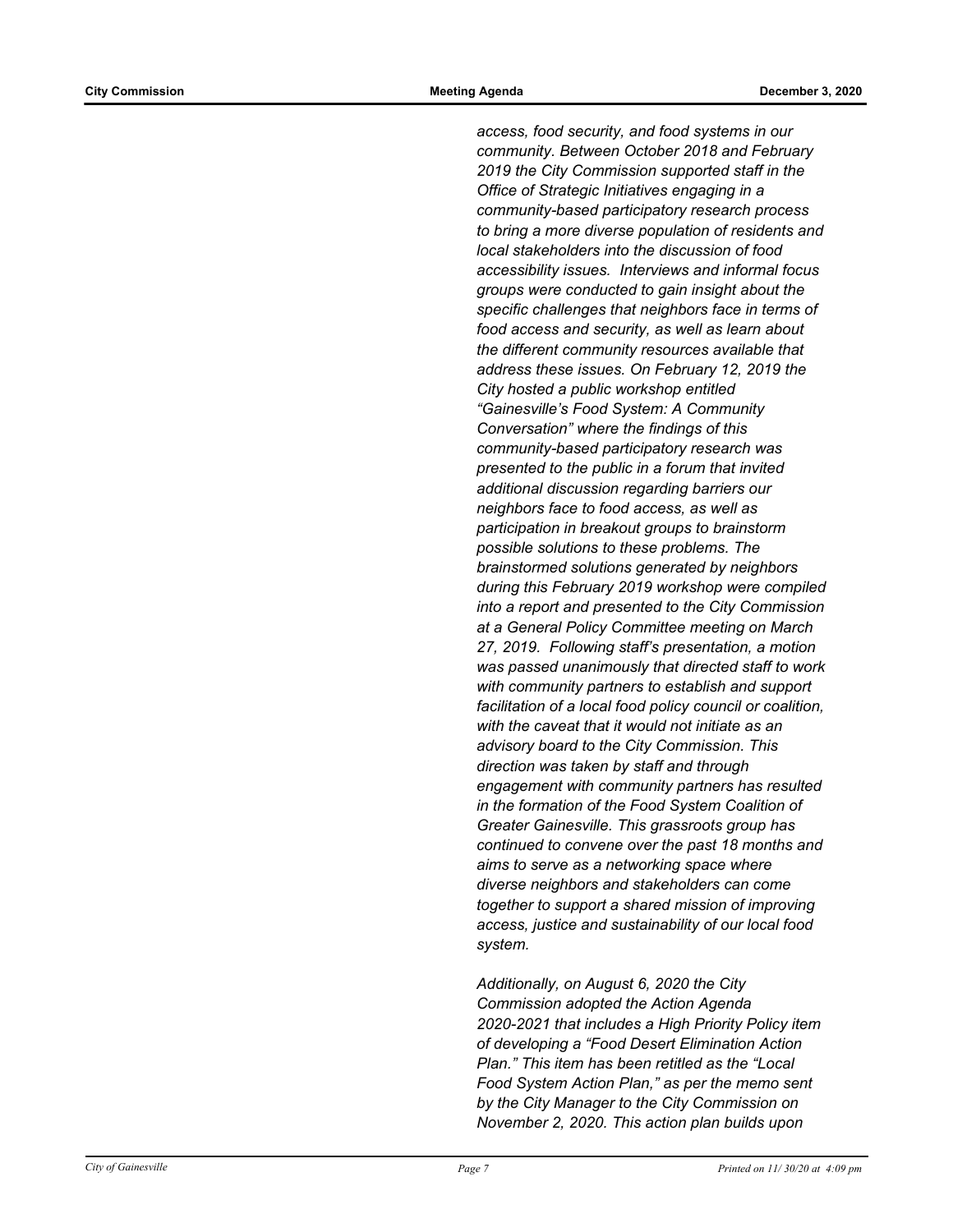*staffs' previous work related to food access and incorporates the feedback and suggestions provided to staff via the February 2019 workshop as well as meetings of the Food System Coalition of Greater Gainesville.*

### **CA-9** [200543.](http://gainesville.legistar.com/gateway.aspx?m=l&id=/matter.aspx?key=32086) **Content Management System Award Recommendation (B)**

*Explanation: On August 18, 2020, the City of Gainesville solicited a Request for Proposal (PIOX-200043-SG) to procure a technology solution that will support the City's neighbor-centered design, engagement and communications efforts.* 

> *The solution, commonly referred to as a CMS (Content Management System), will allow the city to update its website - significantly enhancing the user experience, content management and providing improved neighbor information and customer service. A key goal of the project is to achieve a high level of visual quality and a design. The City will be able to decentralize content management by empowering staff to easily create and manage website content in each department under the oversight of a central administrator. The new website will also prioritize ADA compliance and mobile accessibility.*

*The RFP covers the initial design, testing, training, launch, hosting and site maintenance for the period of five years. Annual software-as-a-service fees are included as part of this proposal.* 

*On Sept. 17, 2020 fifteen vendors submitted proposals. Four were invited for Oral Presentations on Nov. 5-6, 2020. On Nov. 16, 2020, the award was posted to Open Cities.*

*The total cost proposed by OpenCities: Fiscal Note:*

*- Implementation: \$59,750 + SaaS Fee \$24,360 = Year 1 total of \$84,110* 

*- Annual License: \$28,000 (reduce the annual SaaS by 13%) cost savings \$3,640 annually* 

*- Estimated 5 Year Total: \$181,550*

**RECOMMENDATION** *The City Commission authorizes the City Manager to enter into an agreement with OpenCities to update the official City website, subject to approval by the City Attorney as to form and legality.*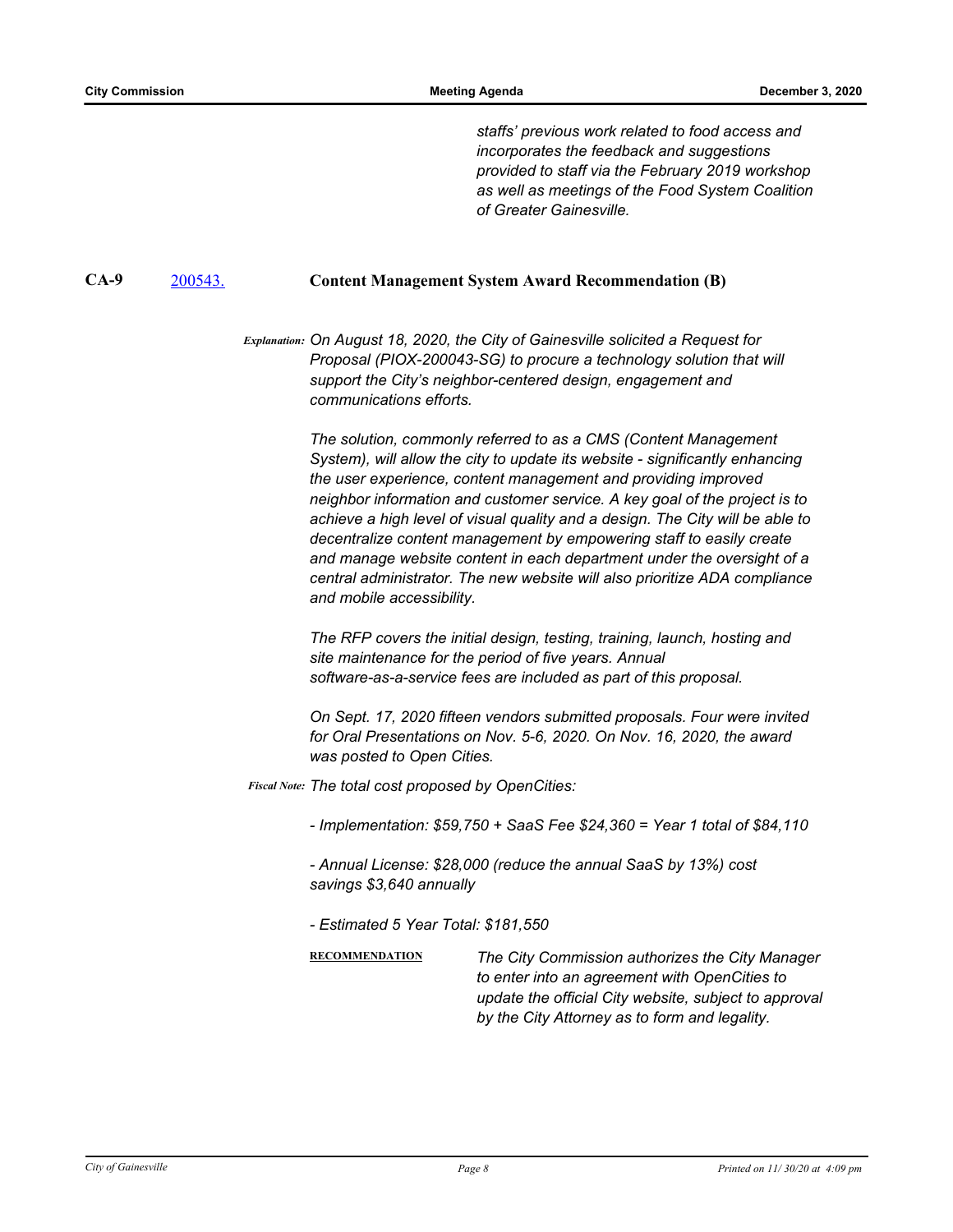[200543A\\_-Award Public Notice.pdf](http://Gainesville.legistar.com/gateway.aspx?M=F&ID=415ab00e-e26d-4f45-aaff-08df47883bef.pdf)

[200543B\\_Award recommendation transmittal \(002\) - signed.pdf](http://Gainesville.legistar.com/gateway.aspx?M=F&ID=de2878c0-7799-4421-b520-3710d4c9b6b9.pdf)

[200543C\\_Tabulation.pdf](http://Gainesville.legistar.com/gateway.aspx?M=F&ID=c91ac30d-d853-451f-94f1-d0ba02db9330.pdf)

[200543D\\_OralPresentations\\_PIOX-2000043-SG\\_Evaluator\\_1.pdf](http://Gainesville.legistar.com/gateway.aspx?M=F&ID=d86b4a1c-ee05-45d9-9811-b2f37795b9e0.pdf)

[200543E\\_OralPresentations\\_PIOX-2000043-SG\\_Evaluator\\_2.pdf](http://Gainesville.legistar.com/gateway.aspx?M=F&ID=e7141746-ae30-454d-8281-2a8f697f61ea.pdf)

[200543F\\_OralPresentations\\_PIOX-2000043-SG\\_Evaluator\\_3.pdf](http://Gainesville.legistar.com/gateway.aspx?M=F&ID=66254f40-cd4b-4b04-be80-066c4ea668c1.pdf)

[R200543G\\_RFP Submittal Response-OpenCities Inc.pdf](http://Gainesville.legistar.com/gateway.aspx?M=F&ID=98505661-66f0-46ee-8fff-a2c2ce024fa3.pdf)

#### [200555.](http://gainesville.legistar.com/gateway.aspx?m=l&id=/matter.aspx?key=32098) **Award of Contract for Group Life Insurance to the Standard Insurance Company as Proposed by Gallagher Benefits Services (B) CA-10**

This item involves a request for the City Commission to approve the selection of the Standard Insurance Company as the provider for Group Life Insurance Benefit.

*Explanation: The City of Gainesville provides employer paid life insurance to all regular employees who work twenty hours or more and all retirees. The benefit varies based on the employee's base salary. All regular full-time employees receive a benefit of \$50,000. Regular employees who work less than full-time receive a benefit equal to two times their annual salary with a maximum benefit of \$50,000. The benefit for Charter Officers is two-times their annual salary up to \$250,000 and is included in their employment contracts.*

> *The City issued a Request for Proposal for Group Life Benefits in 2020 for a three year term, but was interested in rate guarantees beyond the initial three year term. As a result of this process, the City received nine responses to the RFP. The proposals were evaluated by staff based on price and the ability to match the City's current life insurance benefit, including a requirement that all current covered employees and retirees would continue to be covered without a loss of benefit. The policy form was rated as a pass/fail and each company was evaluated based on financial strength and the ability to perform the services provided and finally price. Since only those life insurance companies that matched the City's benefit requirements could be considered, price was essentially the*  factor that had the most impact on the selection process. The lowest bid, *submitted by the Standard, was \$0.27/\$1000 and represents a reduction in the rate currently paid by approximately 17%*

> *Using the above criteria, and considering this is a price driven selection process, staff rated the proposal submitted by Standard Insurance Company through Gallagher Benefits Services as the lowest qualified proposal. The proposal of \$0.27/\$1000 was less than any other proposal. The coverage offered is identical to the coverage currently provided. The Standard Insurance Company has guaranteed the rate of \$0.27/\$1000 for three years and included a carrier option to negotiate additional rate*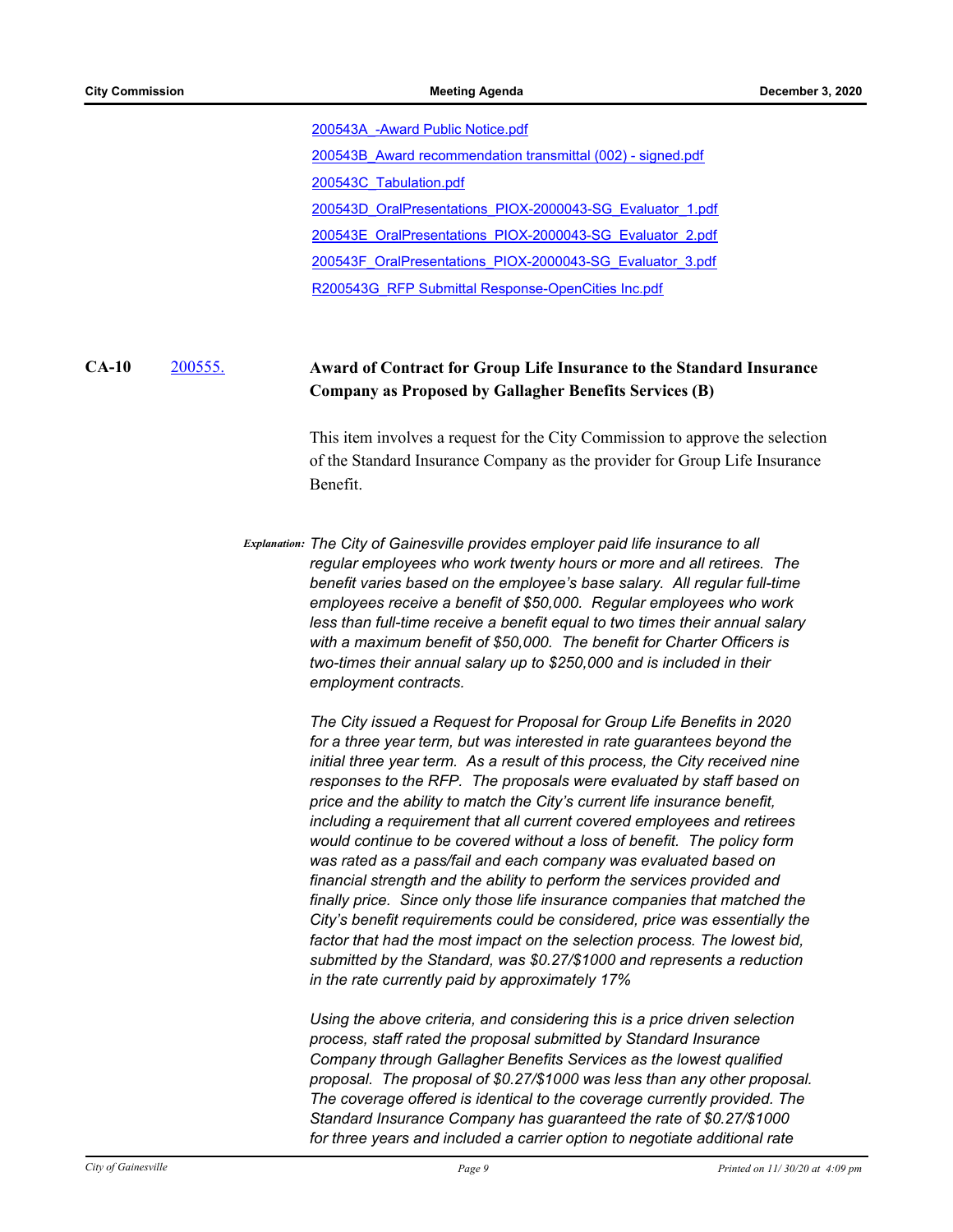*guarantees based on loss performance for two additional years.*

Fiscal Note: Funds of approximately \$400,000 have been included in the proposed *Fiscal Year 2021 Employee Health and Accident Benefits Fund operating budget.*

> **RECOMMENDATION** *The City Commission: authorize1) the selection for Group Life Insurance to The Standard Insurance Company as proposed by Gallagher Benefit Services for three years beginning January 1, 2021. 2) the issuance of a Purchase Order in an amount sufficient to cover the applicable charges for Group Life Insurance, and 3) the City Manager or designee to negotiate and execute, subject to the approval of the City Attorney as to form and legality, the documents necessary to place the insurance policy through Gallagher Benefits Services.*

[200555A\\_210000-Submittal-Reliance Standard\\_20201203.pdf](http://Gainesville.legistar.com/gateway.aspx?M=F&ID=74283e44-57e2-4f04-9033-4a85060a4299.pdf)

[200555B\\_210000-Minimum Qualifications Check List - Complete\\_20201203.pdf](http://Gainesville.legistar.com/gateway.aspx?M=F&ID=d1b90339-ec94-41fa-986a-6d6573c7c588.pdf)

[200555C\\_210000-RFP-Bid Package-Group Term Life\\_20201203.pdf](http://Gainesville.legistar.com/gateway.aspx?M=F&ID=298155cf-db44-4138-ba16-546fbc377e9f.pdf)

[200555D\\_210000-Department Recommendation\\_Group Life\\_RFP\\_20201203.p](http://Gainesville.legistar.com/gateway.aspx?M=F&ID=c6c737a4-e341-456b-a1df-b3c298294765.pdf)

[200555E\\_210000-Bid Record\\_20201203.pdf](http://Gainesville.legistar.com/gateway.aspx?M=F&ID=67a525f0-0dac-422d-ba99-33b056de9105.pdf)

[200555F\\_210000-Submittal-Minnesota Life Insurance\\_20201203.PDF](http://Gainesville.legistar.com/gateway.aspx?M=F&ID=3dbf296c-8ed5-4900-b24a-4e772f29e050.PDF)

[200555G\\_210000-Submittal-Sun Life\\_20201203.PDF](http://Gainesville.legistar.com/gateway.aspx?M=F&ID=f69d192f-7192-410e-aa9b-0bc82ad829c4.PDF)

[200555H\\_210000-Submittal-MetLife\\_20201203.PDF](http://Gainesville.legistar.com/gateway.aspx?M=F&ID=8ad3c790-8991-4ca3-b515-8a664c3b9238.PDF)

[200555I\\_210000-Submittal-Symetra\\_20201203.PDF](http://Gainesville.legistar.com/gateway.aspx?M=F&ID=0ee4091b-dadf-4833-96a5-ec0fa6b4f6f9.PDF)

[200555J\\_210000-Submittal-The Hartford\\_20201203.pdf](http://Gainesville.legistar.com/gateway.aspx?M=F&ID=ecf39ded-6f73-4377-9e73-74c22f737e0a.pdf)

[200555K\\_210000-Submittal-The Standard\\_20201203.PDF](http://Gainesville.legistar.com/gateway.aspx?M=F&ID=e5a4a930-c1f4-4bee-adf3-41ae28d08dc1.PDF)

[200555L\\_210000-Addendum 2 - Attachment 2-Life E-Contract-Symetra\\_202012](http://Gainesville.legistar.com/gateway.aspx?M=F&ID=a0ca9684-3935-4c8d-b1a8-b10c20b1b6f7.pdf)

[200555M\\_210000-Addendum 2-Attachment 3-Symetra Invoice\\_2020-09\\_20201](http://Gainesville.legistar.com/gateway.aspx?M=F&ID=138651fc-5b7d-4ad0-b7ae-997d6aeab313.pdf)

[200555N\\_210000-Addendum 2-Attachment 1-Retiree Census\\_20201203.pdf](http://Gainesville.legistar.com/gateway.aspx?M=F&ID=ae7057f7-8500-40f0-8021-0d716e5014bc.pdf)

[200555O\\_210000-Addendum 2- Group Term Life\\_20201203.pdf](http://Gainesville.legistar.com/gateway.aspx?M=F&ID=8cf27c4f-f4db-4158-a312-bc63c873b850.pdf)

[200555P\\_210000-Attachment 3-Risk Life Insurance Census\\_20201203.pdf](http://Gainesville.legistar.com/gateway.aspx?M=F&ID=dad813b1-5604-49a9-b62b-d05ed6033b95.pdf)

[200555Q\\_210000-Attachment 2-Retiree LI census\\_20201203.pdf](http://Gainesville.legistar.com/gateway.aspx?M=F&ID=a95d481a-0ca9-4541-9b21-37eea1cd5bde.pdf)

[200555R\\_210000-Addendum 1- Group Term Life\\_20201203.pdf](http://Gainesville.legistar.com/gateway.aspx?M=F&ID=2f5d81c5-4aef-41b8-b4bb-edc3bf7c7a68.pdf)

#### [200536.](http://gainesville.legistar.com/gateway.aspx?m=l&id=/matter.aspx?key=32079) **Request to Purchase Self-Contained Breathing Apparatus (SCBA) for Gainesville Fire Rescue Hazardous Materials Team (B) CA-11**

This item requests City Commission approval for the issuance of a purchase order to Thermo Fisher Scientific not to exceed \$115,000 for firefighter self-contained breathing apparatus during FY21.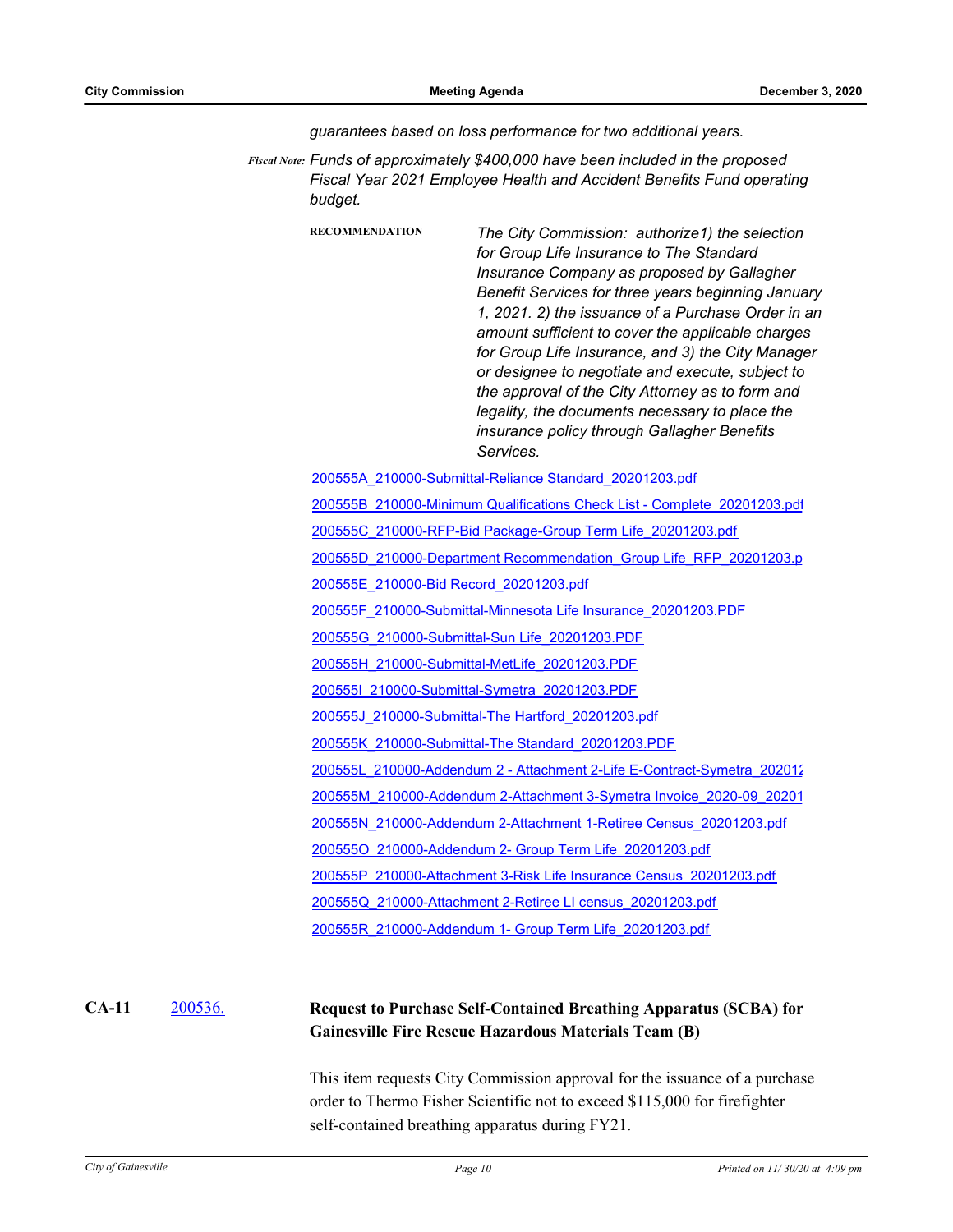*AGENDA UPDATE - NEW ITEM*

*Explanation: Self-contained breathing apparatus (SCBA) are necessary for firefighters to operate in dangerous environments for mitigation of hazardous materials incidents. GFR is scheduled to replace the SCBA units for the Hazardous Materials Team during FY21. Quotes for 14 SCBA air-paks were received from the two companies authorized in the State of Florida to sell the units required for compatibility with GFR's air-breathing system; Municipal Emergency Services and Thermo Fisher Scientific.* 

> *GFR has selected Thermo Fischer Scientific based on lowest bid and is ready to prepare a purchase order in an amount not to exceed \$115,000.*

*Capital improvement funds for the purchase are identified in the City's Fiscal Note: FY21 Financial and Operating Plan in account 352-820-E120-5220.*

> **RECOMMENDATION** *The City Commission authorize the City Manager to execute the purchase order not to exceed \$115,000 to Thermo Fisher Scientific for self-contained breathing apparatus.*

[200536\\_GFR SCBA Quotes\\_20201203.pdf](http://Gainesville.legistar.com/gateway.aspx?M=F&ID=e2119b58-0ddb-4904-b695-dfdaa27c3df1.pdf)

[200557.](http://gainesville.legistar.com/gateway.aspx?m=l&id=/matter.aspx?key=32100) **Request for Proposal (RFP) Staff Ranking City of Gainesville, FL - Temporary Personnel Services (B) CA-12**

> **This item involves a request for the City Commission to approve staff's ranking for proposals associated with the City of Gainesville, FL - Temporary Personnel Services (GG and GRU).**

*Explanation: A Request for Proposal (RFP) was released by the City's Procurement Division on June 8, 2020 with the intent to select one or more Temporary Personnel Service agencies to provide temporary staffing for (7) seven job categories: 1) General Office & Clerical Work, 2) Labor, Light-Lifting, 3) Maintenance, Labor-Heavy Lifting, 4) Child Care, 5) Food Services (Cooks, Wait Staff, Kitchen Staff, 6) CDL Drivers and 7) School Crossing Guards. This RFP was issued to provide Temporary Services to both GG and GRU departments. GG and GRU Procurement staff worked together to create the RFP and evaluate the submittals.* 

> *The RFP allowed the firms to submit proposals on one, many, or all of the categories, depending on the expertise of the agency.*

> *The selected firm(s) will be responsible for providing competent, timely Temporary Staff as needed to City and GRU departments.*

*Since release of the RFP, a staff evaluation team inclusive of the Parks, Recreation, and Cultural Affairs, GRU Human Resources, GG Human*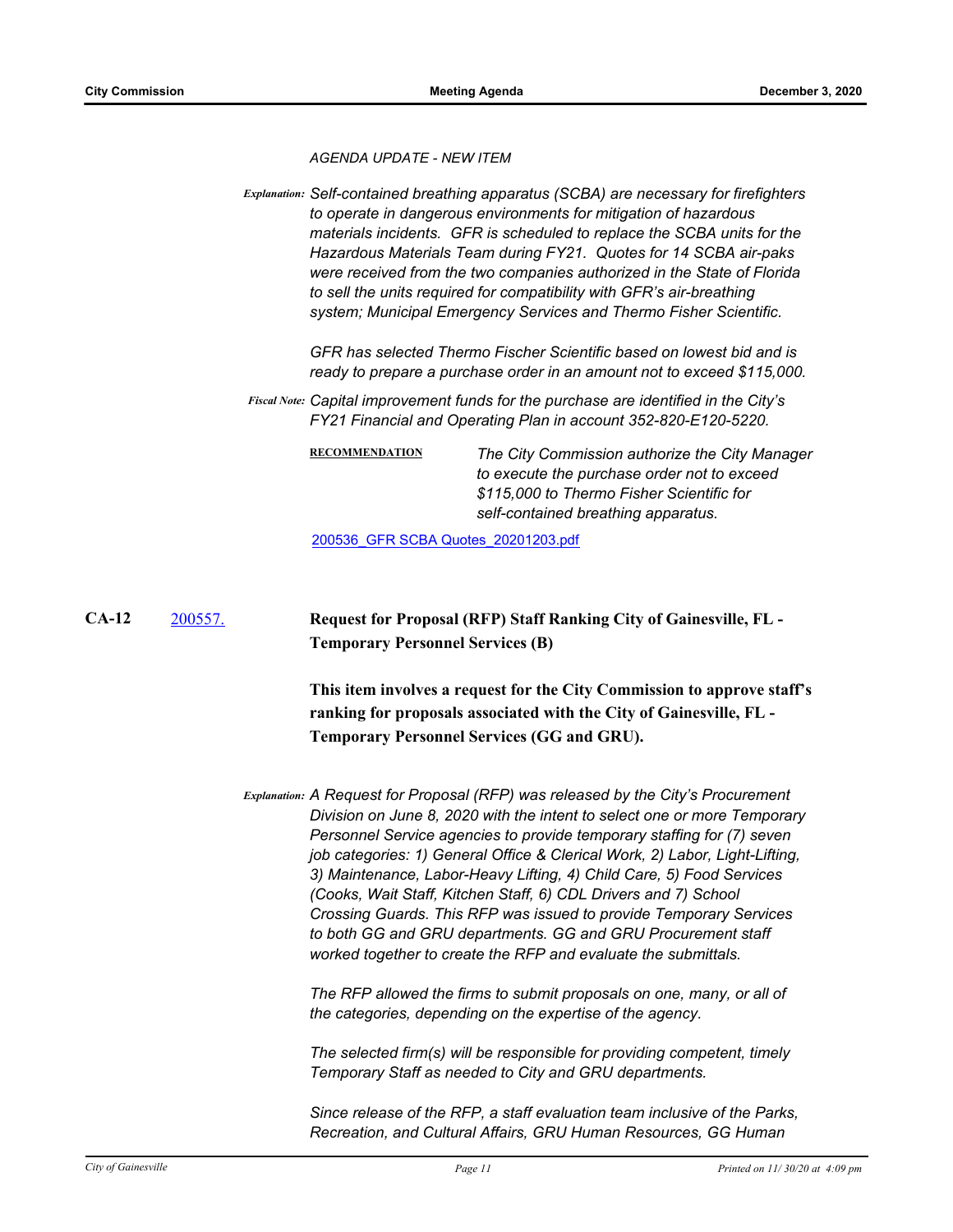*Resources and GRU Electric Utility Fund reviewed submittals from thirteen (13) entities whose proposals are consistent with the City's procurement procedures. Based on the written and technical proposals, a short list of agencies was invited to provide oral presentations.*

*As a result of the RFP evaluation process, staff has evaluated the proposals and ranked them in the following order:*

*RANKING FOR GENERAL OFFICE, LIGHT LABOR, MAINTENANCE CATEGORIES*

*1. Career Center, Inc. dba TempForce, LLC*

*2. Waterfield Florida Staffing, LLC dba Action Labor and Staffing Connection*

*3. Ad-VANCE Personnel Services, Inc.*

*4. Coherent Staffing Solutions*

*Recommendation of Award to Career Center, Inc. dba TempForce, LLC* 

*RANKING FOR CHILD CARE, FOOD SERVICE, CDL DRIVERS, SCHOOL CROSSING GUARDS CATEGORIES*

*1. Waterfield Florida Staffing, LLC dba Action Labor and Staffing Connection* 

*2. Ad-VANCE Personnel Services, Inc.*

*3. Coherent Staffing Solutions*

*Recommendation of Award to Waterfield Florida Staffing, LLC dba Action Labor and Staffing Connection*

Fiscal Note: Each department, as applicable, is responsible for budgeting for *temporary services. The total spend for FY 2019: GG: \$1,608,155.56: GRU: \$849,290.64, with 80% of the spend in the General Office & Clerical Category. The contract will, at a minimum, increase the hourly bill rate by 15%.*

> **RECOMMENDATION** *The City Commission: 1) approve staff's recommended ranking of the proposals; and, 2) authorize the City Manager or designee to negotiate a contract and any related documents with number one (1) ranked Career Center, Inc. dba TempForce, LLC for the general office, light labor and maintenance categories, and number one (1) ranked Waterfield Florida Staffing, LLC dba Action Labor and Staffing Connection for the child care, food service, CDL drivers, and school crossing guards categories. Provided that the City Commission approves the ranking and the award recommendation, the City will negotiate a contract with each of the two top ranked companies. Should the City be unable to negotiate a satisfactory contract with one or both of the two top ranked companies, negotiations will be terminated and new negotiations will be initiated with the second most qualified company, and so on until a satisfactory contract is negotiated. The final contract is subject*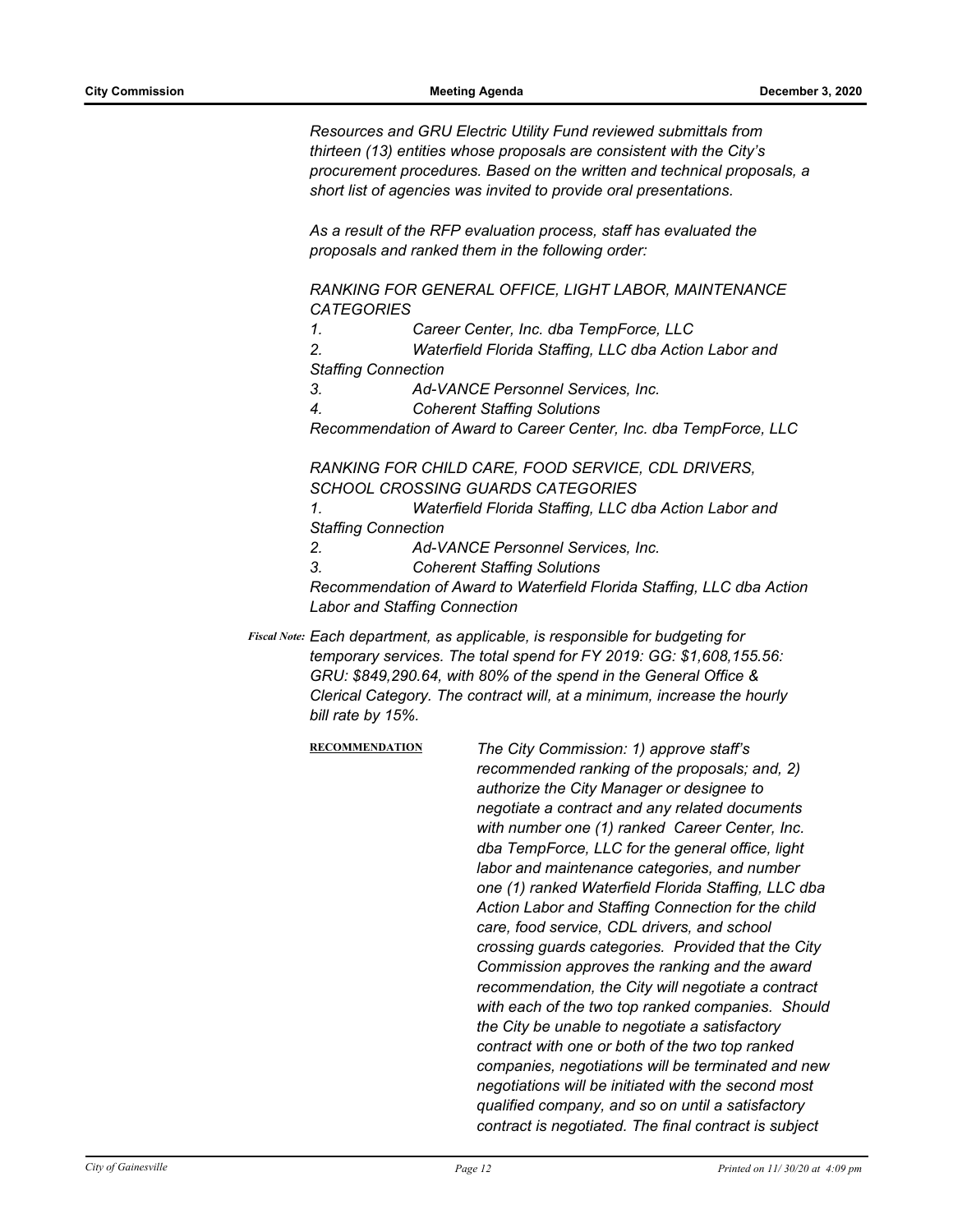*to approval from the City Attorney as to form and legality.*

[200557A\\_RFP-Bid Document FINAL w Addenda-Temp Personnel Services.pdf](http://Gainesville.legistar.com/gateway.aspx?M=F&ID=3b94b5e7-b654-4027-b4db-acab7328881b.pdf)

[200557B\\_ Distribution of FY 2019 Spend\\_20201203.pdf](http://Gainesville.legistar.com/gateway.aspx?M=F&ID=9c6053ff-2c6b-42ba-97f6-cf56f27658a8.pdf)

[200557C\\_Submittal-Action Labor.PDF](http://Gainesville.legistar.com/gateway.aspx?M=F&ID=9e007f35-2216-4178-8593-4130e82fe121.PDF)

[200557D\\_Submittal-AdVANCE.pdf](http://Gainesville.legistar.com/gateway.aspx?M=F&ID=8b7d662c-229b-4156-9aa9-445a57371d78.pdf)

[200557E\\_Submittal-AP Recruiters & Associates.PDF](http://Gainesville.legistar.com/gateway.aspx?M=F&ID=4fc648c9-464b-4938-9d4e-da870a45db37.PDF)

[200557F\\_Submittal-BuzzClan.PDF](http://Gainesville.legistar.com/gateway.aspx?M=F&ID=1fd44bb7-fed5-4c42-89db-43ed3dd4c91a.PDF)

[200557G\\_Submittal-Coherent Staffing Sollutions.PDF](http://Gainesville.legistar.com/gateway.aspx?M=F&ID=11ad145c-4895-470f-86c4-ee085d4d76fd.PDF)

[200557H\\_Submittal-FastTrack.PDF](http://Gainesville.legistar.com/gateway.aspx?M=F&ID=81f274ff-735c-4d2a-b36d-35cc373b787a.PDF)

[200557I\\_Submittal-Midtown Group.PDF](http://Gainesville.legistar.com/gateway.aspx?M=F&ID=38e6e36e-e8b0-46ca-8225-561cccc80d9a.PDF)

[200557J\\_Submittal-PIC Proposal-Redacted.pdf](http://Gainesville.legistar.com/gateway.aspx?M=F&ID=500df43b-49fe-40f0-8aeb-62090e8429b2.pdf)

[200557K\\_Submittal-RADgov.PDF](http://Gainesville.legistar.com/gateway.aspx?M=F&ID=4dfa518e-45ef-4d19-8441-10d8b2c423aa.PDF)

200557L Submittal-Sunshine Enterprise USA.PDF

[200557M\\_Submittal-TECHStaff.PDF](http://Gainesville.legistar.com/gateway.aspx?M=F&ID=e3d06200-1e29-475b-844b-4c2f8052964b.PDF)

[200557N\\_Submittal-TempForce.PDF](http://Gainesville.legistar.com/gateway.aspx?M=F&ID=dfd938c3-5f81-4c51-ac48-3bd4eb882c23.PDF)

[200557O\\_Submittal-Tryfacta.PDF](http://Gainesville.legistar.com/gateway.aspx?M=F&ID=810e6955-b9db-442a-9bf0-dbf902caefab.PDF)

[200557P\\_Evaluation Form-Summary.xls](http://Gainesville.legistar.com/gateway.aspx?M=F&ID=4c75221b-8378-4f87-82b0-889bb901b0fb.pdf)

- 200557P(a) Evaluation Form-Summary.xls
- [200557Q\\_Contract-Temporary Services -ACTION LABOR\\_20201203.pdf](http://Gainesville.legistar.com/gateway.aspx?M=F&ID=ba7e579e-3aef-4bfa-8ea5-c24772f63e8c.pdf)
- [200557R\\_Contract-Temporary Services-TEMPFORCE\\_20201203.pdf](http://Gainesville.legistar.com/gateway.aspx?M=F&ID=ce4fe193-0963-45f3-8eb5-8ad31a8dd8c3.pdf)

## **ADOPTION OF REGULAR AGENDA**

**GENERAL PUBLIC COMMENT - Members of the public may speak for up to three (3) minutes per meeting on any item not on the agenda. Individuals may choose to speak during any one of the General Public Comment periods during the meeting.**

- **BD BUSINESS DISCUSSION ITEMS (BD) GRU and General Government items placed on the agenda by the Charter Officers or moved from Consent.**
- **BD-1** [200554.](http://gainesville.legistar.com/gateway.aspx?m=l&id=/matter.aspx?key=32097) **Appointments to the Police Advisory Council (B)** *AGENDA UPDATE - REVISED BACK-UP* **RECOMMENDATION** *The City Commission discuss appointments to the Police Advisory Council and take appropriate*

*action.*

[200554\\_PAC Ballot & Applications\\_20201203.pdf](http://Gainesville.legistar.com/gateway.aspx?M=F&ID=1f9d39ef-cc1e-4882-a73f-b9b640bd4784.pdf)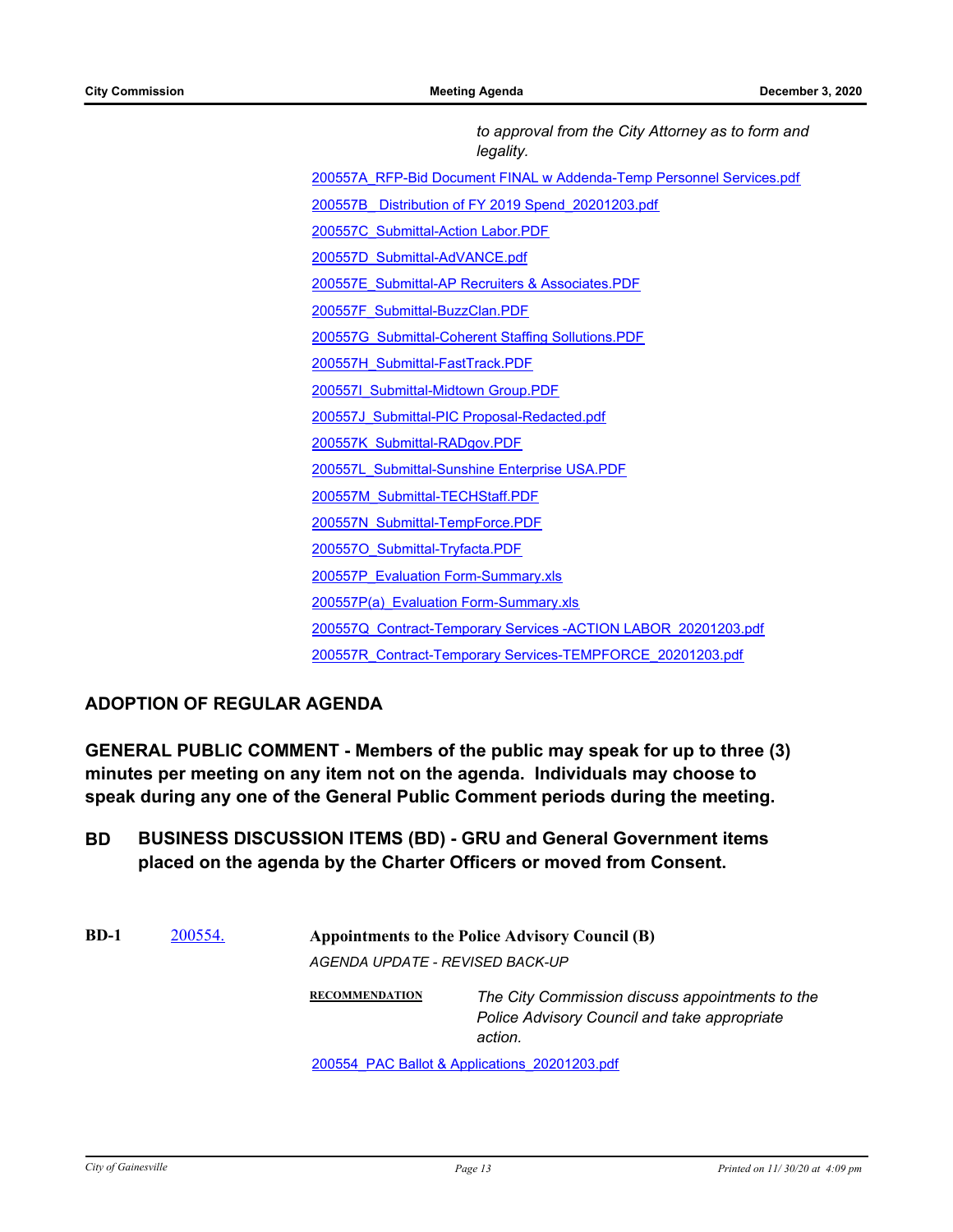## **BD-2** [200456.](http://gainesville.legistar.com/gateway.aspx?m=l&id=/matter.aspx?key=31999) **City of Gainesville's Urban Forest Management Plan (B)**

*Explanation: The purpose of this item is to present the final draft of the City of Gainesville's Urban Forest Management Plan to the City Commission.* 

> *The City of Gainesville's Urban Forest Management Plan was developed through a collaborative effort supported by Gainesville's City Commission that involved all the departments of the City of Gainesville, the University of Florida, business and professional organizations, and citizens. This strategic plan for the management of Gainesville's urban forest addresses the numerous challenges to growing and maintaining a healthy urban forest in an efficient manner.*

> *Gainesville's strategic urban forest management plan was developed with a 20-year planning horizon to meet the challenge of programmatic continuity by planning on a long-time framework. At the same time, it provides guidance for intermediate 5-year citywide work planning. In turn, it provides the direct input into short-term annual departmental operational plans and decision-making.*

*The initial step in the plan's development was to obtain an understanding of how Gainesville residents felt about their urban forest through a public survey, which received responses from a total of 739 residents. The results of the survey informed the work of the Public Committee on Urban Forestry Sustainability, which was comprised of 11 members representing a broad diversity of government, business, and neighborhood interests. Through a series of facilitated sessions, the Committee developed a consensus vision statement and series of goals for the plan.* 

*Directors of all the City's departments then appointed members of the Internal Technical Advisory Committee (ITAC) to work on drafting the technical components of the plan. The ITAC worked through a deliberate step-by-step review and edit process over the course of several months. Their work resulted in a detailed set of Gainesville-specific elements, objectives, and performance indicators for urban forest management that reflected the perspectives of each department. The final draft of these items was reviewed for comments by the Public Committee.* 

*The performance indicators for each element were then evaluated to determine the present state of urban forest management in Gainesville. Alternatives for action were then developed that, if implemented, would be expected to incrementally move each performance indicator to the next highest level. These alternatives were specific actions, policies, or programs that could be initiated by the City of Gainesville. A total of 158 quantifiable alternatives for action were developed, reviewed, and edited by the ITAC. The ITAC then reached consensus on a subset of 46 alternatives for action chosen to guide the first five years of the plan's implementation. These actions and intended outcomes are to become part of the annual departmental operational plans and individual work*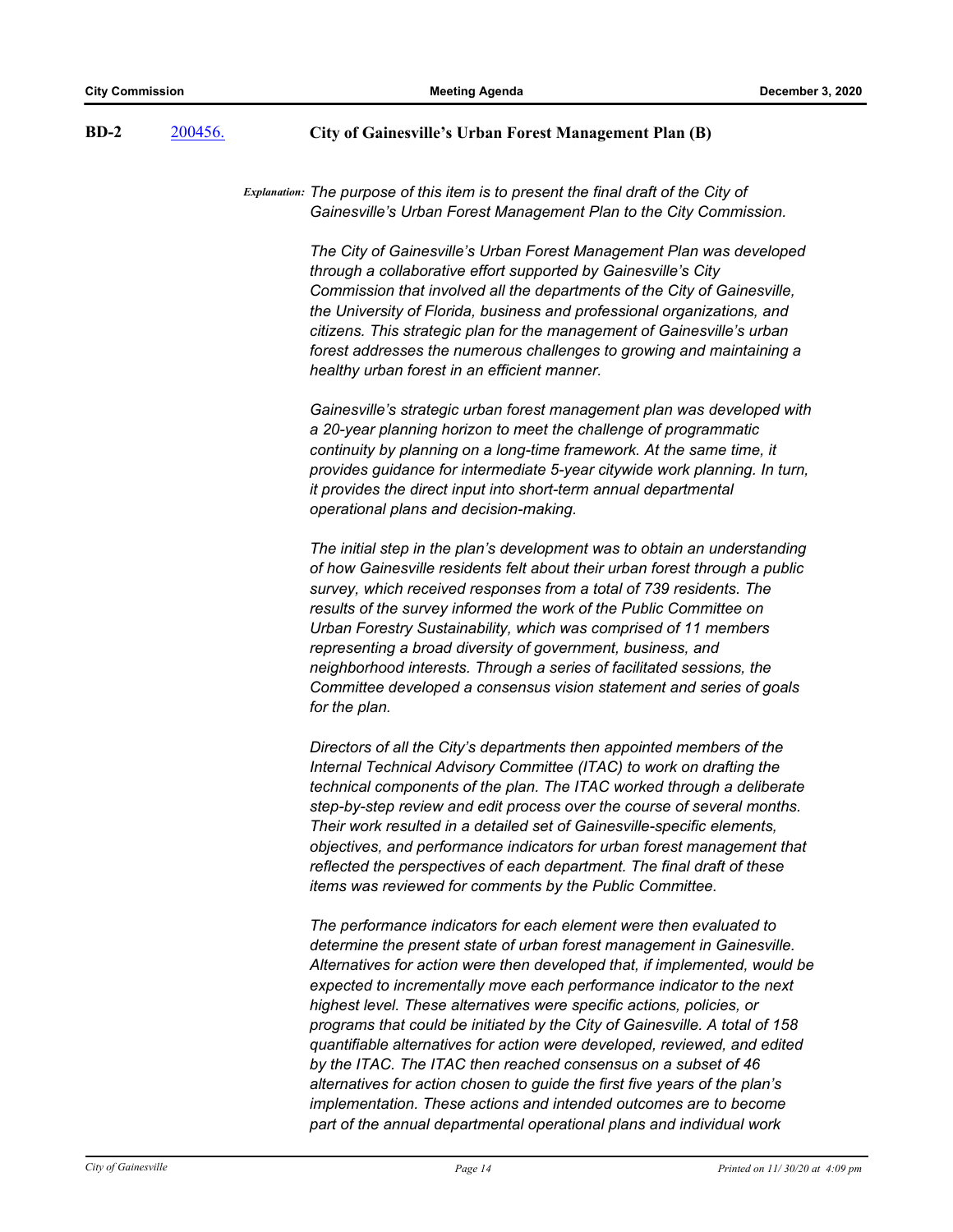*plans.* 

*Background:* 

*On December 8, 2016, the General Policy Committee heard a presentation on recommendations by the Tree Ordinance Stakeholder Committee regarding proposed changes on uses of the tree mitigation fund. One of the recommendations was to fund the Urban Forest Ecological Analysis and Urban Forest Management Plan. The General Policy Committee approved funding from Wild Spaces/Public Spaces for the assessment and plan.* 

*On October 12, 2017, the General Policy Committee heard a presentation by University of Florida researchers regarding the Urban Forest Ecological Assessment and next steps for the City of Gainesville's Urban Forest Management Plan. The General Policy Committee approved staff to work on contracting for the Urban Forest Management Plan. The Urban Forest Management Plan contract was approved in December 2018.* 

*On June 13, 2019, the General Policy Committee heard a presentation on the progress of the Urban Forest Management Plan. At this time, the first steps of the management plan had been completed, including the public survey, establishment of the Public Committee on Urban Forest Sustainability, and development of a vision statement and goals for the management plan. Staff and University of Florida researchers presented the next steps of the plan, which were to form the ITAC and develop the key elements and objectives of the management plan based on the vision and goals developed by the Public Committee on Urban Forest Sustainability.*

*Fiscal Note: None.*

**RECOMMENDATION** *The City Commission adopt the Urban Forest Management Plan as the strategic plan for management of the City of Gainesville's urban forest.*

[200456A\\_Gainesville Urban Forest Management Plan\\_20201203](http://Gainesville.legistar.com/gateway.aspx?M=F&ID=d7b241b4-3fb8-411a-b083-740fbb6292b3.pdf) [200456B\\_Urban Forest Management Plan Presentation\\_20201203](http://Gainesville.legistar.com/gateway.aspx?M=F&ID=f1fce8ad-1961-47be-af5b-0b1dee35a61a.pdf)

#### [200548.](http://gainesville.legistar.com/gateway.aspx?m=l&id=/matter.aspx?key=32091) **Affordable Housing Contract for Sale and Purchase - Housing Trust Group, LLC (B) BD-3**

This item involves consideration of a proposed contract with Housing Trust Group, LLC for City owned property located at 612 SE 21st Street (Parcel ID # 11339-000-000), adjacent to the Cornerstone project.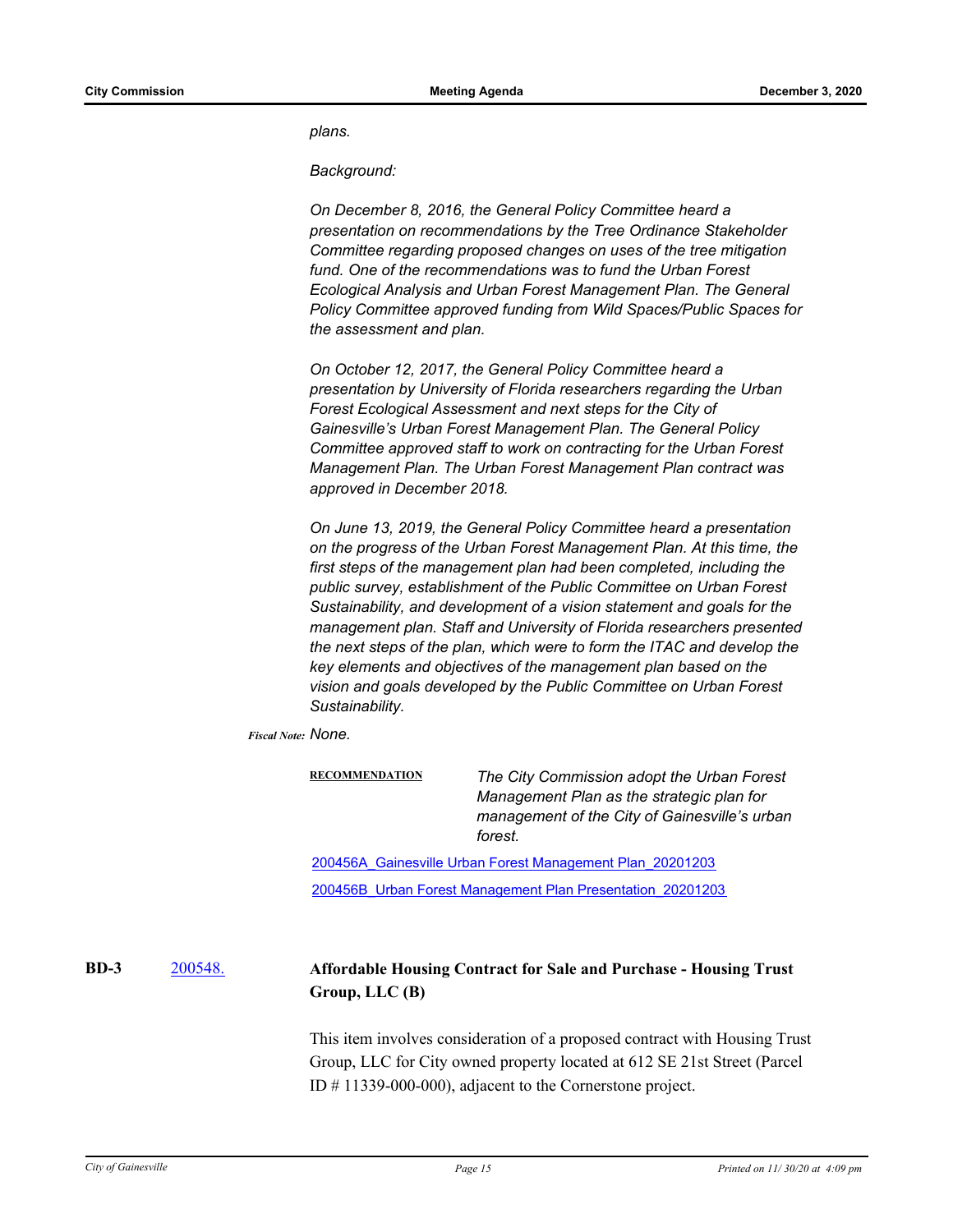*Explanation: In October, 2020, Housing Trust Group LLC participated in the Local Government Area of Opportunity Funding process administered by the City of Gainesville in order seek a local contribution for its proposed affordable housing project, Village Estates, to be located in east Gainesville, adjacent to the Cornerstone Redevelopment Project.*

> *Although the project did not receive the SHIP Affordable Housing Advisory Committee's number one ranking, nor the endorsement of that ranking by the City Commission, Housing Trust Group, LLC is still interested in pursuing a similar affordable housing project on the subject property.*

*The site is roughly 4.46 acres in size and Housing Trust Group, LLC is seeking to assemble this property with adjacent property to the west. Preliminary input was provided to the Housing Trust Group, LLC site development team on the Village Estates conceptual layout.*

*This proposed Contract for Sale and Purchase follows the revised provisions of the City's Real Property Policies with regard to solicitations involving affordable housing proposals. Section 2(b) of the Policy includes a provision which supports the disposition of larger sites of City owned property to address the community's affordable housing needs and to facilitate the dispersal of low-income, very low-income and extremely low-income housing units.* 

*Multi-family/mixed-use properties must be disposed of in a competitive manner. However, the City Commission may determine that a non-competitive disposition of multi-family/mixed-use property is the best option to achieve the greatest public benefit in the provision of permanent affordable housing, and therefore it may consider offers received for affordable housing developments on multi-family/mixed-use property for approval.*

*The offered price for the subject property is \$840,000. The appraised Fiscal Note: value is \$179,000.*

> **RECOMMENDATION** *The City Commission: 1) hear a brief presentation from staff; 2) direct the City Manager to execute the Contract for Sale and Purchase with Housing Trust Group, LLC and related documents subject to approval of legal form by the City Attorney.*

[200548A\\_Final-FARBAR Contract - City as Seller 11-10-2020\\_20201203.pdf](http://Gainesville.legistar.com/gateway.aspx?M=F&ID=bfb8d9e4-9867-4b75-9d4c-1b083f4a2e29.pdf)

[200548B\\_HTG\\_Appraisal\\_20201203.pdf](http://Gainesville.legistar.com/gateway.aspx?M=F&ID=5bb446d4-a045-4745-886c-9e4c2846d868.pdf)

[200548C\\_HTG\\_Village Estates Presentation\\_20201203.pdf](http://Gainesville.legistar.com/gateway.aspx?M=F&ID=a186cec8-bda9-4664-8bdb-5322bf08a3c6.pdf)

[200548D\\_HTG\\_Electronic Correspondence\\_20201203.pdf](http://Gainesville.legistar.com/gateway.aspx?M=F&ID=b8b64a57-d3e3-429c-88c6-1f5f05022072.pdf)

[200548E\\_Final\\_CITY OF GAINESVILLE REAL PROPERTY POLICIES\\_202011](http://Gainesville.legistar.com/gateway.aspx?M=F&ID=28cdef42-908e-4158-a640-7df762f454d0.pdf)

**BD-4** [200546.](http://gainesville.legistar.com/gateway.aspx?m=l&id=/matter.aspx?key=32089) **Phalanx Defense Systems, LLC - Requested Debt Forgiveness (B)**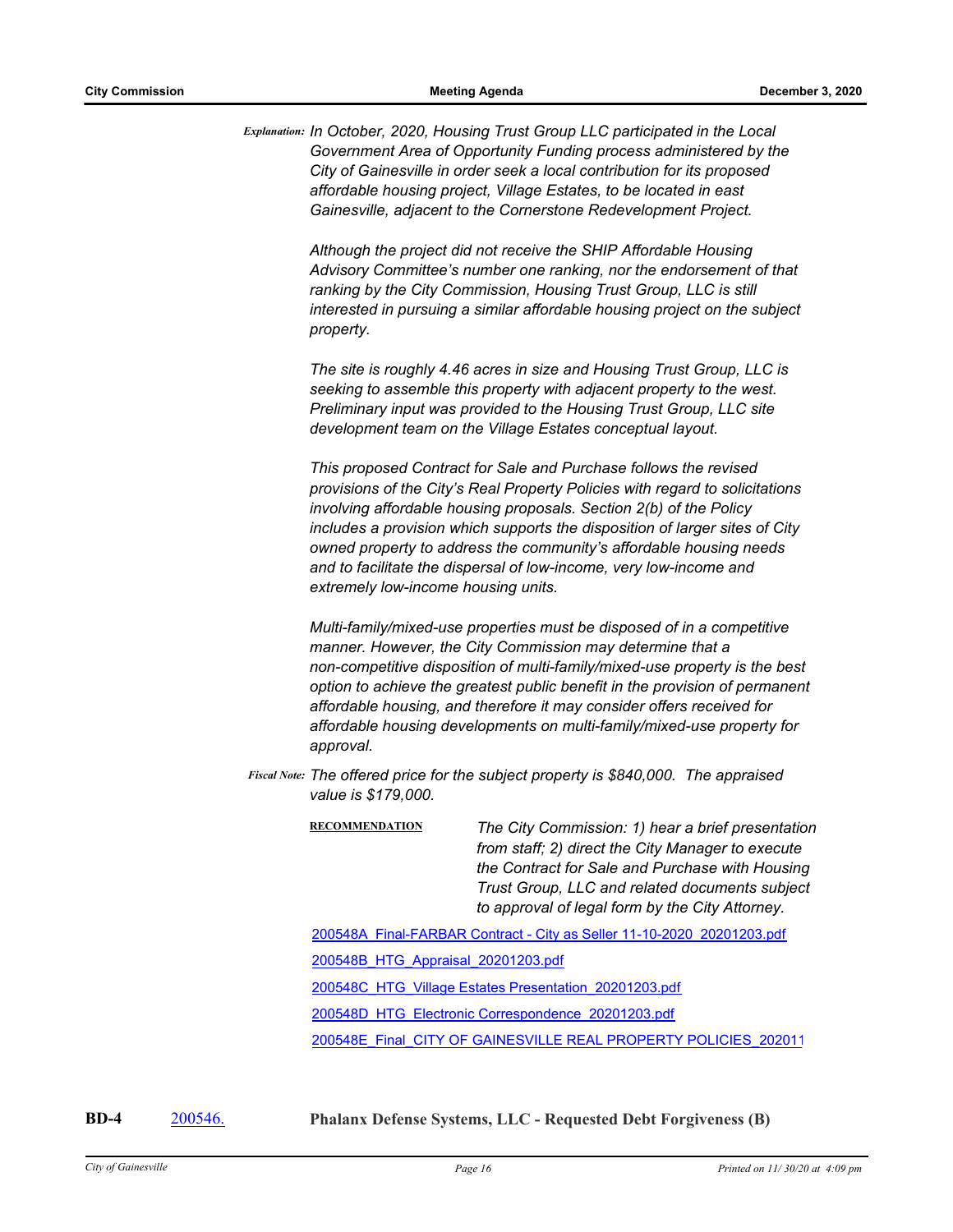The City Commission review the Phalanx Defense Systems, LLC request for overall debt forgiveness.

*Explanation: On May 19, 2016, the City Commission approved the ranking of proposals for the "Reuse/Development of the Former U.S. Army Reserve Property" and authorized City staff to begin negotiations with the top proposer Phalanx Defense Systems.* 

> *On September 1, 2016, the City Commission authorized the City Manager to execute a Purchase and Sale Agreement with Phalanx Defense Systems, LLC for disposition of the subject property in the amount of \$635,000 (the appraised market value of the northern portion of the subject property).*

*The purchase was secured by a mortgage provided by Phalanx Defense Systems, LLC to the City of Gainesville in the amount of \$635,000 at zero (0%) percent interest payable within 10 years (September, 2026), if not paid earlier or forgiven. In addition, a note dated the same date as the First Mortgage (September, 7, 2016) provided the terms under which debt forgiveness could be provided.* 

*This included a maximum total amount of the loan eligible for forgiveness in the amount of \$535,000 regardless of Phalanx's actual expenditures or number of qualified jobs actually created. This was inclusive of a maximum cap of \$335,000 towards qualified actual expenditures for repair, remediation, and improvements on the property and a maximum cap of \$200,000 for qualified new full time job creation and retention.* 

*On February 15, 2018, the City Commission approved the forgiveness of \$335,000 due to Phalanx Defense Systems actual expenditures of approximately \$533,000 in various building repair, remediation and improvements put into the Army Reserve Property.* 

*Recently, Phalanx Defense Systems, LLC has provided a letter certifying employment of 23 individuals based upon the tiered system that defines the status of the employee and the associated amount of forgiveness eligible to be granted under provisions of the note; a total not to exceed \$120,000 may be available to be forgiven subject to further audit/verification of required documentation.* 

*In addition, Phalanx Defense Systems provided a requested pedestrian path and bike trail over the eastern portion of the Premises, leading to CITY owned property south and adjacent to the Premises valued at roughly \$20,000 and though not contemplated in the note's forgiveness provisions that forgiveness could be considered at this time should the City Commission desire to do so.* 

*Phalanx Defense Systems, LLC is requesting that the City Commission forgive the entirety of the debt at this time based upon the aforementioned job creation and other building and community investments.*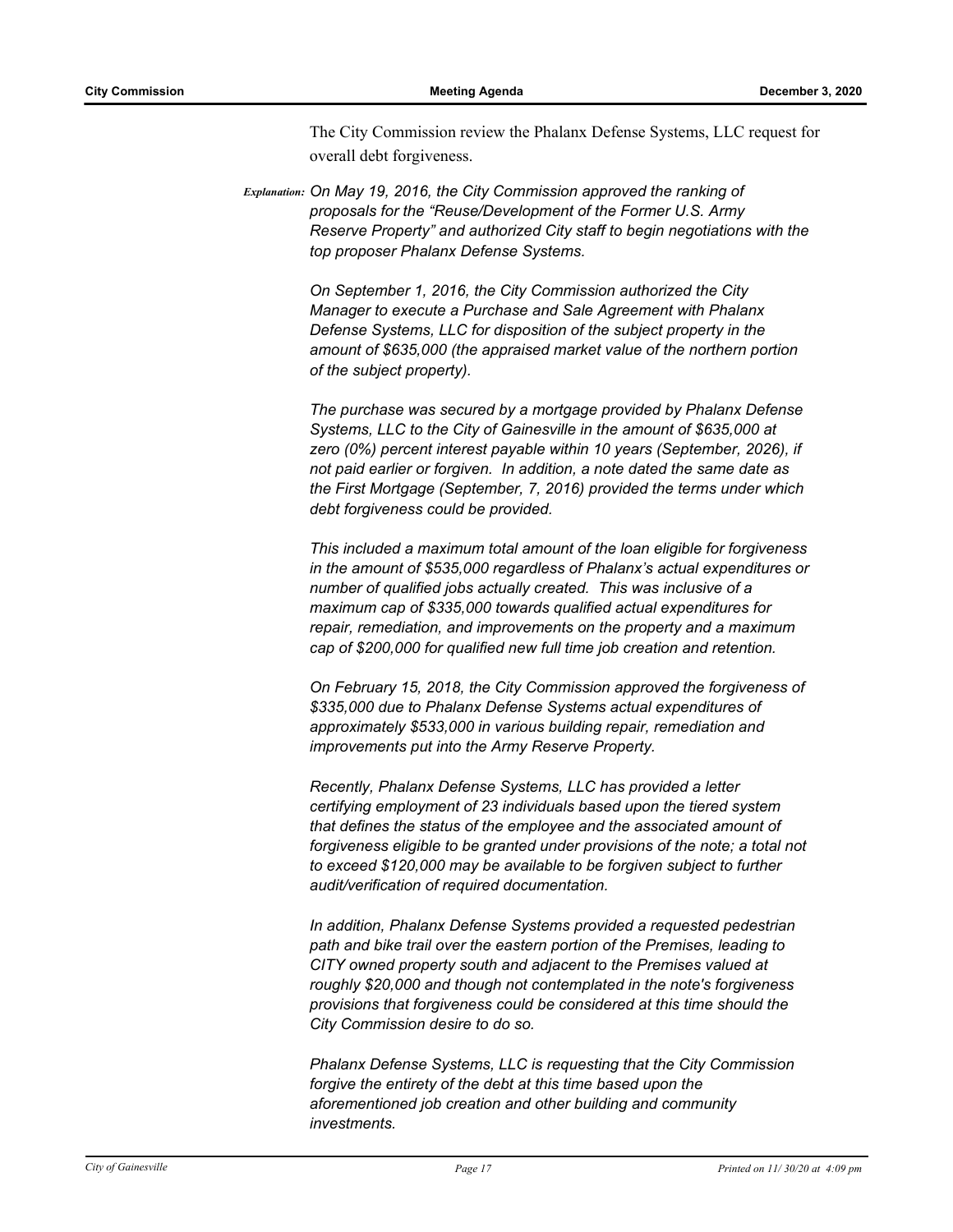*In the event the City Commission wishes to grant full debt forgiveness Fiscal Note: per Phalanx Defense Systems, LLC request in the amount of \$300,000, rather than the maximum eligible \$200,000 (for a total of \$535,000) remaining per executed documents, the City Commission would waive its right to the \$100,000 payment at maturity.*

| <b>RECOMMENDATION</b>                    | The City Commission: 1) hear a brief presentation<br>from staff; 2) direct staff to forgive a portion of the<br>debt regarding job creation in an amount not to<br>exceed \$120,000 based upon further<br>audit/verification of required documentation; 3)<br>direct staff to forgive a portion of the debt in the<br>amount of \$20,000 for provision of a City<br>requested pedestrian path and bike trail over the<br>eastern portion of the Premises; and 4) direct staff<br>on overall requested debt forgiveness. |
|------------------------------------------|-------------------------------------------------------------------------------------------------------------------------------------------------------------------------------------------------------------------------------------------------------------------------------------------------------------------------------------------------------------------------------------------------------------------------------------------------------------------------------------------------------------------------|
| 200546A City Letter LF 20201203.pdf      |                                                                                                                                                                                                                                                                                                                                                                                                                                                                                                                         |
| 200546B City Letter Nov 20201203.pdf     |                                                                                                                                                                                                                                                                                                                                                                                                                                                                                                                         |
| 200546C Mortgage - Recorded 20201203.pdf |                                                                                                                                                                                                                                                                                                                                                                                                                                                                                                                         |
|                                          | 200546D Phalanx AmendedandRestatedPromissoryNote 20201203.pdf                                                                                                                                                                                                                                                                                                                                                                                                                                                           |

[200546E\\_Easement - Recrorded\\_20201203.pdf](http://Gainesville.legistar.com/gateway.aspx?M=F&ID=b786e2be-7de9-4938-8024-d66fa9965699.pdf)

**BD-5**

# [190564.](http://gainesville.legistar.com/gateway.aspx?m=l&id=/matter.aspx?key=30845) **Old Fire Station #1 Rental & Adaptive Reuse Invitation to Negotiate (B)**

*Explanation: On 11/21/2019, the City Commission directed Staff to solicit a partnership to reactivate the Old Fire Station #1 site, located on 427 S Main St. An Invitation to Negotiate solicitation was posted on 02/12/2020. The solicitation was revised on 4/7/2020 to accept electronic submission only due to COVID and closed on 04/18/2020. Two proposals were received and evaluated by a cross-departmental staff team that included community builders from Sustainable Development, Gainesville Community Reinvestment Area, and Parks, recreation and Culture Affairs. One proposal was deemed non-responsive because the Proposer requested to purchase the property from the City. The other proposal was deemed responsive, of high quality, and meets the City's goals and vision as described in the Invitation to Negotiate.*

*Fiscal Note: None at this time.*

**RECOMMENDATION** *The City Commission (1) hear an update on the ITN and (2) Provide direction to City Manager and/or Designee on next steps.*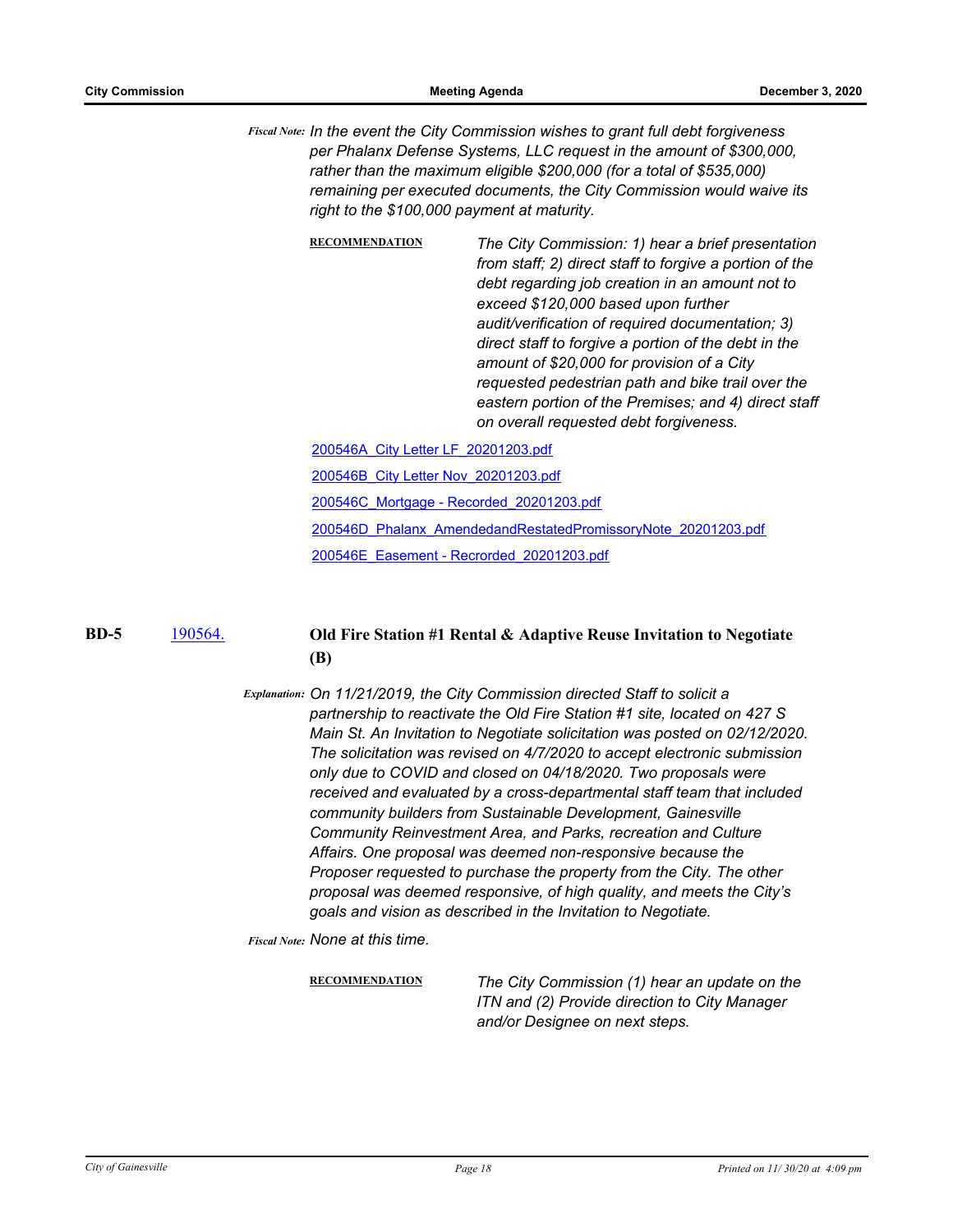[190564A\\_Old Fire Station 1\\_PROPOSED ITN Criteria Summary\\_20191121](http://Gainesville.legistar.com/gateway.aspx?M=F&ID=34a8a60d-7483-4d5f-ae85-b5ba906ff399.pdf) [190564B\\_Old Fire Station 1\\_Conceptual Design\\_Costs\\_WJA 2018\\_09-18\\_2019](http://Gainesville.legistar.com/gateway.aspx?M=F&ID=174b4a2f-4326-4035-b498-66c417b7315e.pdf) [190564C\\_Old Fire Station 1\\_Appraisal 082019\\_20191121](http://Gainesville.legistar.com/gateway.aspx?M=F&ID=e91e2b18-232d-4623-9118-accb6df5f442.pdf) [190564D\\_082219\\_GPC\\_Cultural Center Update\\_20191121](http://Gainesville.legistar.com/gateway.aspx?M=F&ID=6e6de6bd-a1c0-44cf-8b7e-a99b18e3743a.pdf) [190564E\\_Presentation\\_20191121](http://Gainesville.legistar.com/gateway.aspx?M=F&ID=80ab37cd-d06f-476c-84bf-9eee35b8bacb.pdf) [190564F\\_ITN for Old Fire Station FINAL REBID part 1.pdf](http://Gainesville.legistar.com/gateway.aspx?M=F&ID=d2f23df9-9d33-4302-b181-d491032725ec.pdf) [160564G\\_ITN for Old Fire Station FINAL REBID part 2-Appendix A, B.pdf](http://Gainesville.legistar.com/gateway.aspx?M=F&ID=8fa47f13-35be-45de-965c-fb1ae9dca74d.pdf) [190564H\\_ITN for Old Fire Station#1 REBID-Bid Tabulation.pdf](http://Gainesville.legistar.com/gateway.aspx?M=F&ID=982317b8-a31b-4e7e-9acf-20f7a51de0d6.pdf) [190564I\\_TN for Old Fire Station#1 REBID-EVAL WRITTEN UF\\_evaluator#1.pdf](http://Gainesville.legistar.com/gateway.aspx?M=F&ID=01570f7c-e8e1-408b-ba3f-23cacfb4e1b0.pdf) [190564J\\_ITN for Old Fire Station#1 REBID-EVAL WRITTEN UF\\_evaluator#2.pd](http://Gainesville.legistar.com/gateway.aspx?M=F&ID=6d03aec9-80b6-431d-9e3a-25b1f6876aef.pdf) [190564K\\_ITN for Old Fire Station#1 REBID-EVAL WRITTEN UF\\_evaluator#3.p](http://Gainesville.legistar.com/gateway.aspx?M=F&ID=6f842784-4eda-468f-aab7-555870f2ba71.pdf) [190564L\\_ITN for Old Fire Station#1-Addenda 1-4 of CMGR-200006-DH.pdf](http://Gainesville.legistar.com/gateway.aspx?M=F&ID=2dbe64b6-95fa-4c57-a214-bbf5d2e549e6.pdf) [190564M\\_ITN for Old Fire Station#1-Submittal\\_UF part 1 .pdf](http://Gainesville.legistar.com/gateway.aspx?M=F&ID=afa0430f-6059-4180-a169-3888eb94c738.pdf) [190564N\\_ITN for Old Fire Station#1-Submittal\\_UF part 2 .pdf](http://Gainesville.legistar.com/gateway.aspx?M=F&ID=e992210d-614f-4dcc-8c0a-3633534d28e4.pdf) [190564O\\_ITN for Old Fire Station#1-Submittal\\_UF part 3 .pdf](http://Gainesville.legistar.com/gateway.aspx?M=F&ID=b8c122da-fa52-440e-a5cd-e7ff054c926c.pdf) [190564P\\_ITN for Old Fire Station#1-Submittal\\_UF part 4 .pdf](http://Gainesville.legistar.com/gateway.aspx?M=F&ID=8a8960e1-4e05-4aa8-a43e-b9313ea9a534.pdf) [190564R\\_ITN for Old Fire Station#1-Submittal\\_UF part 6.pdf](http://Gainesville.legistar.com/gateway.aspx?M=F&ID=b4a9e2c0-03c6-43ed-8374-a04ee7f581f8.pdf) [190564Q\\_ITN for Old Fire Station#1-Submittal\\_UF part 5 .pdf](http://Gainesville.legistar.com/gateway.aspx?M=F&ID=a423ed50-6521-41ec-a699-4d4d0f0267ba.pdf) [190564S\\_ITN for Old Fire Station#1-Submittal\\_UF part 7.pdf](http://Gainesville.legistar.com/gateway.aspx?M=F&ID=c6a90790-6803-491a-946a-3285666bd5d5.pdf) [190564T\\_ITN for Old Fire Station#1-Submittal\\_UF part 8.pdf](http://Gainesville.legistar.com/gateway.aspx?M=F&ID=75dc6910-cb63-474c-880f-8fbe3f81c49f.pdf) [190564U\\_ITN for Old Fire Station#1-Submittal\\_UF part 9.pdf](http://Gainesville.legistar.com/gateway.aspx?M=F&ID=201f3cf3-d3ba-478e-92d4-e1c93b817f68.pdf) [190564W\\_ITN for Old Fire Station#1-Submittal\\_Larsen Highpoint-Part 1.pdf](http://Gainesville.legistar.com/gateway.aspx?M=F&ID=4063cc79-082b-4496-a2b0-e7fbb3035cc6.pdf) 190564V ITN Old FS#1-UF Response to Questions for clarification.pdf [190564X\\_ITN for Old Fire Station#1-Submittal\\_Larsen Highpoint-Part 2.pdf](http://Gainesville.legistar.com/gateway.aspx?M=F&ID=92a5b0ee-9043-4e06-9ab5-0c507dcdd84b.pdf)

| $BD-6$ | 200561.                                   | <b>Culture Audit (B)</b>              |                                                                                                                                               |  |
|--------|-------------------------------------------|---------------------------------------|-----------------------------------------------------------------------------------------------------------------------------------------------|--|
|        |                                           | <b>RECOMMENDATION</b>                 | Commissioner Ward asks the City Commission to<br>discuss the Oregon Department of Revenue report<br>and take any action it deems appropriate. |  |
|        |                                           |                                       | 200561 Oregon DOR Revenue Culture Audit Report 20201203.PDF                                                                                   |  |
| $BD-7$ | 190408.<br><b>Empowerment Center (NB)</b> |                                       | Allocate Additional Funding for the Transitional Campground at the                                                                            |  |
|        |                                           | for Transitional Campground Services. | This item requests the City Commission to allocate additional funding in FY 21                                                                |  |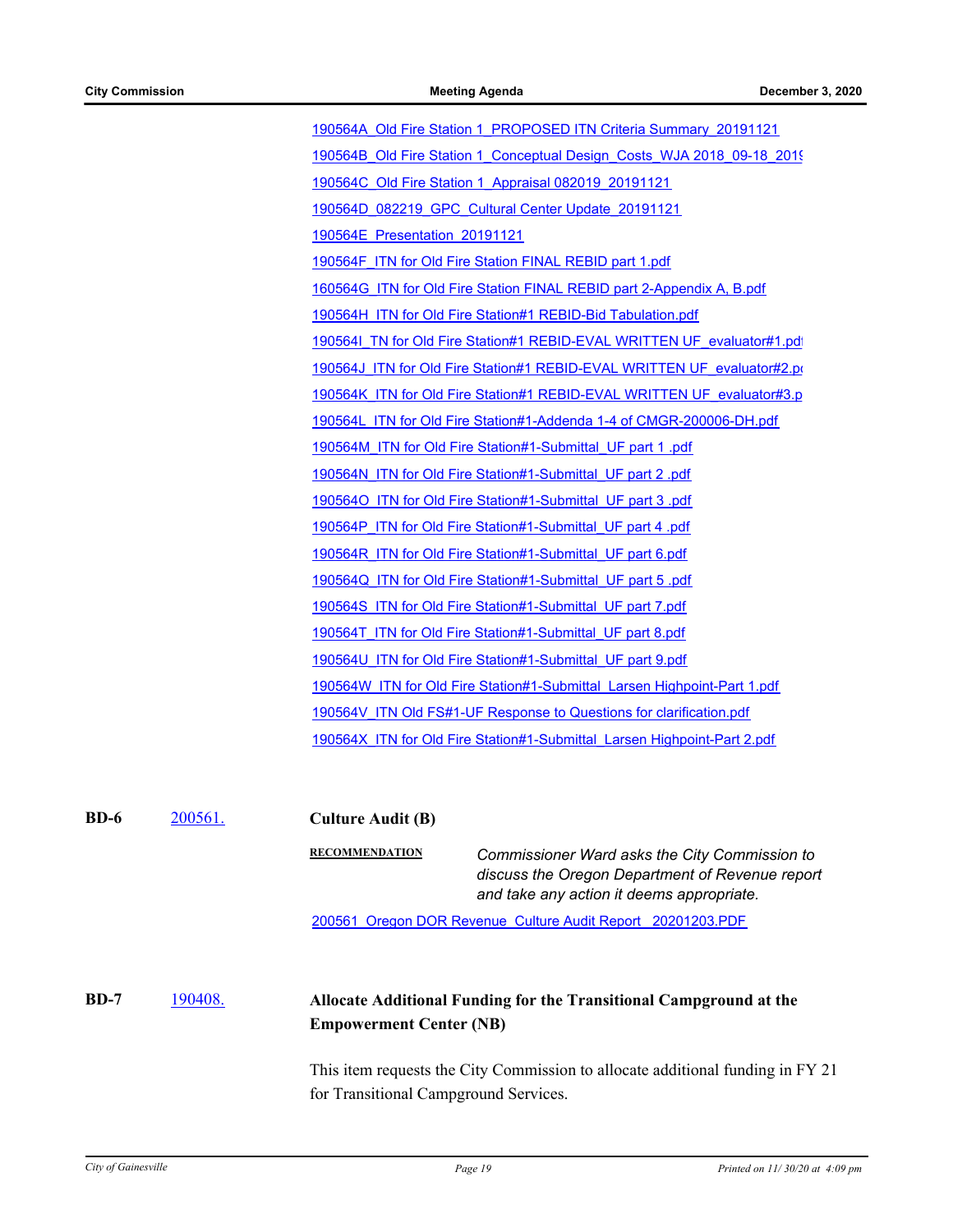*Explanation: On September 26, 2019, the City Commission approved entering into a Service Agreement for the Provision of Homeless Services with the Alachua County Coalition for the Homeless and Hungary (ACCHH). The Term of that agreement, which was executed on November 26, 2019, is from October 1, 2019 through September 30, 2024 (Fiscal Years 2020 through 2024).*

> *That service agreement includes funding a plan to close Dignity Village. An important component of that plan is the establishment of a Transitional Campground on the GRACE Marketplace Campus. The Transitional Campground Plan proposed funding for up to two fiscal years (FY20 and FY21)-ending on September 30, 2021. In addition to being an important part of the plan to close Dignity Village, the Transitional Campground remains a key part of continuing to serve approximately 36 former Dignity Village residents.*

> *Earlier this year, the ACCHH submitted a budget of \$299,136.00 to operate the second year (FY21) of the Transitional Campground. The ACCHH understood that both the City and County would equally fund these costs in FY21, if appropriated. On November 10, 2020, the County voted not to fund Transitional Campground services in FY21.*

> *City staff is working to identify funds to replace the previously anticipated County funds. Currently identified funds will allow the campground to continue to provide current service levels through the end of May 2021.*

*City staff have identified \$219,602.41 of the \$299,136.00 ACCHH Fiscal Note: requested for the second year of services. Staff is continuing to work to identify the remaining \$79,533.59. The funding identified, \$219,602.41, has come from the following:*

- *Dignity Village salary savings and operating savings*
- *Closing out old Neighborhood Improvement accounts*
- *Recognizing Homeless meter donations*
- *Reconciling Family Unification Program budget*

**RECOMMENDATION** *Staff recommends that the City Commission: 1) Allocate the \$219,602.41 that staff has identified for the second year of Transitional Campground services; and 2) Request staff to continue to work to identify the remaining \$79,533.59 requested by ACCHH for Transitional Campground services in FY21.*

### **BD-8** [200491.](http://gainesville.legistar.com/gateway.aspx?m=l&id=/matter.aspx?key=32034) **Downtown Hyatt Place Development Agreement (B)**

*Explanation: In the heart of Downtown, a Hyatt Place mixed-use development is being permitted for construction to begin by year-end. The ~\$30M project will include one building totaling 132,000 sf of hotel, retail and residences and*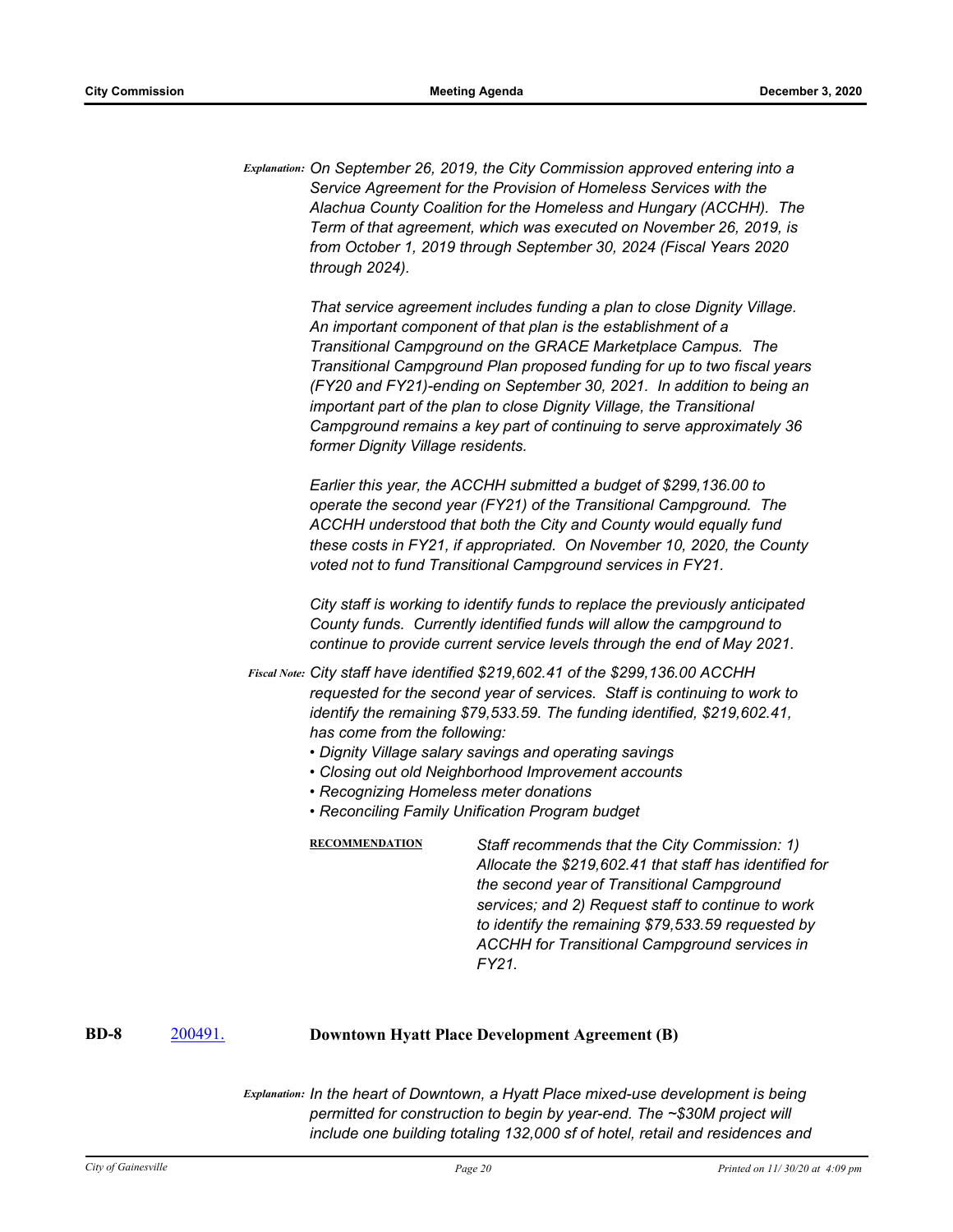*has frontage along SE 1st Avenue, SE 1st Street, South Main Street and SE 2nd Street. The initial site plan approval was given by the City in November of 2019; leaving the right-of-way around the project in its current condition.* 

*The Developer, Magnolia Street Hospitalities, LLC, approached the GCRA about a partnership to improve the right-of-way surrounding the site with potential improvements to create better public spaces along all four edges. An interdepartmental team consisting of GCRA, Public Works, Mobility and Planning reviewed and discussed the proposed improvements and the Public Works Department provided a not to exceed cost estimate for the proposed improvements. That estimate is the basis for the total amount eligible for reimbursement once completed, inspected/approved and the appropriate paperwork is submitted for reimbursement.* 

*Similar to development agreements completed by the GCRA in Innovation Square and Midtown; the GCRA will give a presentation of the proposed improvements to the right-of-way that would be completed by the Developer as part of their project timeline and delivery. An explanation of the process and costing information regarding each discrete task is outlined in the draft development agreement as "Exhibit B." If approved by the City Commission, this agreement would be finalized and executed by the City Manager, once approved as to form and legality by the City Attorney.* 

*At the November 17, 2020 GCRA Advisory Board meeting, the Board made the following motion on item # 200491:To approve the draft development agreement as presented with a recommendation that the City Commission press upon the developer to follow-up on their commitment to diversity in hiring practices and that the developer to coordinate with any local businesses on any scheduling of right-of-way and potentially objecting construction. The vote on the motion was 6 to 5 recommending approval. The Board's discussion will be addressed during the presentation.*

- *The total cost estimate for the improvements in the public right-of-way is Fiscal Note: \$385,727.96. Funding will be utilized from the Downtown Trust Fund's W256 in the amount of \$256,154 and in the GCRA Fund W821 (\$129,573.96 plus \$38,572.80 contingency) for a total amount of \$424,300.76, which includes 10% contingency for unforeseen conditions. The City has the sole right to approve contingency expenditures and the Developer is not entitled to the use of it.*
	- **RECOMMENDATION** *City Manager to the City Commission: Approve draft development agreement as presented and authorize the City Manager to finalize and execute the agreement once approved as to form and legality by the City Attorney.*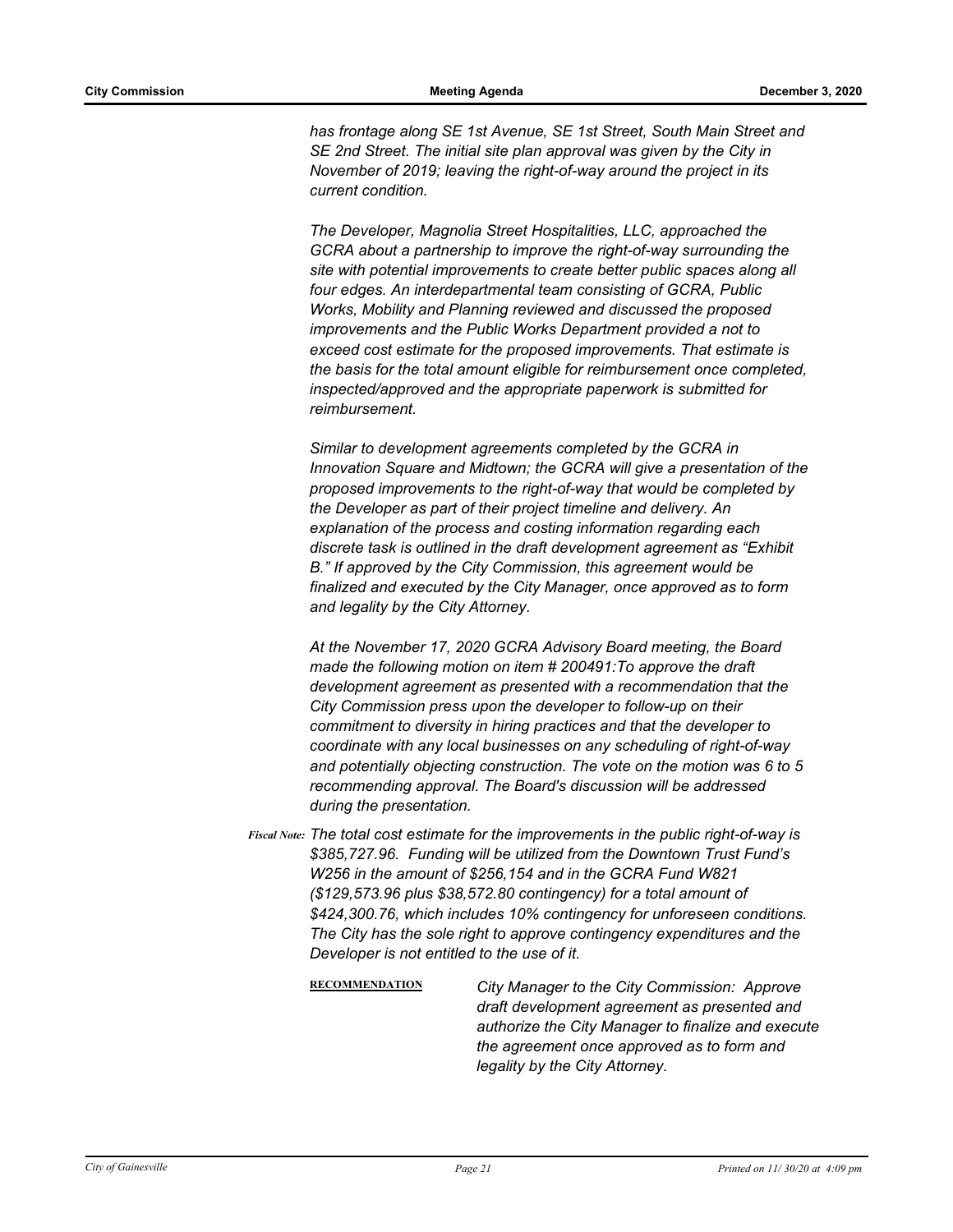[200491\\_A\\_ Hyatt Place GCRAB Presentation\\_2020.12.03.pptx](http://Gainesville.legistar.com/gateway.aspx?M=F&ID=5aa3d143-9b03-44b0-b0c5-17b342414849.pptx) 200491\_B\_Hyatt Place DRAFT Development Agreement 2020.12.03.pdf [200491\\_C\\_2020.07 Existing Conditions Photos\\_2020.12.03.pdf](http://Gainesville.legistar.com/gateway.aspx?M=F&ID=7235f979-889a-4be9-85b5-a41624bacf9d.pdf)

[200491\\_D\\_Hyatt GNV COG CRA\\_2020.11.19\\_20201203.pdf](http://Gainesville.legistar.com/gateway.aspx?M=F&ID=0df6f90c-ac8a-422f-aa11-362be175e209.pdf)

### **BD-9** [200182.](http://gainesville.legistar.com/gateway.aspx?m=l&id=/matter.aspx?key=31725) **Heartwood Update (B)**

*Explanation: At the June 16, 2020 GCRA Advisory Board meeting, the Advisory Board made a request for Staff to look into different options on how to minimize HOA Fees with a focused effort on the 11 affordable lots in the Heartwood neighborhood. As staff worked through different possible scenarios to reduce HOA costs, there was an opportunity to apply Gainesville's Racial Equity Tool Kit to the Heartwood project, specifically the decision to include GRUCom as an internet provider in the neighborhood.* 

> *In an effort to respond to the Advisory Board's requests and meet the City's equity goals for the Heartwood neighborhood, Staff returned to the Board on August 19, 2020 to discuss the results from the Racial Equity Tool Kit analysis. The Board reviewed the analysis and provided a recommendation to the City Commission to "not move forward with the GRUCom contract at this time."*

*Item #200182 was heard by the GCRA Advisory Board on August 19, 2020 with the following motions resulting: 1) allow the homeowners as the HOA to decide who is going to be their provider for internet services and recommend not moving forward with GRUCom at this time, and 2) direct staff to seek to transfer the HOA costs associated with the streetlights to the City or GRU. The motion passed with 6 in favor, 5 opposed, and 4 absent.* 

*Item #200277 will go to the GCRA Advisory Board at a virtual workshop scheduled for 11/30/2020.* 

*At today's City Commission meeting, GCRA Staff will update the Commission on this Advisory Board conversation and recommendation and provide a general update on the Heartwood Project and next steps.*

*Fiscal Note: None*

**RECOMMENDATION** *City Manager to the City Commission: Hear update from GCRA Staff and consider the recommendation from the GCRA Advisory Board. GCRA Advisory Board to the City Commission (August 19, 2020): Allow the homeowners as the HOA to decide who is going to provide them with internet services and recommend not moving*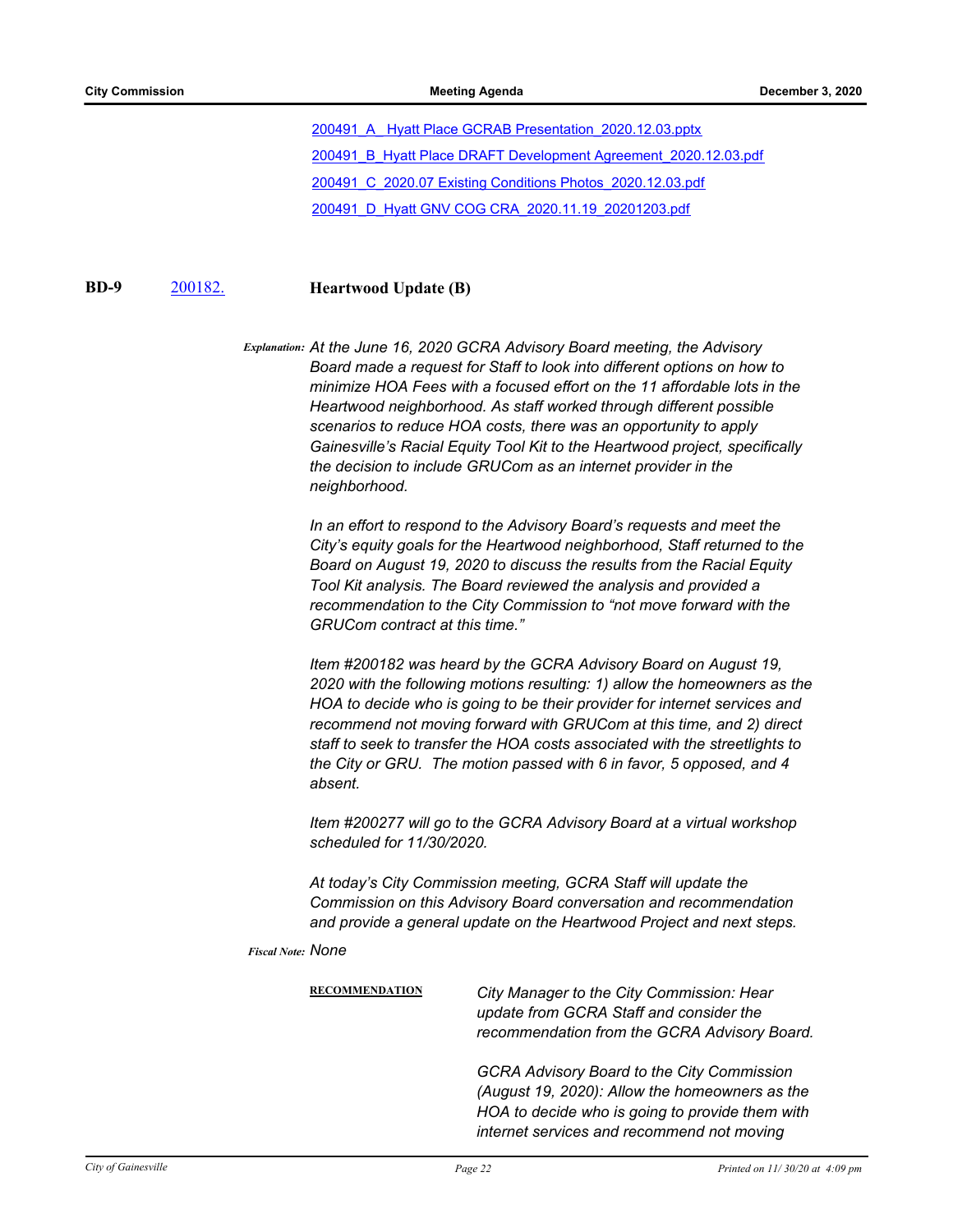*forward with the GRUCom contract at this time.*

[200182\\_B\\_Equity Toolkit Worksheet\\_HEARTWOOD\\_2020.12.03.pdf](http://Gainesville.legistar.com/gateway.aspx?M=F&ID=a193f13f-929f-495e-afa1-845045d6e515.pdf)

200182\_A\_Heartwood Update December 03 2020 Presentation-2020.12.03.ppt

**BD-10** [200464.](http://gainesville.legistar.com/gateway.aspx?m=l&id=/matter.aspx?key=32007) **Pedestrian Safety (B)**

**RECOMMENDATION** *The City Commission discuss and take action, as necessary.* [200464A\\_Legal Bulletin 2018-10\\_20201203.pdf](http://Gainesville.legistar.com/gateway.aspx?M=F&ID=19e787a1-c0a0-4b35-bcbc-26163b73c740.pdf) [200464B\\_Ordinance No. 2018-06\\_20201203.pdf](http://Gainesville.legistar.com/gateway.aspx?M=F&ID=8066a1f4-6f2d-4250-97ca-dcc8e5a72f79.pdf)

## **CC COMMISSION COMMENT**

# **PR PROCLAMATIONS/SPECIAL RECOGNITIONS (PR)**

| <b>PR-1</b> | 200541.        | World AIDS Day, Judge Not! - December 1, 2020 (B) |                                                                                                                                                                             |
|-------------|----------------|---------------------------------------------------|-----------------------------------------------------------------------------------------------------------------------------------------------------------------------------|
|             |                | <b>RECOMMENDATION</b>                             | <b>Community Advocates Natalie Davis Douglas,</b><br>Leslie Howell, Marvene Edwards, Angela Pretto,<br>Morris Sherman, and Gay Koehler-Sides to accept<br>the proclamation. |
|             |                |                                                   | 200541 Proclamation World AIDS Day Judge Not! 20201117                                                                                                                      |
| $PR-2$      | 200540.        | $3, 2020$ (B)                                     | 2020 Election Cycle Alachua County Election Worker Day- December                                                                                                            |
|             |                | <b>RECOMMENDATION</b>                             | Alachua County Supervisor of Elections Kim A.<br>Barton to accept the proclamation.                                                                                         |
|             |                |                                                   | 200540 Proclamation 2020 Election County Cycle Alachua County Election Wo                                                                                                   |
| <b>PR-3</b> | <u>200552.</u> |                                                   | Lung Cancer Awareness Month November, 2020 (B)                                                                                                                              |
|             |                | <b>RECOMMENDATION</b>                             | ALCSI Representatives Ms. Maggie Yang, Ms.<br>Alexandra Potter, and Dr. Chi-Fu Jeffery to accept<br>Proclamation.                                                           |

[200552\\_Lung Cancer Awareness Month 2020\\_20201120](http://Gainesville.legistar.com/gateway.aspx?M=F&ID=0c1bfe0c-6ea8-4c3c-835f-bf5ceb89dcbd.pdf)

# **RE RESOLUTIONS - ROLL CALL REQUIRED (RE)**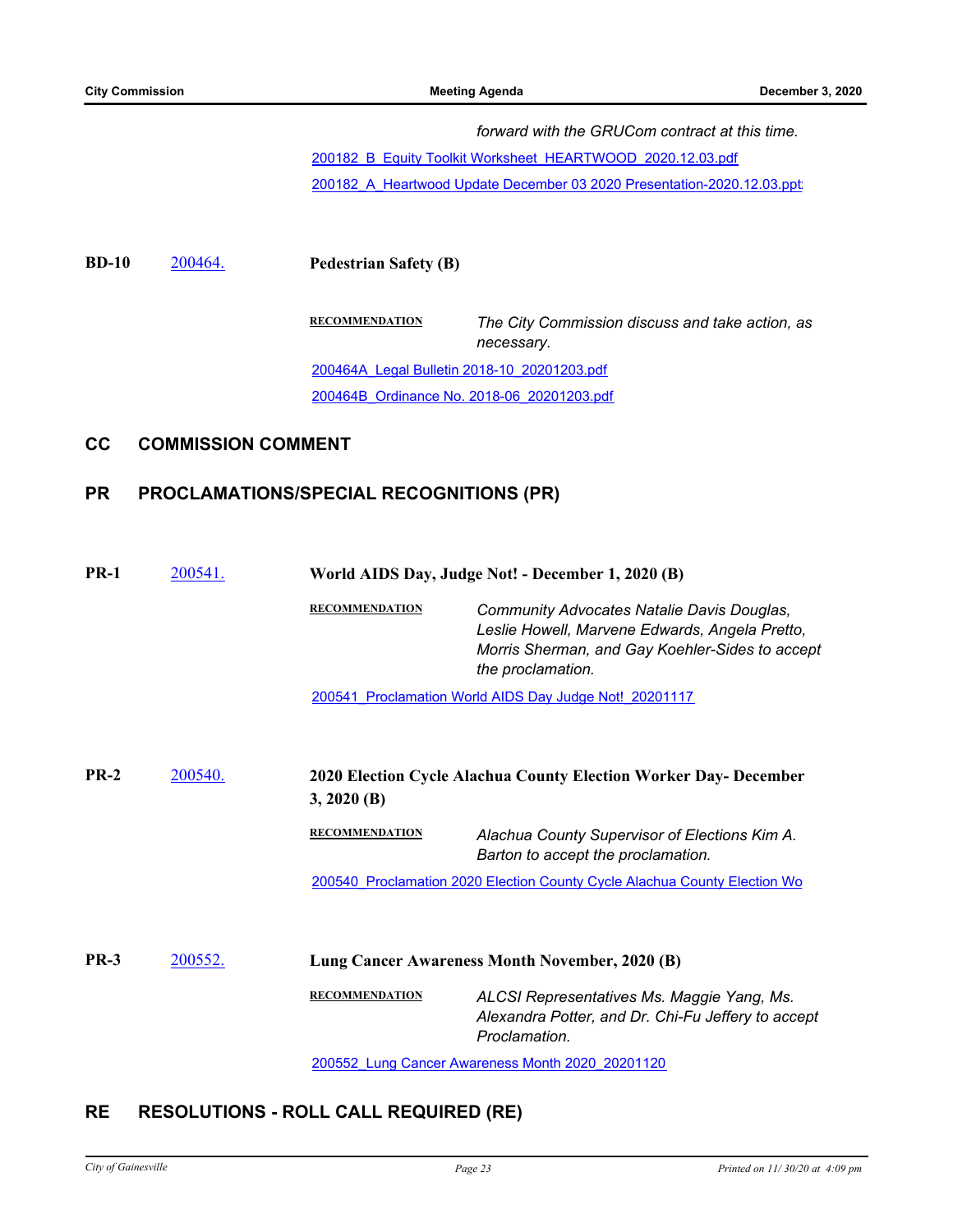| $RE-1$ | 200526. |                                                                        | <b>Resolution for a Public Transportation Grant Agreement - Public</b>                                                                                                                                                                                                                                                                                                                                                                                                                               |  |  |
|--------|---------|------------------------------------------------------------------------|------------------------------------------------------------------------------------------------------------------------------------------------------------------------------------------------------------------------------------------------------------------------------------------------------------------------------------------------------------------------------------------------------------------------------------------------------------------------------------------------------|--|--|
|        |         | <b>Transit Block Grant Program for RTS Operating Assistance for FY</b> |                                                                                                                                                                                                                                                                                                                                                                                                                                                                                                      |  |  |
|        |         |                                                                        | 2020/2021 (B)                                                                                                                                                                                                                                                                                                                                                                                                                                                                                        |  |  |
|        |         |                                                                        |                                                                                                                                                                                                                                                                                                                                                                                                                                                                                                      |  |  |
|        |         |                                                                        | Explanation: This item is a request to adopt a Resolution authorizing the City Manager<br>to execute a Public Transportation Grant Agreement (PTGA) between<br>the City of Gainesville and Florida Department of Transportation (FDOT)<br>to accept the allocation for Gainesville of \$2,313,414 from the Public<br>Transit Block Grant Program for FY 2020/2021 Operating Assistance.                                                                                                              |  |  |
|        |         |                                                                        | FDOT allocates state block grant funds for public transit systems each<br>year. The allocations are based on a three-part formula that includes<br>population, ridership, and vehicle miles operated. For FY 2020/2021, the<br>allocation for Gainesville is \$2,313,414, an increase of \$173,384 from last<br>year's allocation. The RTS block grant provides a 50% reimbursement<br>for eligible operating costs associated with operating, maintaining, and<br>managing a transportation system. |  |  |
|        |         |                                                                        | FDOT requires the governing board of each public transit system to<br>adopt a resolution authorizing the acceptance of these funds.                                                                                                                                                                                                                                                                                                                                                                  |  |  |
|        |         |                                                                        | Fiscal Note: The Public Transportation Grant Agreement requires the City of<br>Gainesville to match the funding. Funds in the amount of \$2,313,414 for<br>this match are available in the FY 2020/2021 RTS operating budget.                                                                                                                                                                                                                                                                        |  |  |
|        |         |                                                                        | <b>RECOMMENDATION</b><br>The City Commission adopt the Resolution.                                                                                                                                                                                                                                                                                                                                                                                                                                   |  |  |
|        |         |                                                                        | 200526A Draft FY21 Block Grant Resolution 20201203                                                                                                                                                                                                                                                                                                                                                                                                                                                   |  |  |
| $RE-2$ | 200527. |                                                                        | <b>Resolution for 5310 Grant Application (B)</b>                                                                                                                                                                                                                                                                                                                                                                                                                                                     |  |  |
|        |         |                                                                        | This item is a request for the City Commission to pass a Resolution to<br>allow the Regional Transit System (RTS) to apply for a 5310 Grant to<br>purchase paratransit trips and a paratransit van to provide access to<br>fixed route transportation for persons with disabilities and ADA service<br>to the disabled neighbors of Gainesville.                                                                                                                                                     |  |  |
|        |         |                                                                        | Explanation: Federal funds are available through the Federal Transit Administration<br>(FTA) and the Florida Department of Transportation (FDOT) 5310<br>Enhanced Mobility of Seniors and Individuals with Disabilities grant<br>program, for RTS to apply for funds assisting with the purchase of<br>paratransit trips and a paratransit van.                                                                                                                                                      |  |  |
|        |         |                                                                        | Applications for the grant are due December 18, 2020. FDOT requires<br>that resolutions submitted with Federal grant packages have specific                                                                                                                                                                                                                                                                                                                                                          |  |  |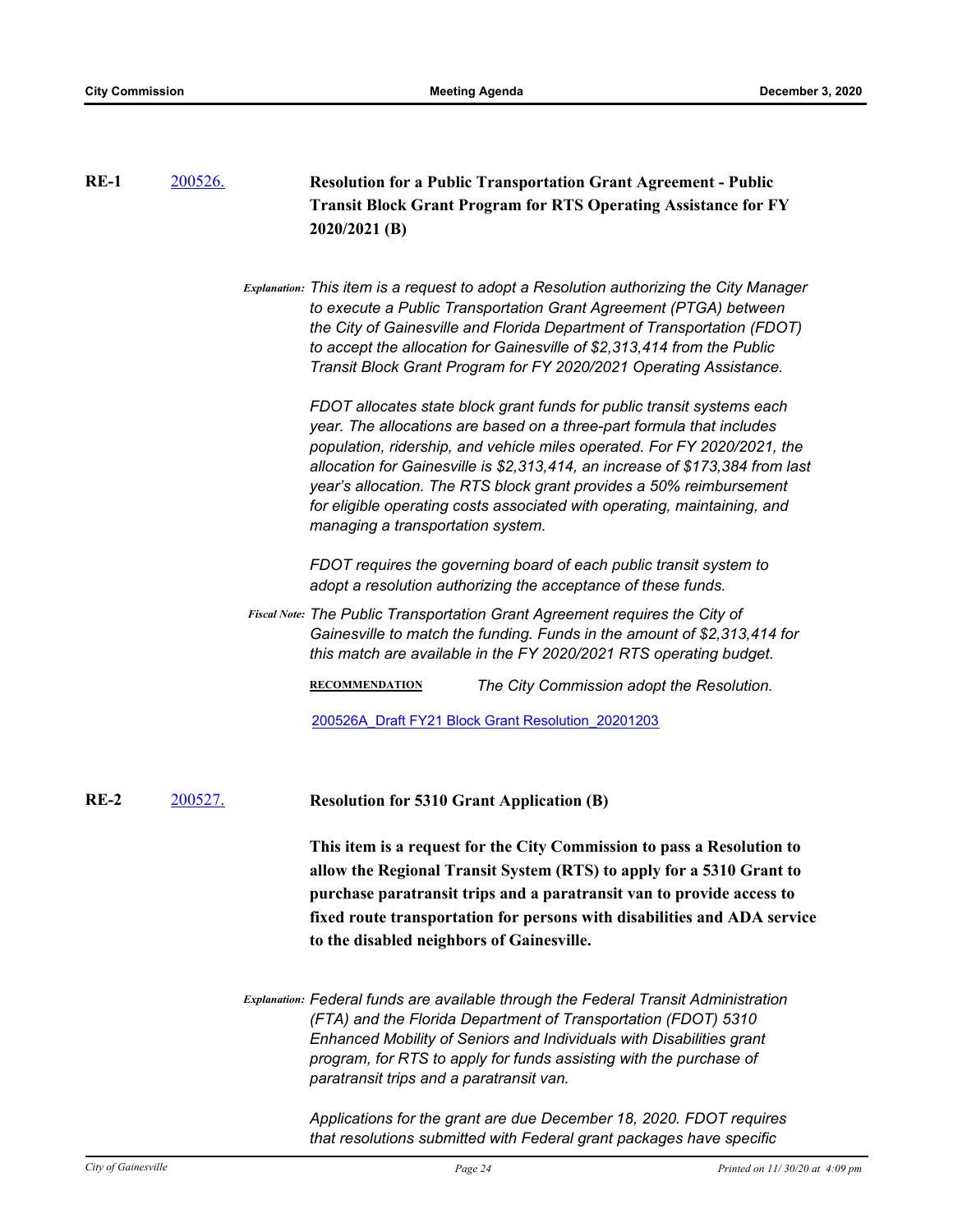*verbiage and be adopted within 30 days of the application due date. RTS is requesting that the City Commission pass the Resolution allowing the application to go forward to apply for much needed paratransit trips and a replacement paratransit van to ensure safe transport to City of Gainesville neighbors riding fixed route trips.*

*The 5310 grant program is administered by FDOT through a competitive Fiscal Note: process. Funds are allocated in the RTS FY21 budget to provide the required matches, if either grant is awarded. RTS anticipates requesting approximately \$77,185 for the capital 5310 grant application, and will use its capital replacement funds received from the RTS Paratransit Contract for the required 10% match. For the Demand Response trip service 5310 grant application, RTS will request \$50,000; the 50% match for the grant is allocated in the FY21 RTS budget.*

**RECOMMENDATION** *The City Commission adopt the Resolution.*

[200527A\\_Draft 5310 Resolution\\_20201203](http://Gainesville.legistar.com/gateway.aspx?M=F&ID=b09d9e30-f396-4308-a0a0-8b2a83924101.pdf)

[200528.](http://gainesville.legistar.com/gateway.aspx?m=l&id=/matter.aspx?key=32071) **Resolution for 5311 Grant Application (B) RE-3**

> **This item is a request for the City Commission to adopt a Resolution to allow the Regional Transit System (RTS) to apply for a 5311 Grant to assist with costs for provision of transportation service in rural sections of RTS fixed route service in areas adjacent to the City of Gainesville and within RTS's service area.**

*Explanation: Federal funds are available through the Federal Transit Administration (FTA) and the Florida Department of Transportation (FDOT) for Formula Grants for Rural Areas Operating Assistance. RTS will be applying for funds that if awarded, will provide assistance with costs for fixed route transportation service in the rural areas adjacent to the City of Gainesville and within RTS's service area. Provision of this service to rural areas enables those living outside the City limits to travel for work, health care, and other activities within the City of Gainesville.* 

> *Applications for the grant are due December 18, 2020. FDOT requires that resolutions submitted with Federal grant packages have specific verbiage and be adopted within 30 days of the application due date. RTS is requesting that the City Commission pass the Resolution allowing the application to go forward to apply for much needed support for transportation services.*

*The funding associated with this type of 5311 grant is for operating costs Fiscal Note: related to provision of transportation in rural sections of RTS fixed route service, and requires a 50/50 match. RTS is requesting FDOT grant funds in the amount of \$385,540 for a grant total of \$771,080, and the revenue match is provided from the FY21 contract with Alachua County for several routes touching the rural areas.*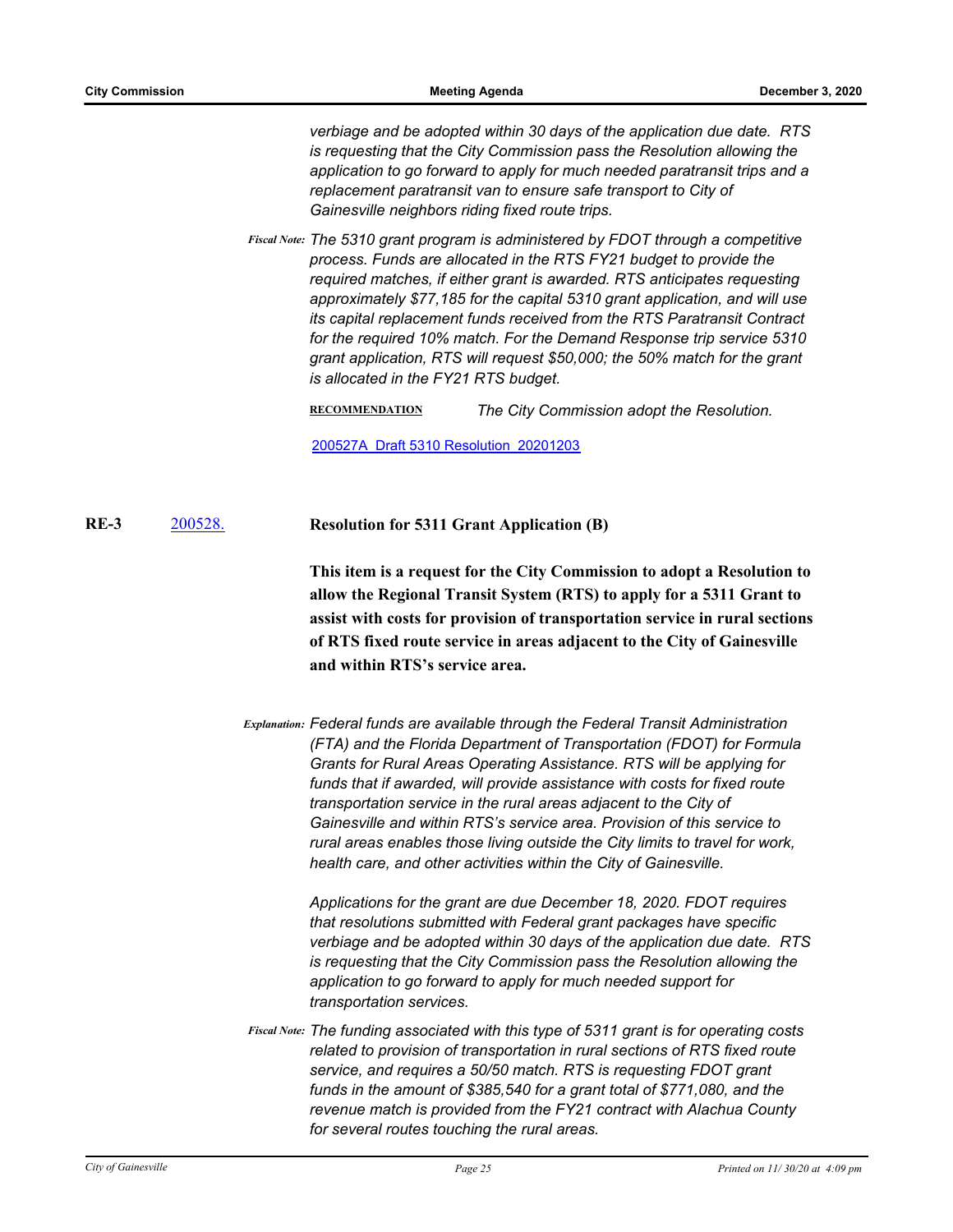**RECOMMENDATION** *The City Commission adopt the Resolution.*

[200528A\\_Draft 5311 Resolution\\_20201203](http://Gainesville.legistar.com/gateway.aspx?M=F&ID=a544f8c9-a884-4bbd-b4d8-03e4279dc887.pdf)

# **PUBLIC HEARINGS (PH)**

# **SR ORDINANCES, 2ND READING - ROLL CALL REQUIRED (SR)**

#### [180115.](http://gainesville.legistar.com/gateway.aspx?m=l&id=/matter.aspx?key=28324) **Ordinance Regulating Micromobility Services (B) SR-1**

Ordinance No. 180115

An ordinance of the City of Gainesville, Florida, amending Chapter 26 of the City Code of Ordinances to create Article VII Micromobility Services, to regulate micromobility services within the City of Gainesville, Florida; establishing permit requirements; establishing operational requirements; establishing revocation, appeals and suspension processes; amending Appendix A - Schedule of Fees, Rates and Charges to establish regulatory fees; providing directions to the codifier; providing a severability clause; providing a repealing clause; and providing an effective date.

*Explanation: This ordinance passed on first reading on March 5, 2020. However, due to the pandemic, the second reading was cancelled. Due to the length of time that has passed since the first reading, this ordinance has been re-advertised for a first reading on November 19, 2020 and a second reading on December 3, 2020.*

> *Micromobility devices are motorized transportation devices, including electric scooters and motorized bicycles, made available for public use by reservation through an online application for point to point trips. Micromobility services rent micromobility devices on a short term basis. The micromobility services allow users to begin and end trips at any location following local parameters for parking. Mobility is enhanced as the devices can provide "door to door" access and are not limited to docking station locations. Micromobility services can remotely control the speed of the micromobility devices and the locations users can take the devices. At the end of a ride, the user can leave the micromobility device in any authorized location.*

*The proposed ordinance will regulate micromobility services, but not users. A micromobility service must apply for a permit from both the City and the University of Florida in order to operate within the City. The ordinance limits the number of micromobility services allowed to operate in the City to 3 companies. The initial fleet for each micromobility service will be between 100-200 micromobility devices. The ordinance includes a fee schedule for permitting and a \$0.15 per ride fee to cover costs of this new regulatory program. The ordinance requires the micromobility*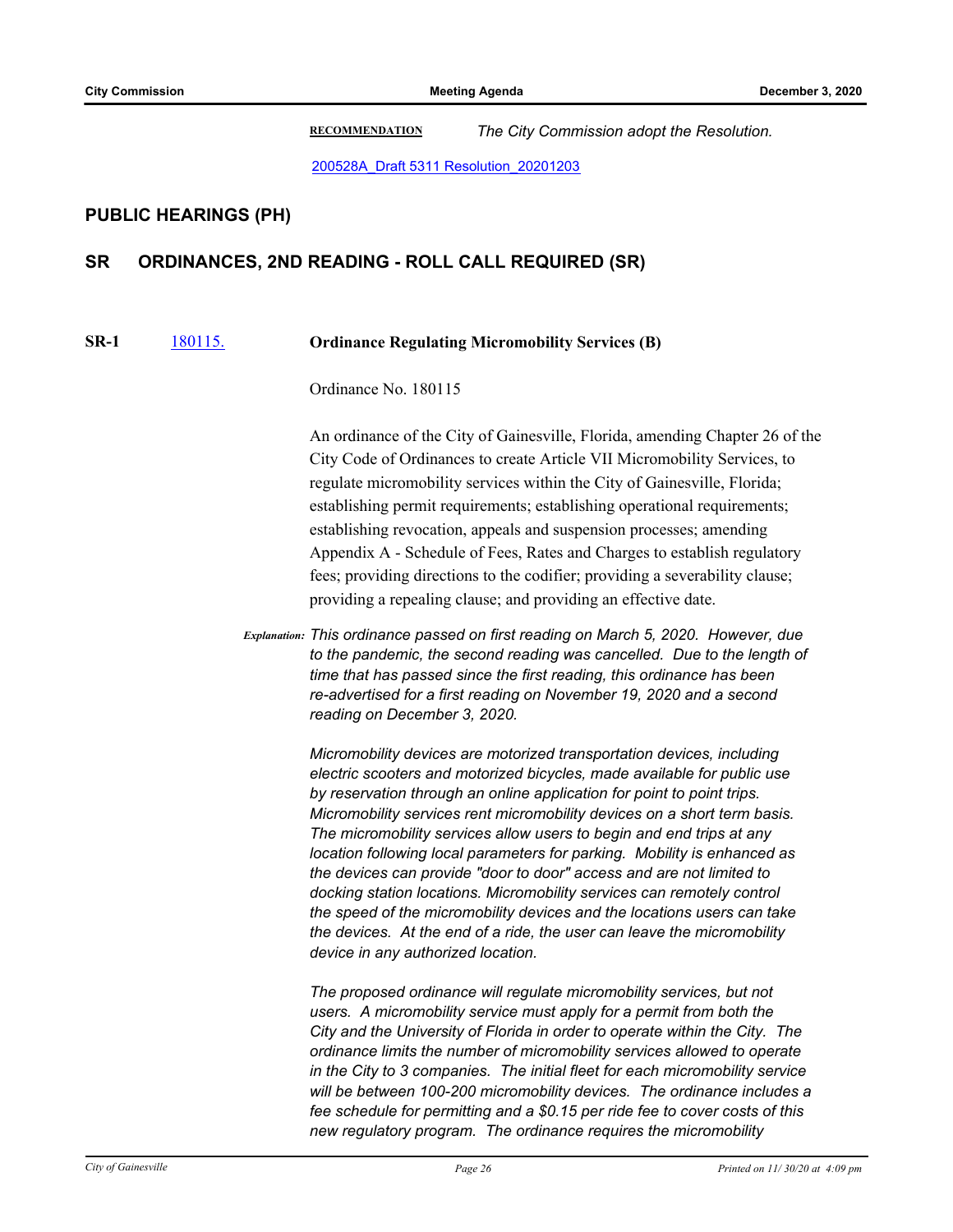*service to provide an education plan to alert users of safe operation and parking requirements, an emergency plan for removal of micromobility devices in anticipation of severe weather, insurance and performance bond, and data sharing requirements. Micromobility devices will only be allowed to operate at speeds of 15 miles per hour or less. Micromobility devices will only be allowed to operate between the hours of 6:00 a.m. to 10:00 p.m. The ordinance also provides rules for parking, rebalancing, and removal of micromobility devices. Equity goals will be promoted by requiring 10% of the fleet, or more at the director's discretion, to be placed in a specific zone and requiring micromobility services to have payment/access options for unbanked users.*

*Staff will collect and analyze data and report the findings about usage, Fiscal Note: complaints, and crash reports to the City Commission. Staff will be assigned to enforce the ordinance. The revenue associated with the permitting fees and \$0.10 of the \$0.15 per ride fee will be allocated to the Department of Mobility to fund regulatory program administration costs and fund a temporary part-time position to assist with enforcement and outreach/education. Five cents (\$0.05) of the \$0.15 per ride fee will be allocated toward development and implementation of Vision Zero strategies under the Department of Mobility's administration, which will benefit the micromobility regulatory program.*

### **RECOMMENDATION** *The City Commission adopt the proposed ordinance.*

[180115\\_DocklessSystemPresentation\\_GPC\\_20180927.pdf](http://Gainesville.legistar.com/gateway.aspx?M=F&ID=72778e45-2ffb-4e3b-b3d4-75e70be47c48.pdf) [180115\\_GPC-20180927.pdf](http://Gainesville.legistar.com/gateway.aspx?M=F&ID=17338b02-0637-48f2-ac4b-c7a90198d6a8.pdf) [180115\\_draft ordinance\\_20200305.pdf](http://Gainesville.legistar.com/gateway.aspx?M=F&ID=73e79e75-5c33-4c53-a574-27d2d4d4199d.pdf) [180115\\_draft ordinance\\_20201119.pdf](http://Gainesville.legistar.com/gateway.aspx?M=F&ID=524d70a0-0b0f-4f5a-9b43-c5eb3c135044.pdf)

#### [180999.](http://gainesville.legistar.com/gateway.aspx?m=l&id=/matter.aspx?key=30207) **Living Wage Requirements for Contractors (B) SR-2**

## Ordinance No. 180999

An ordinance of the City of Gainesville, Florida, amending Article IX of Chapter 2 of the Code of Ordinances relating to Living Wage Requirements; providing directions to the codifier; providing a severability clause; providing a repealing clause; and providing an effective date.

*Explanation: The City Commission currently has a Living Wage Ordinance applicable to certain contracts with the City. The Commission stated its desire to expand the application of the Living Wage Ordinance much like Alachua County's ordinance, but with less restrictions.* 

> *On September 10, 2020, an older draft version of the revised living wage ordinance was placed on the agenda for the general policy committee to consider. While the general policy committee only had minor changes to the older version of the ordinance, additional research and analysis has been completed and the ordinance revised. This ordinance, brought for*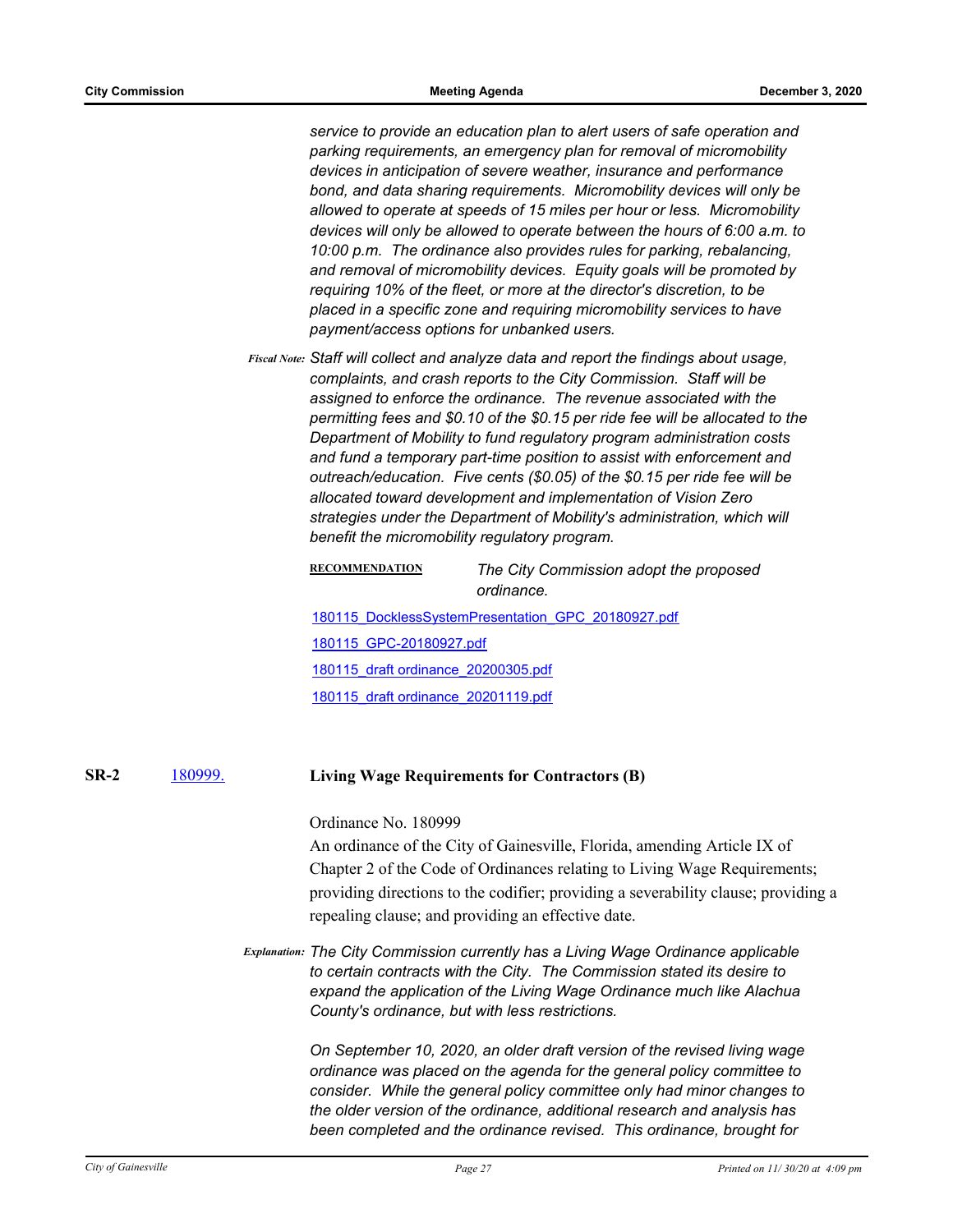*first reading, includes revisions recommended by staff to address situations not contemplated by the older draft version of the ordinance.* 

*Highlights of the newest draft are as follows:*

*- Covered employee - the ordinance will only apply to employees of a service contractor or subcontractor while that employee is directly working on a city contract.*

*- Covered services - this ordinance will not apply to the purchase of goods, or the purchase of software as a service (SaaS).*

*- The enforcement mechanism is through breach of contract, and, if required, subsequent termination of that contract if the breach is not resolved.*

*- Exceptions to the ordinance are listed in Section 2-619(c) ) of the proposed ordinance and are as follows:*

*1. If a city solicitation for services results in no responsive bids/proposals/quotes, the applicable charter officer, or designee, may waive the living wage requirement and authorize award to the lowest bidder responsive to the other bid requirements.*

*2. If the work to be performed under the contract is funded by a federal or state grant and that grant does not allow local living wage requirements. 3. If the living wage requirements are precluded by law.*

*4. Purchases made under state, federal, or other public agency agreements or cooperative contracts.*

*5. Non-competitive situations as defined by the City's current Procurement Policy.*

*6. For the emergency related services procured during a declared state of emergency.* 

*7. All other exceptions will need to be justified and waiver approved by the City Manager or designee for general government or the General Manager or designee for Gainesville Regional Utilities.*

**RECOMMENDATION** *The City Commission adopt the proposed ordinance.*

[180999A\\_Alachua County Code\\_20190620.pdf](http://Gainesville.legistar.com/gateway.aspx?M=F&ID=c751462b-6c1e-4665-bfaa-433ee34b5422.pdf)

[180999B\\_Gainesville City Code\\_20190620.pdf](http://Gainesville.legistar.com/gateway.aspx?M=F&ID=c0d57e98-6a77-4390-9151-078af0eab8a1.pdf)

[180999C\\_Staff Comparison of Codes\\_20190620.pdf](http://Gainesville.legistar.com/gateway.aspx?M=F&ID=f73a5546-333e-4a87-8caf-9ef2ef651b9a.pdf)

[180999D\\_Staff Report Dated October 2017\\_20190620.pdf](http://Gainesville.legistar.com/gateway.aspx?M=F&ID=e3f4f026-3ef3-447a-a7f5-545fbd8f348e.pdf)

[180999A\\_ draft ordinance\\_20201119.pdf](http://Gainesville.legistar.com/gateway.aspx?M=F&ID=c1bb438a-d895-4372-9466-6fefb3a5c9ca.pdf)

[180999\\_revised draft ordinance\\_20201119.pdf](http://Gainesville.legistar.com/gateway.aspx?M=F&ID=70666262-bb2b-4bc8-bca0-d8cbcaf1b0f8.pdf)

[180999\\_GRU\\_LW\\_Impact\\_2020\\_20201119](http://Gainesville.legistar.com/gateway.aspx?M=F&ID=c1c9ab02-4217-4eb9-a101-adbbeff3aefb.pdf)

[180999\\_GRU\\_LW\\_Impact\\_2024\\_20201119](http://Gainesville.legistar.com/gateway.aspx?M=F&ID=14e606f6-b46f-4836-a3b1-6c918d03e5e3.pdf)

180999 GRU\_Memo\_Living\_Wage\_Ord\_Impacts\_20201119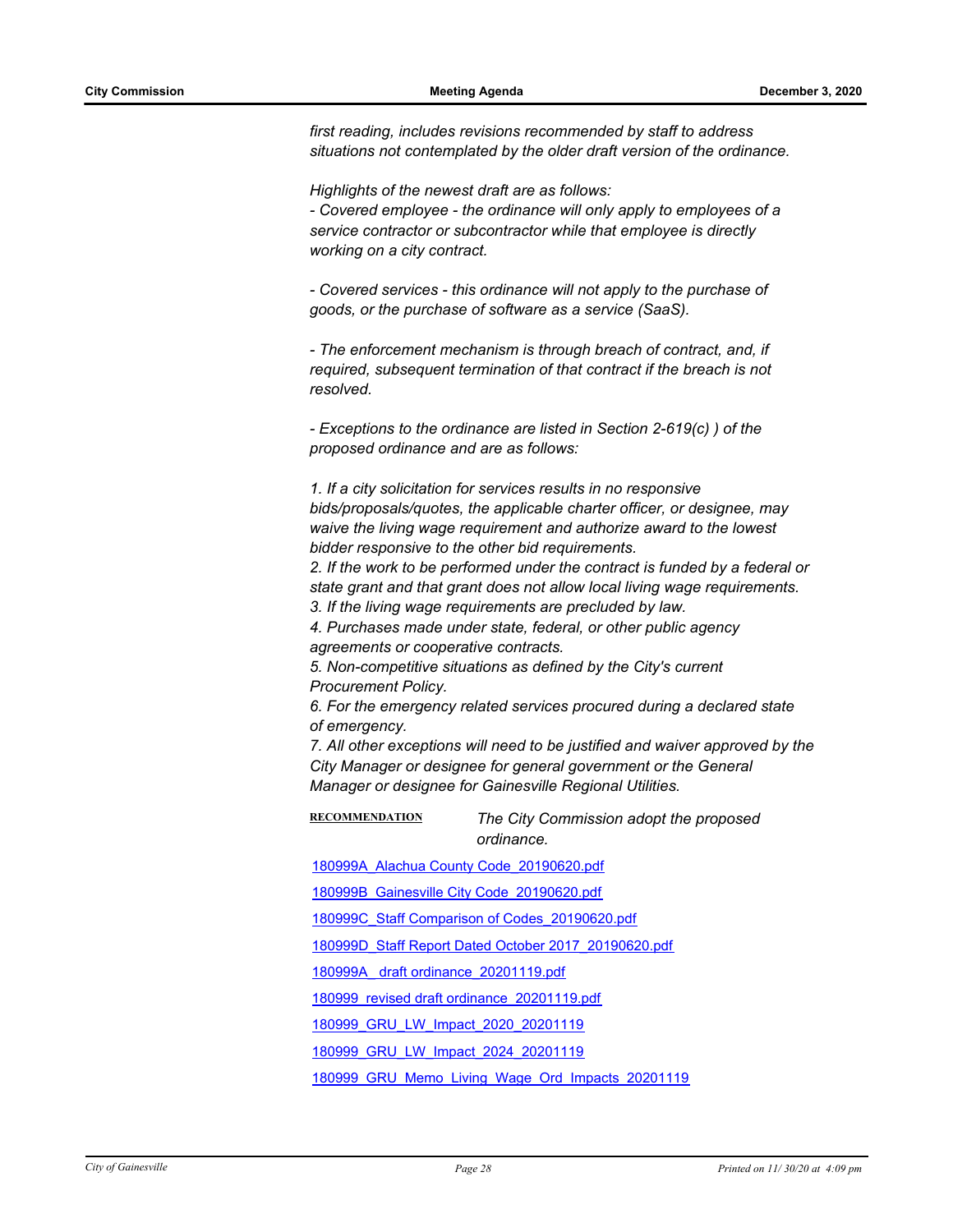[190986.](http://gainesville.legistar.com/gateway.aspx?m=l&id=/matter.aspx?key=31267) **Land Use Change - North of SW Archer Road between SW 50th Street and SW 47th Street SR-3**

### Ordinance No. 190986

An ordinance of the City of Gainesville, Florida, amending the Future Land Use Map of the Comprehensive Plan by changing the land use categories of certain property from Alachua County Low-Density to City of Gainesville Residential Low-Density with an overlay of Planned Use District (PUD), which property is specifically described in this ordinance and is generally located north of SW Archer Road between SW 50th Street and SW 47th Street; amending Ordinance No. 090741 to include the subject property within that existing PUD and to increase the allowance for assisted living facility beds; providing directions to the City Manager; providing a severability clause; providing a repealing clause; and providing an effective date.

### *Explanation: STAFF REPORT*

*NOTE: This ordinance was revised after first reading upon receiving guidance from the Florida Department of Economic Opportunity that this ordinance may proceed as a small-scale development amendment under Section 163.3184, Florida Statutes.*

*This ordinance will amend the Future Land Use Map of the Comprehensive Plan by changing the land use categories of certain recently annexed property from Alachua County Low-Density to City of Gainesville Residential Low-Density with an overlay of Planned Use District (PUD). The total land area for the subject property is 27.7 acres and is located north of SW Archer Road, east of SW 50th Street and west of SW 47th Street The proposed largescale land use amendment would allow the redevelopment of the property as part of the existing Council on Aging assisted living medical facility, and will allow an additional 105 Assisted Living Facility (ALF) beds for a new allowed total of 415 beds.*

*The City Plan Board held a public hearing on February 27, 2020, where it voted to recommend approval of this amendment to the Future Land Use Map of the Comprehensive Plan.*

*Within 30 days following the City's adoption of this amendment to the Comprehensive Plan, any affected person may file a petition with the State Division of Administrative Hearings to request a hearing to challenge the amendment's compliance with Chapter 163, Florida Statutes. If not timely challenged, this amendment shall become effective 31 days after adoption. If timely challenged, this amendment shall become effective when the state land planning agency or the Administration Commission issues a final order determining that this amendment is in compliance with Chapter 163, Florida Statutes. No development orders, development permits, or land uses dependent on this amendment may be issued or commenced before this amendment has become effective.*

**RECOMMENDATION** *The City Commission adopt the proposed ordinance.*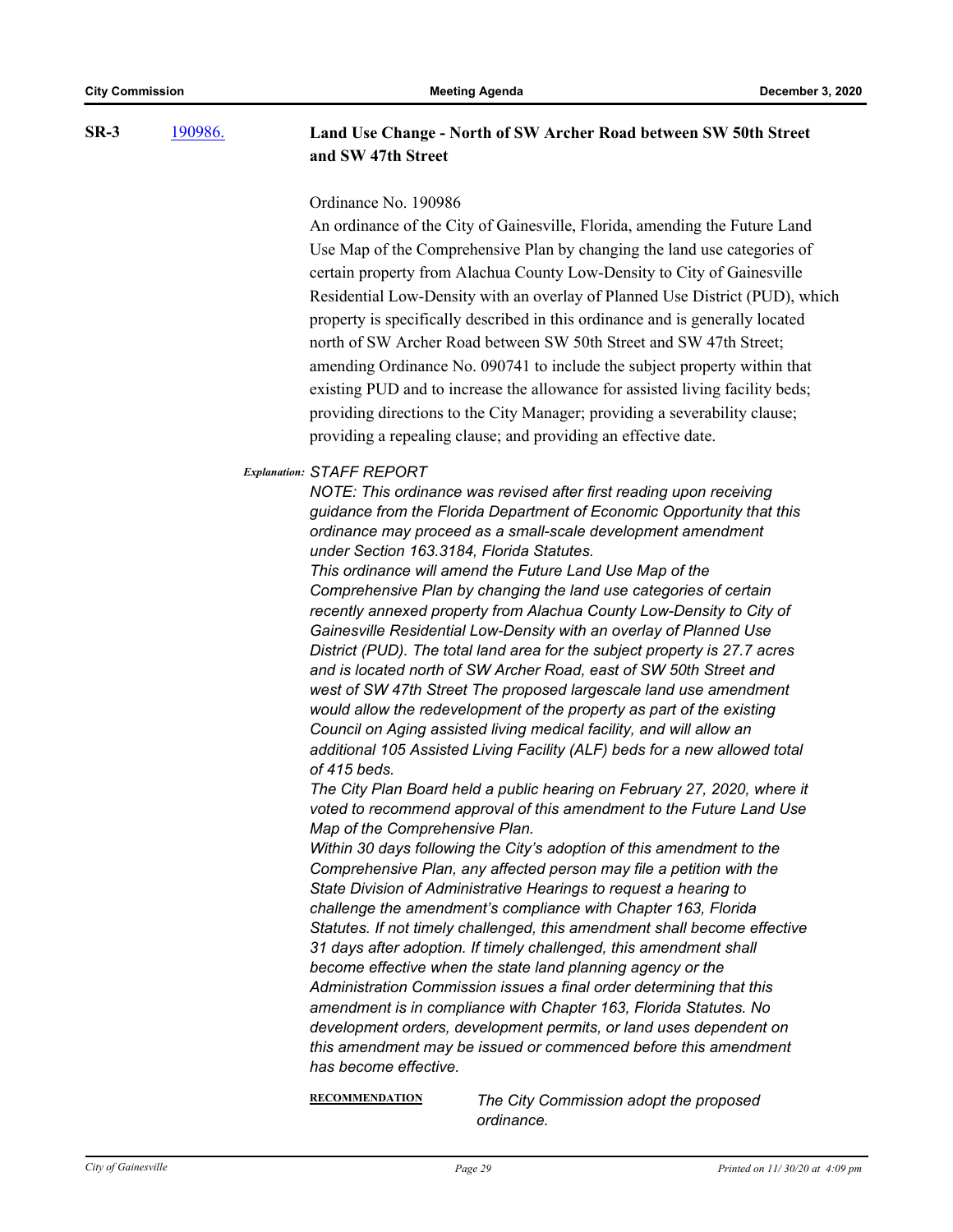[190986A\\_draft ordinance\\_20200903.pdf](http://Gainesville.legistar.com/gateway.aspx?M=F&ID=a6945a1c-d32f-4f05-a9a1-232c387c7cf1.pdf) [190986C\\_CPB200227MinutesDraft\\_20200903](http://Gainesville.legistar.com/gateway.aspx?M=F&ID=1598e359-8a0d-4f8f-bc04-4847ab9910df.pdf) [190986D\\_StaffPPT\\_20200903](http://Gainesville.legistar.com/gateway.aspx?M=F&ID=bd1fe133-0f7d-42c9-b6fb-556aa9c9efcc.pdf) [190986\\_revised draft ordinance\\_20201203.pdf](http://Gainesville.legistar.com/gateway.aspx?M=F&ID=0576ee74-a2b6-4aad-a94c-ecd3ff84f598.pdf)

#### [190987.](http://gainesville.legistar.com/gateway.aspx?m=l&id=/matter.aspx?key=31268) **Quasi-Judicial - Rezoning North of SW Archer Road between SW 50th Street and SW 47th Street (B) SR-4**

Ordinance No. 190987

An ordinance of the City of Gainesville, Florida, amending the Zoning Map Atlas by rezoning certain property from Alachua County R-1A Single-Family Residential district, Alachua County R-1C Single-Family Residential district, and Alachua County Agricultural district to City of Gainesville Planned Development (PD) district, which property is specifically described in this ordinance and is generally located north of SW Archer Road between SW 50th Street and SW 47th Street; amending Ordinance No. 100604 to include the subject property within that existing PD and to increase the allowance for assisted living facility beds and to amend existing PD conditions; providing directions to the City Manager; providing a severability clause; providing a repealing clause; and providing an effective date.

### *Explanation: STAFF REPORT*

*NOTE: This ordinance was revised after first reading upon receiving guidance from the Florida Department of Economic Opportunity that its associated land use change ordinance (No. 190986) may proceed as a small-scale development amendment under Section 163.3184, Florida Statutes.*

*This ordinance amends the Zoning Map Atlas of the City of Gainesville by rezoning approximately 27.7 acres. On February 21, 2019 (Ordinance No. 180538) and September 5, 2019 (Ordinance No. 181065), the city voluntarily annexed the subject land. This PD amendment will allow redevelopment of the property as part of the existing Council on Aging assisted living medical facility, and will allow an additional 105 Assisted Living Facility (AL) beds for a new allowed total of 415 beds.* 

*The requested rezoning is consistent with the Comprehensive Plan and meets all applicable review criteria. The City Plan Board held a public hearing on February 27, 2020, where it voted to recommend approval of this rezoning.*

*This ordinance requires two hearings and will become effective when the amendment to the City of Gainesville Comprehensive Plan adopted by*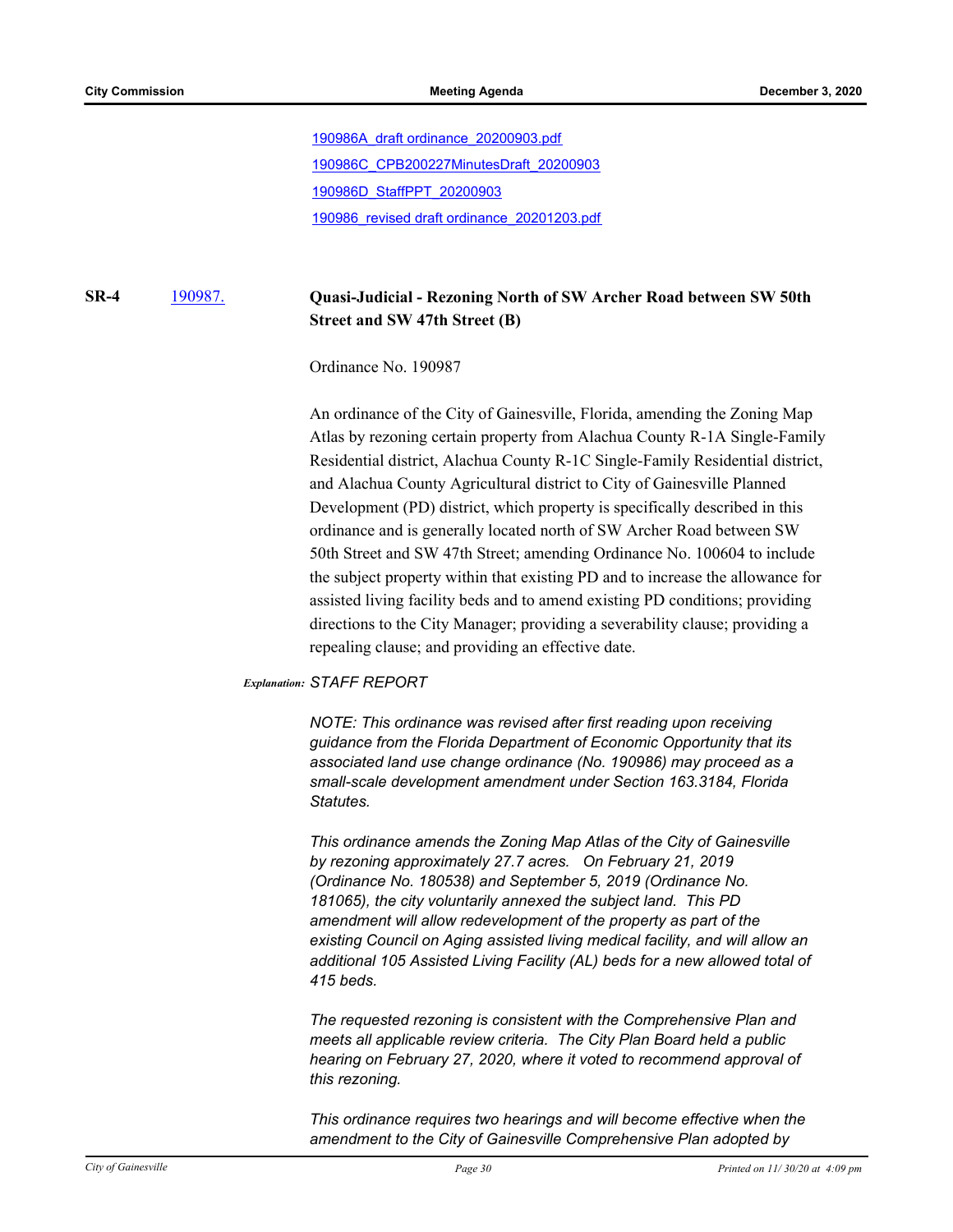*Ordinance No. 190986 becomes effective as provided therein.* [190987A\\_draft ordinance\\_20200903.pdf](http://Gainesville.legistar.com/gateway.aspx?M=F&ID=84bbc648-482b-4ca6-a422-8ececac9ad92.pdf) [190987B\\_BP-19-151\\_ZON\\_ArcherHealth\\_20200227](http://Gainesville.legistar.com/gateway.aspx?M=F&ID=3d5a7cb7-e0fe-430c-992e-4d9cdab05c82.pdf) [190987C\\_CPB200227MinutesDraft\\_20200903](http://Gainesville.legistar.com/gateway.aspx?M=F&ID=4d1acbe3-56a6-4200-8536-ea3975f793f0.pdf) [190987D\\_StaffPPT\\_20200903](http://Gainesville.legistar.com/gateway.aspx?M=F&ID=c539a89e-c71f-4fd5-b565-49824d10efb1.pdf) [190987\\_revised draft ordinance\\_20201203.pdf](http://Gainesville.legistar.com/gateway.aspx?M=F&ID=97e828fe-876e-4726-ae2e-d62730a8abb3.pdf)

#### [160937.](http://gainesville.legistar.com/gateway.aspx?m=l&id=/matter.aspx?key=27029) **Ordinance Relating to Non-Motorized Vehicles for Hire (B) SR-5**

Ordinance No. 160937

An ordinance of the City of Gainesville, Florida, amending and creating new sections within Chapter 28, Article II of the Code of Ordinances relating to Non-Motorized Vehicles for Hire; providing a severability clause; providing a repealing clause; and providing an immediate effective date.

*Explanation: The City's Vehicle for Hire Administrator recommends revisions to Article II. Non-Motorized Vehicles portion of Chapter 28 of the Code of Ordinances to more closely align Article II to Article I (the motorized vehicle portion of Chapter 28) in order to simplify the administration and enforcement of Chapter 28. This Ordinance requires two readings and shall become effective immediately upon adoption at second reading.*

*Fiscal Note: None.*

**RECOMMENDATION** *The City Commission adopt the proposed ordinance.* [160936\\_VFH Chapter 28 Article 2 Revision\\_20170504](http://Gainesville.legistar.com/gateway.aspx?M=F&ID=3176db06-40d2-4151-aa6f-b23a01de271a.pdf) [160937\\_draft ordinance\\_20201105.pdf](http://Gainesville.legistar.com/gateway.aspx?M=F&ID=16398e70-ab0b-42e4-b872-d21c97b4fe7b.pdf) [160937\\_Presentation\\_20201105.pdf](http://Gainesville.legistar.com/gateway.aspx?M=F&ID=ae881b52-184c-4faf-babb-93693341b339.pdf) [160937\\_revised draft ordinance\\_20201119.pdf](http://Gainesville.legistar.com/gateway.aspx?M=F&ID=98adb73b-f151-4ea3-baad-e9e30f66ad2c.pdf)

[160937\\_revised draft ordinance\\_20201203.pdf](http://Gainesville.legistar.com/gateway.aspx?M=F&ID=28e2959c-5a63-44da-bcbc-8e5d93e628bb.pdf)

# **FR ORDINANCES, 1ST READING - ROLL CALL REQUIRED (FR)**

#### [200254.](http://gainesville.legistar.com/gateway.aspx?m=l&id=/matter.aspx?key=31797) **Land Use Change - 8.33 Acres of Property Located at 6224 SW 20th Avenue (B) FR-1**

Ordinance No. 200254

An ordinance of the City of Gainesville, Florida, amending the Future Land Use Map of the Comprehensive Plan by changing the land use category of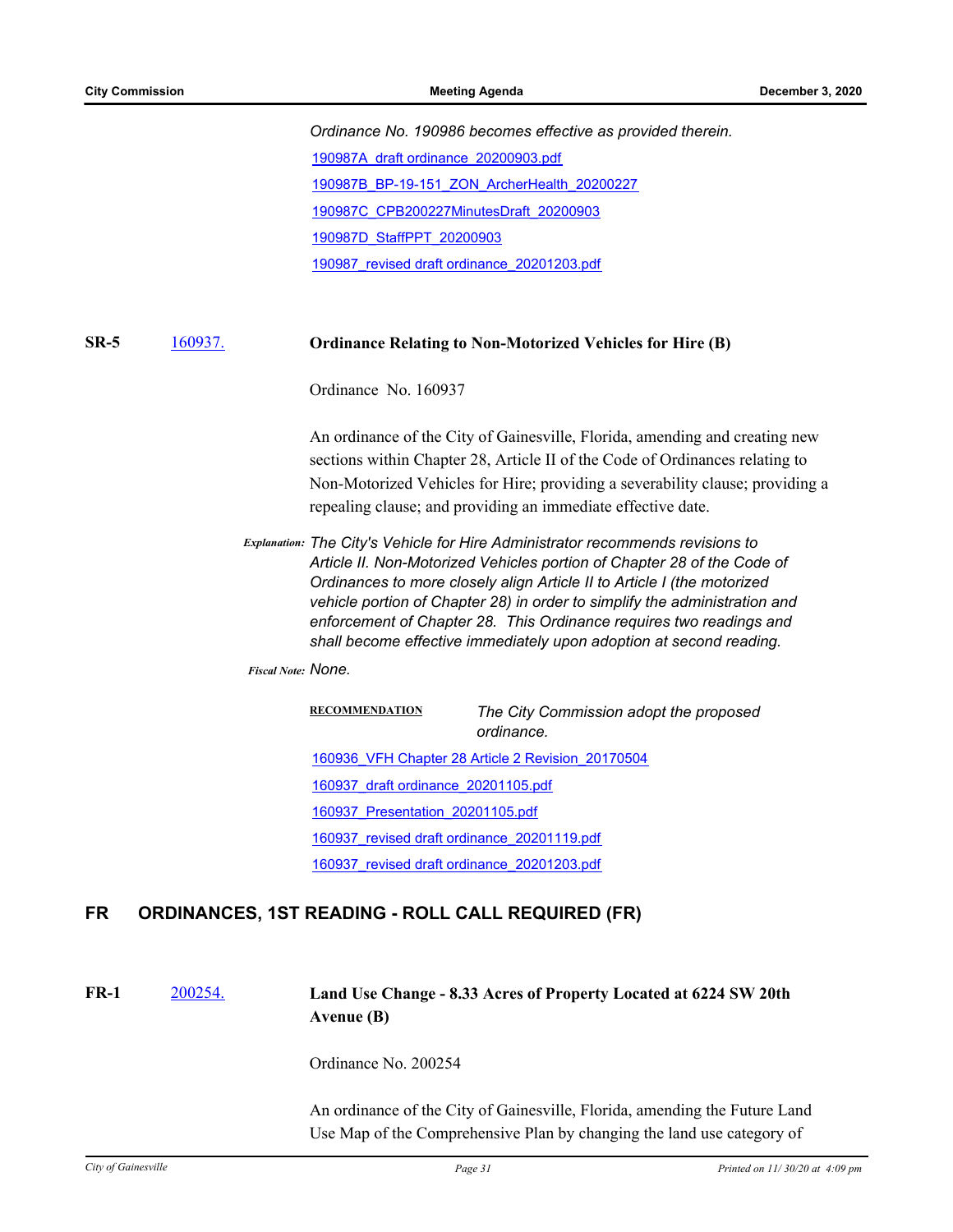approximately 8.33 acres of property generally located at 6224 SW 20th Avenue, as more specifically described in this ordinance, from Residential Low-Density (RL) to Residential Medium-Density (RM); providing directions to the City Manager; providing a severability clause; providing a repealing clause; and providing an effective date.

### *Explanation: STAFF REPORT*

*This ordinance is requested by the property owner to change the land use designation for approximately 8.33 acres of property, generally located at 6224 SW 20th Avenue, from Residential Low-Density (RL) to Residential Medium-Density (RM). The City Plan Board held a public hearing on August 27, 2020, where it voted to recommend approval of this land use change. This proposed amendment to the Comprehensive Plan involves a use of 10 acres or fewer and qualifies as a small-scale development amendment, and therefore under state law the City Commission may adopt this ordinance with a single public hearing.* 

*Within 30 days following the City's adoption of this amendment to the Comprehensive Plan, any affected person may file a petition with the State Division of Administrative Hearings to request a hearing to challenge the amendment's compliance with Chapter 163, Florida Statutes. If not timely challenged, this amendment shall become effective 31 days after adoption. If timely challenged, this amendment shall become effective when the state land planning agency or the Administration Commission issues a final order determining that this amendment is in compliance with Chapter 163, Florida Statutes. No development orders, development permits, or land uses dependent on this amendment may be issued or commenced before this amendment has become effective.*

**RECOMMENDATION** *The City Commission adopt the proposed ordinance.* [200254\\_PB-20-67\\_StaffReportwithAppendiciesA-D\\_20200827](http://Gainesville.legistar.com/gateway.aspx?M=F&ID=2663e093-1ee3-418a-8e1f-b0f16aa65d2d.pdf) [200254\\_draft ordinance\\_20201203.pdf](http://Gainesville.legistar.com/gateway.aspx?M=F&ID=3cf36ada-309b-4c6f-8d2a-b05b034fef24.pdf) [2020-12-03 CC 200254 Land Use Change PowerPoint.pdf](http://Gainesville.legistar.com/gateway.aspx?M=F&ID=4a2320ee-a0a7-4218-bad3-3091d43d1aec.pdf)

#### [200253.](http://gainesville.legistar.com/gateway.aspx?m=l&id=/matter.aspx?key=31796) **Quasi-Judicial Rezoning - 8.33 Acres of Property Located at 6224 SW 20th Avenue (B) FR-2**

Ordinance No. 200253

An ordinance of the City of Gainesville, Florida, amending the Zoning Map Atlas by rezoning approximately 8.33 acres of property generally located at 6224 SW 20th Avenue, as more specifically described in this ordinance, from Single/Multi-Family (RMF-5) to Multi-Family (RMF-8); providing directions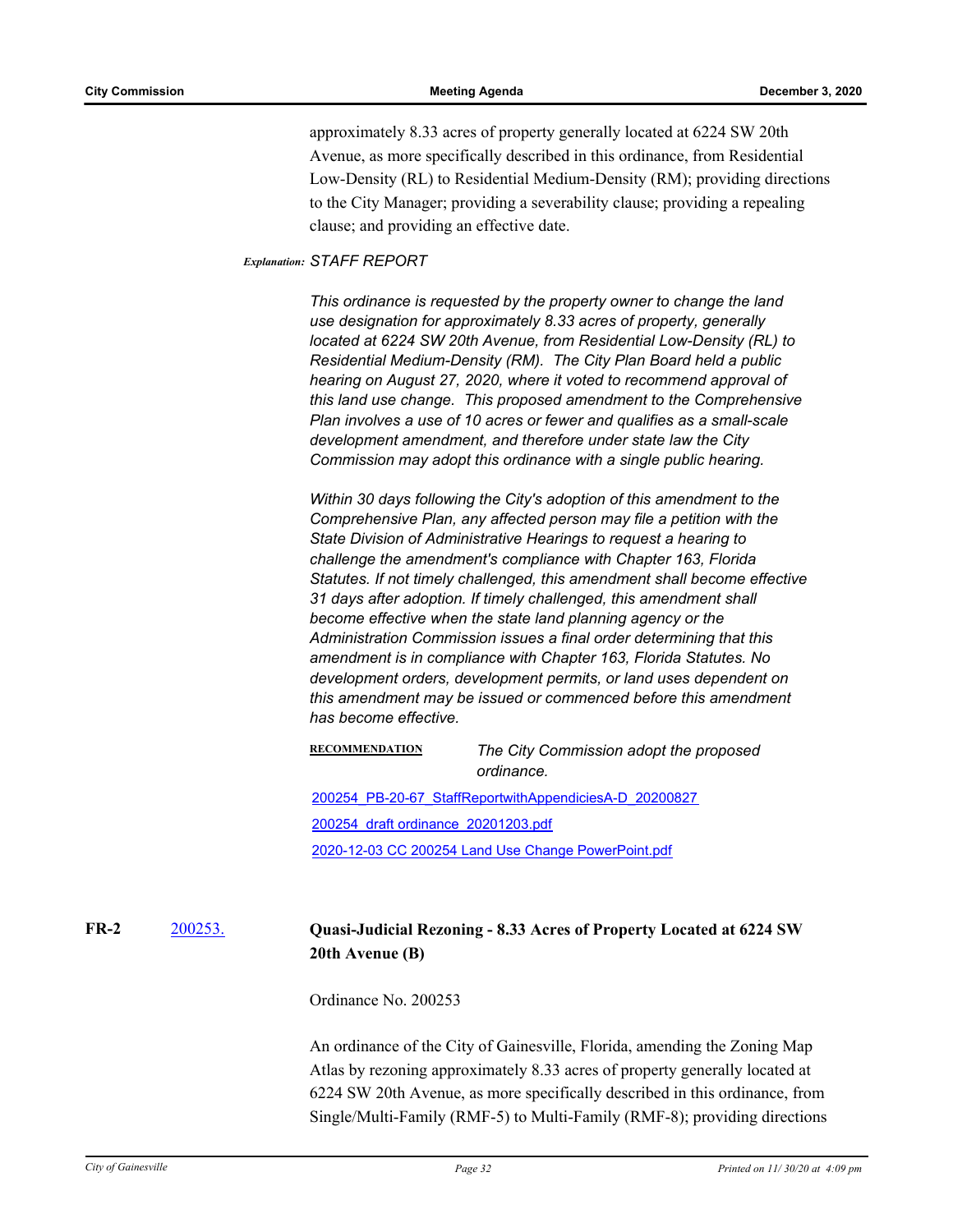to the City Manager; providing a severability clause; providing a repealing clause; and providing an effective date.

```
Explanation: STAFF REPORT
```
*This ordinance is requested by the property owner to rezone approximately 8.33 acres of property, generally located at 6224 SW 20th Avenue, from Single/Multi-Family (RMF-5) to Multi-Family (RMF-8).* 

*The City Plan Board held a public hearing on August 27, 2020, where it voted to recommend approval of this rezoning. This ordinance requires two hearings and will become effective when the amendment to the City of Gainesville Comprehensive Plan adopted by Ordinance No. 200254 becomes effective as provided therein.*

### *Fiscal Note: None.*

| <b>RECOMMENDATION</b>               | The City Commission adopt the proposed<br>ordinance.   |
|-------------------------------------|--------------------------------------------------------|
|                                     | 200253 PB-20-66 StaffReportwithappendiciesA D 20200827 |
| 200253 draft ordinance 20201203.pdf |                                                        |
|                                     | 2020-12-03 CC 200253 Rezoning PowerPoint.pdf           |
|                                     |                                                        |

#### [200252.](http://gainesville.legistar.com/gateway.aspx?m=l&id=/matter.aspx?key=31795) **Text Change - Amending the Land Development Code Relating to Two-Family Dwellings (B) FR-3**

Ordinance No. 200252

An ordinance of the City of Gainesville, Florida, amending the Land Development Code (Chapter 30 of the City of Gainesville Code of Ordinances) relating to two-family dwellings; by amending Section 30-2.1 Definitions; by amending Section 30-4.16 Permitted Uses; and by amending Section 30-4.17 Dimensional Standards; providing directions to the codifier; providing a severability clause; providing a repealing clause; and providing an effective date.

### *Explanation: STAFF REPORT*

*This petition is privately initiated by eda consultants, Inc., and proposes to amend the City's Land Development Code relating to two-family dwellings. The proposed text changes include the following: A. A revised definition of attached dwelling B. Addition of a definition of two-family dwelling C. Amendments to the RMF-6, 7, and 8 zoning districts dimensional standards table The text amendments to the Land Development Code will facilitate construction of vertical two-family dwellings in the RMF-6, RMF-7, and RMF-8 zoning districts with proposed new dimensional standards.*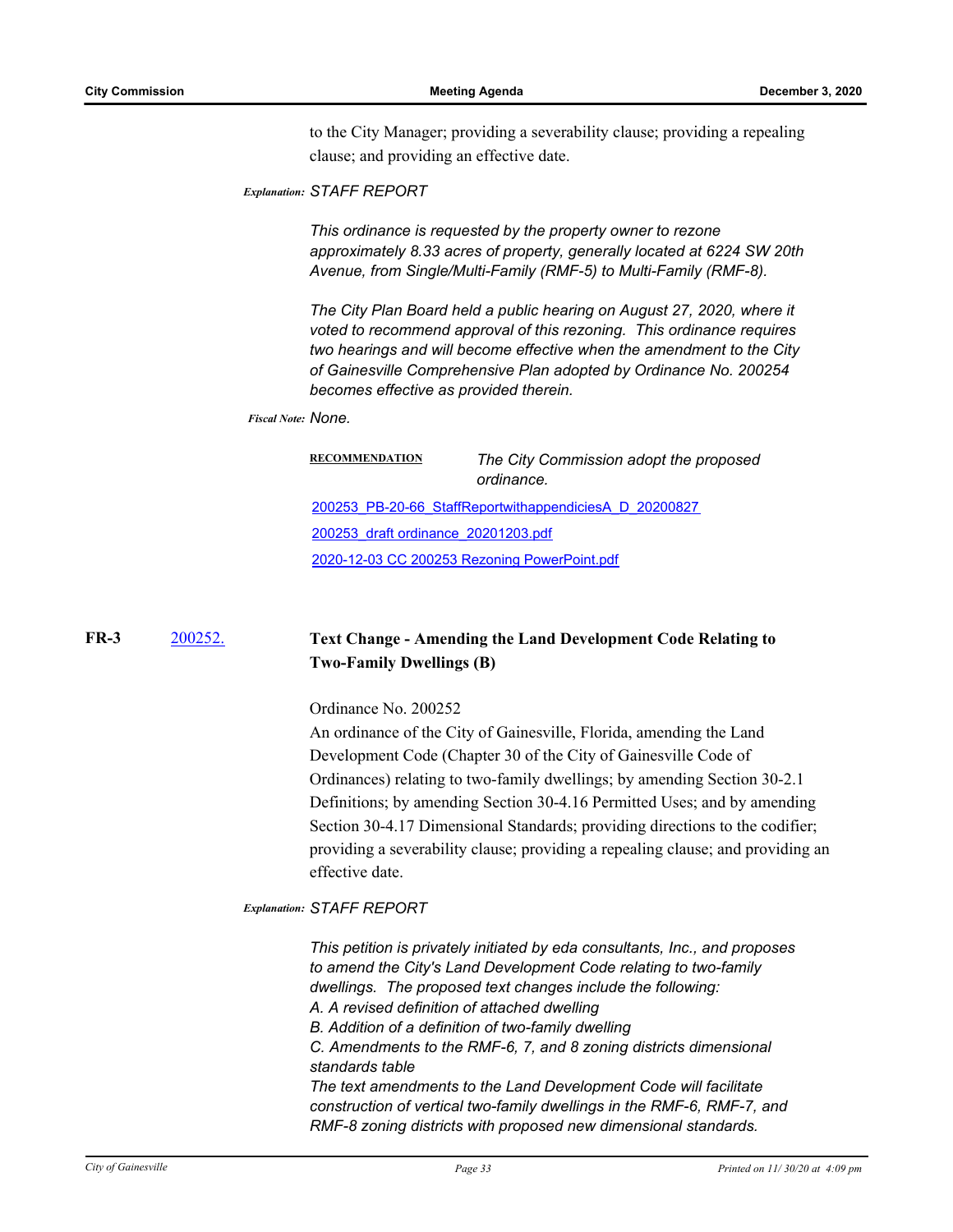*Currently, the Land Development Code does not specify a definition for two-family dwellings. Additionally, the Land Development Code provides lot standards for two-family dwellings that are configured horizontally. The subject application requests amendment of the Land Development Code to allow vertical two-family dwellings in RMF-6, RMF-7, and RMF-8 zoning districts.*

*The City Plan Board, at its meeting of August 27, 2020, voted to recommend adoption of this ordinance.*

**RECOMMENDATION** *The City Commission adopt the proposed ordinance.* [200252\\_PB-20-00055\\_StaffReportwithAppendicesA-C\\_20200827](http://Gainesville.legistar.com/gateway.aspx?M=F&ID=7ccac2ff-70ff-4ad2-97b7-050411b3f548.pdf) [200252\\_draft ordinance\\_20201203.pdf](http://Gainesville.legistar.com/gateway.aspx?M=F&ID=992c11b7-1083-4ae2-a3c3-df076f167596.pdf) [2020-12-03 CC 200252 Text change for RMF 6 7 8.pdf](http://Gainesville.legistar.com/gateway.aspx?M=F&ID=ea771761-b5a2-42a8-ba5d-5ba4db596484.pdf)

# [200550.](http://gainesville.legistar.com/gateway.aspx?m=l&id=/matter.aspx?key=32093) **Equitable Development Update: Inclusionary Housing and Exclusionary Zoning Proposals (B)**

*Explanation: This item is a request for the City Commission to consider waiving the competitive bid process and authorize the City Manager to enter into contract negotiations with HR&A Advisors, Inc. to assist the community and its neighbors with a variety of tasks related to equitable development work items identified by the City Commission.* 

> *Subsequent to the Commission's equitable development special meeting on August 31, 2020, the Department of Sustainable Development reached out to two consultants with known experience in work related to inclusionary housing policy development and exclusionary zoning analysis. The City received two proposals for work related to these items. Grounded Solutions Network, a national nonprofit membership organization engaged in housing work, offered a proposal to conduct economic analysis and policy design in order to create an inclusionary zoning program. The proposal price is approximately \$198,000. The City Manager also received a proposal from HR&A Advisors, Inc., who are currently engaged with the City in developing a new comprehensive plan centered on inclusion and racial and economic equity. The HR&A proposal covers both the inclusionary housing policy program design, as well as the exclusionary zoning analysis work. The proposal price is approximately \$180,000. Specific work items in the HR&A proposal include:*

> *1. Developing an inclusionary housing policy including in-depth market and financial feasibility analysis, program design, and an implementation plan;*

*2. Analyzing the City's existing land development code for exclusionary zoning provisions and providing recommendations for*